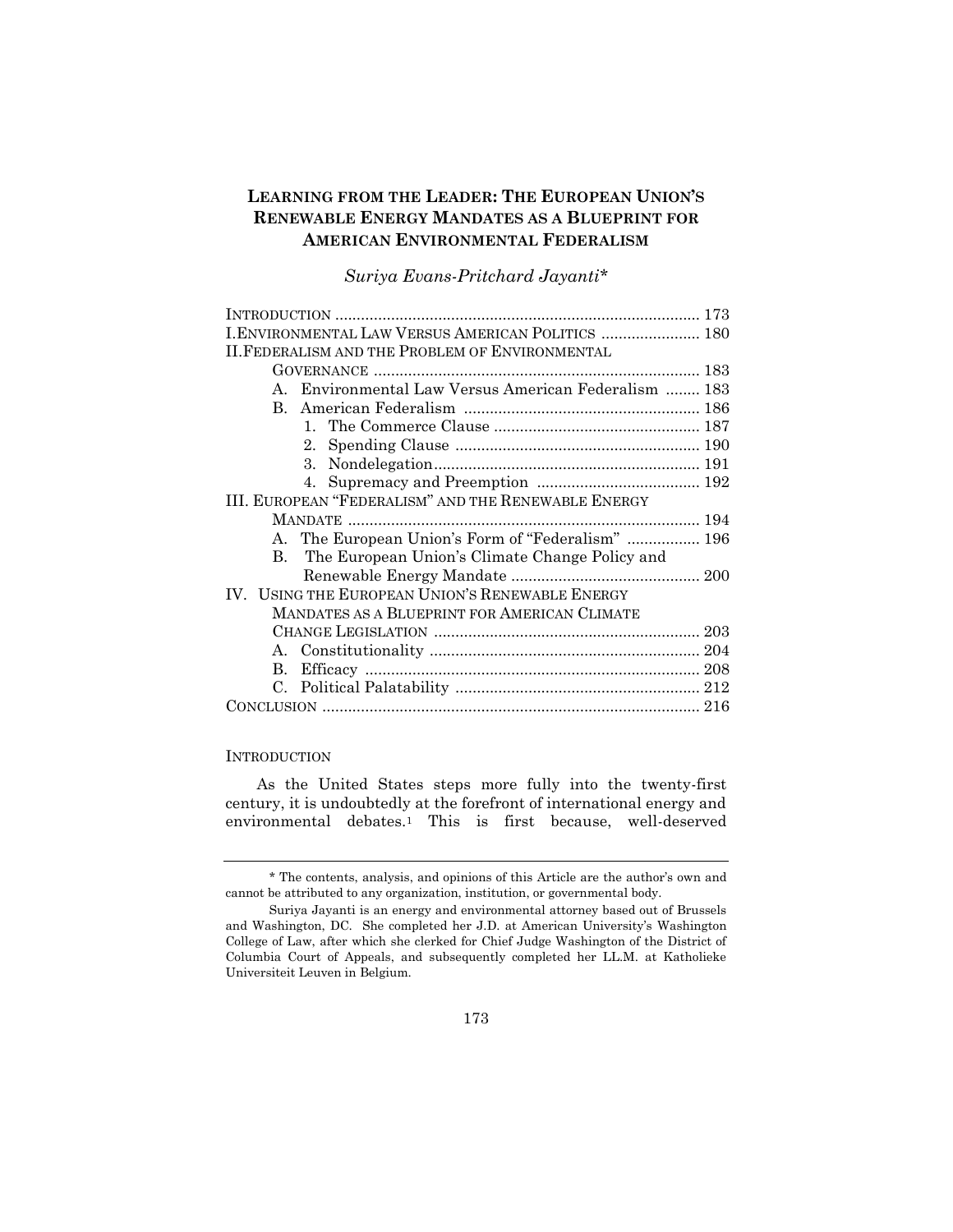criticisms notwithstanding, it ranks among the more environmentally progressive nations,<sup>2</sup> but more so because the United States has, until recently, been the greatest polluter<sup>3</sup> and remains by far the largest consumer of petroleum.<sup>4</sup> It is accordingly impossible to have a meaningful discussion about climate change, or any other pressing international environmental issue or subissue, without discussing and involving America.<sup>5</sup> And it is in light of its two-sided preeminence—i.e*.*, as both a leading cause of the global climate problem and an audible (if reticent) voice for addressing that problem—that the United States' apparent inability to enact comprehensive climate change legislation, including renewable energy measures,<sup>6</sup> reveals itself to be alarming and potentially catastrophic.

There are, of course, immediate and domestically oriented reasons why the United States should have passed climate change and renewable energy legislation long ago, with national security in the form of "energy independence" featuring near or at the top of the list.<sup>7</sup> In order to reduce U.S. dependence on foreign oil we must,

3*. See* John Vidal & David Adam, *China Overtakes U.S. as World's Biggest CO<sup>2</sup> Emitter*, THE GUARDIAN, June 19, 2007, http://www.guardian.co.uk/environment/2007/ jun/19/china.usnews.

4. According to the C.I.A. World Factbook, the United States consumed 19.15 million barrels of oil per day ("bbl/day") (2010 estimate), compared to 13.68 million bbl/day for the entire European Union (2010 estimate), and 9.4 million bbl/day attributed to Chinese consumption (2011 estimate). *The World Factbook*, CENT. INTELLIGENCE AGENCY, https://www.cia.gov/library/publications/the-world-factbook/ rankorder/2174 rank.html (last visited Jan. 9, 2013).

5*. See* Bill Emmott, *Europe's for Wimps. Tough Guys Go East*, THE SUNDAY TIMES (London), July 27, 2008, at 19 ("Without American participation, Kyoto was pretty meaningless.").

6. Characterized most simply, climate change legislation can take one of two primary forms, pollution or emissions restrictions, or clean energy requirements. The former focuses on outputs and the latter on inputs. This Article will focus on inputs, or clean energy sources, but that is not to diminish the importance of controlling climate change causing outputs.

7. The catchphrase, "energy independence," which can be traced back to the Nixon Presidency following the 1973-1974 OPEC Oil Embargo, has come to be arguably the strongest political impetus behind what movement there is toward comprehensive, federal energy and climate change legislation. *See* Emeka Doruigbo, *Oil, Turmoil, and a Texas Export for Energy Security*, 37 T. MARSHALL L. REV. 231,

<sup>1</sup>*. See, e.g.*, *A Sort of Progress*, THE ECONOMIST, Dec. 16, 2010, http://www.economist.com/node/17732849/print (noting that the Kyoto Protocol is "absurd" and its possible "extension moot" because "the world's largest carbon emitters, China and America, are not bound by [it]").

<sup>2</sup>*. See generally* Stacy J. Silveira, *The American Environmental Movement: Surviving Through Diversity*, 28 B.C. ENVTL. AFF. L. REV. 497 (2001) (analyzing the strength of the environmental movement in the United States); Benjamin K. Sovacool, *The Best of Both Worlds: Environmental Federalism and the Need for Federal Action on Renewable Energy and Climate Change*, 27 STAN. ENVTL. L.J. 397, 406-15 (2008) (explaining the five eras of environmental regulation in American history).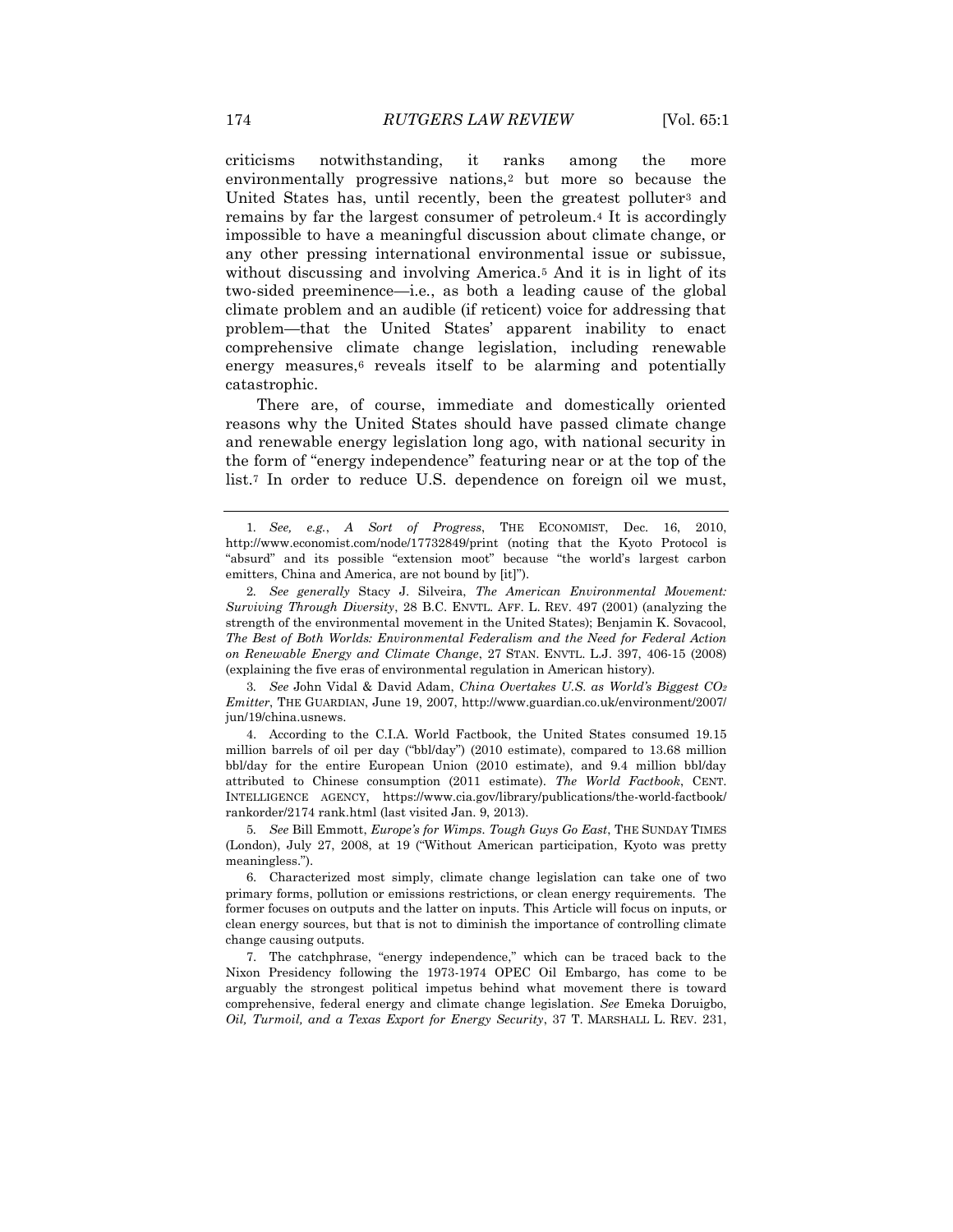among other efforts, switch to renewable energy sources. This is also a lesser included yet critical step in combating greenhouse gas ("GHG") emissions, and thus climate change, though the issue is more persuasive and politically palatable in current American discourse when framed within national security rhetoric. In fact, every President since Richard Nixon has called for it in some form,<sup>8</sup> with President Jimmy Carter announcing in 1977 that the fight for energy independence was the "moral equivalent of war."<sup>9</sup> Nothing has really changed since then, however, and whereas the United States imported 31% of its petroleum in 1970, it imported 75% in 2005,<sup>10</sup> and in 2009, renewable energy sources satisfied just 8% of national demand.<sup>11</sup>

The U.S. legislature has been essentially inert on umbrella climate change legislation, which would presumably—indeed, necessarily—include renewable energy initiatives to satisfy both national security interests and GHG emissions reduction goals.<sup>12</sup> In 2009 the U.S. House of Representatives did pass the American Clean Energy and Security Act of 2009—by a narrow vote of 219 to 21213—

<sup>236-37</sup> (2012). For example, in 2007 Congresswoman Nancy Pelosi introduced legislation to "[m]ov[e] the United States toward greater energy independence and security, develop[] new innovative technologies, reduc[e] carbon emissions, creat[e] green jobs, protect[] consumers, increase[] clean, renewable energy production, and moderniz[e] our energy infrastructure." New Direction for Energy Independence, National Security, Consumer Protection Act, H.R. 3220, 110th Cong. (1st Sess. 2007).

<sup>8</sup>*. See, e.g.*, Steve Stein, *Breaking the Oil Habit*, 138 POL'Y REV. 53, 53 (2006).

<sup>9</sup>*. See* David Biello, *Jimmy Carter Urges Energy Reform, Again*, SCI. AM. BLOG (May 12, 2009, 6:05 PM), http://www.scientificamerican.com/blog/post.cfm?id=jimmycarter-urges-energy-reform-ag-2009-05-12; Matthew L. Wald & Edmund L. Andrews, *Call to Cut Foreign Oil Is a Refrain 35 Years Old*, N.Y. TIMES, Feb. 1, 2006, at A16.

<sup>10</sup>*. See* Jean-Paul Rodrigue, *Petroleum Production, Consumption and Imports, United States, 1949-2009*, HOFSTRA UNIV., http://www.people.hofstra.edu/geotrans/eng/ ch5en/appl5en/usoil.html (last visited Jan. 9, 2013).

<sup>11.</sup> U.S. ENERGY INFO. ADMIN., RENEWABLE ENERGY CONSUMPTION AND ELECTRICITY PRELIMINARY STATISTICS 2009, at 1 (2010), *available at* http://www.eia. gov/FTPROOT/renewables/pretrends09.pdf.

<sup>12.</sup> It is beyond debate both that renewable energy sources are critical for America's long-term national security and for GHG emissions reductions, which are crucial for battling climate change. *See* INTERGOVERNMENTAL PANEL ON CLIMATE CHANGE, CLIMATE CHANGE 2007: SYNTHESIS REPORT 36-39 (2007), *available at*  http://www.ipcc.ch/pdf/assessment-report/ar4/syr/ar4\_syr.pdf (detailing the unmistakable connection between GHG emissions and climate change); OFFICE OF MGMT. & BUDGET, CREATING THE CLEAN ENERGY ECONOMY OF TOMORROW (2011) (articulating the Obama Administration's intent to "Undertake a Comprehensive Approach to Transform our Energy Supply and Slow Climate Change," "Boost Development of Clean Energy on Federal and Tribal Land," and "Invest in the Understanding of Climate Change and Its Impacts").

<sup>13.</sup> American Clean Energy and Security Act of 2009, H.R. 2454, 111th Cong. (1st Sess. 2009); *see also* John M. Broder, *House Backs Bill, 219-212, to Curb Global Warming*, N.Y. TIMES, June 27, 2009, at A1.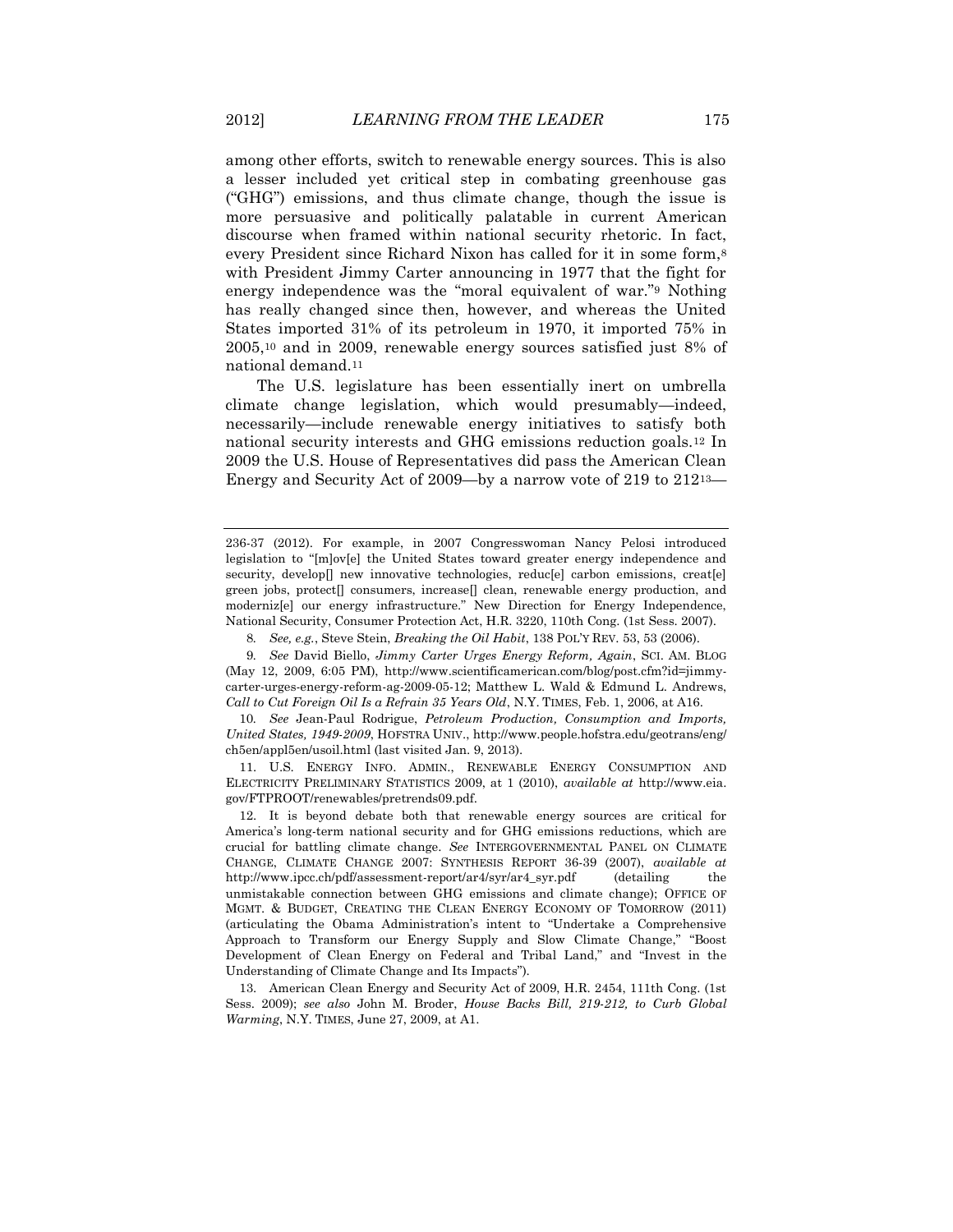which would have been similar to the cap-and-trade system utilized in the European Union's Emissions Trading System ("EU ETS"),<sup>14</sup> but the bill died after failing to pass in the U.S. Senate.<sup>15</sup>

Why has Congress failed to take affirmative steps toward comprehensive energy and environmental legislation? Of course, politics has a great deal to do with it.<sup>16</sup> Additionally, as this Article explores, part of the problem is the nature of environmental damage when addressed under the purview of the American federalist structure; climate change is a global concern that an individual American constituent will encounter only locally, if at all (weather being fundamentally distinct from—though related to—climate)17. Likewise, the authority of the U.S. Congress to meddle in local affairs is expressly limited by the federal Constitution.<sup>18</sup> Unless regulation of environmental matters falls within an enumerated power delegated by the Constitution to Congress, the legislature cannot lawfully act on that issue.19 Further, the U.S. Supreme Court has not been supportive of environmental causes in recent years.<sup>20</sup> In fact, what few regulatory advances have been accomplished in the climate change arena—e.g., the new GHG emissions rules for light

17*. See, e.g.*, *What's the Difference Between Weather and Climate?*, NASA (Feb. 1, 2005), http://www.nasa.gov/mission\_pages/noaa-n/climate/climate\_weather.html.

18*. See* U.S. CONST. amend. X ("The powers not delegated to the United States by the Constitution, nor prohibited by it to the States, are reserved to the States respectively, or to the people*.*").

19*. Id.*

<sup>14</sup>*. See Emissions Trading System (EU ETS)*, EUR. COMMISSION, ec.europa. eu/clima/policies/ets/index\_en.htm (last updated Jan. 4, 2013).

<sup>15.</sup> Kenneth P. Green & Ben Eisen, *The Problem with Putting a Price on Carbon*, CALGARY HERALD, Mar. 16, 2012, at A21.

<sup>16.</sup> Displaying what most consider sound reason, some commentators consider science and politics as occupying utterly different realms and have expressed bafflement at the subjugation of hard scientific facts to political posturing. *See, e.g.*, Mario Osava, *Climate Change: Scientific Fact, Not Political Issue*, IPS-TERRAVIVA (Dec. 18, 2009), http://www.ips.org/TV/copenhagen/climate-change-scientific-fact-notpolitical-issue/ ("Climate change is a fact, not an issue. Politics can only decide on how to handle the phenomenon."); *Political Interference with Climate Change Science Under the Bush Administration, December 2007*, COUNC. ON FOREIGN REL., http://www.cfr.org/publication/15079/political\_interference\_with\_climate\_change\_scien ce\_under\_the\_bush\_administration\_december\_2007.html (last visited Jan. 9, 2013) ("[T]he Bush Administration has engaged in a systematic effort to manipulate climate change science and mislead policymakers and the public about the dangers of global warming*.*").

<sup>20</sup>*. See, e.g.*, Adam Liptak, *Environmental Groups Find Less Support from Justices*, N.Y. TIMES, July 4, 2009, at A10 ("The Supreme Court heard five environmental law cases in the term that ended Monday, and environmental groups lost every time. It was, said Richard J. Lazarus, a director of the Supreme Court Institute at Georgetown University Law Center, 'the worst term ever' for environmental interests."). *But see* Massachusetts v. EPA, 549 U.S. 497 (2007) (siding with a challenge to the EPA's refusal to regulate GHG emissions).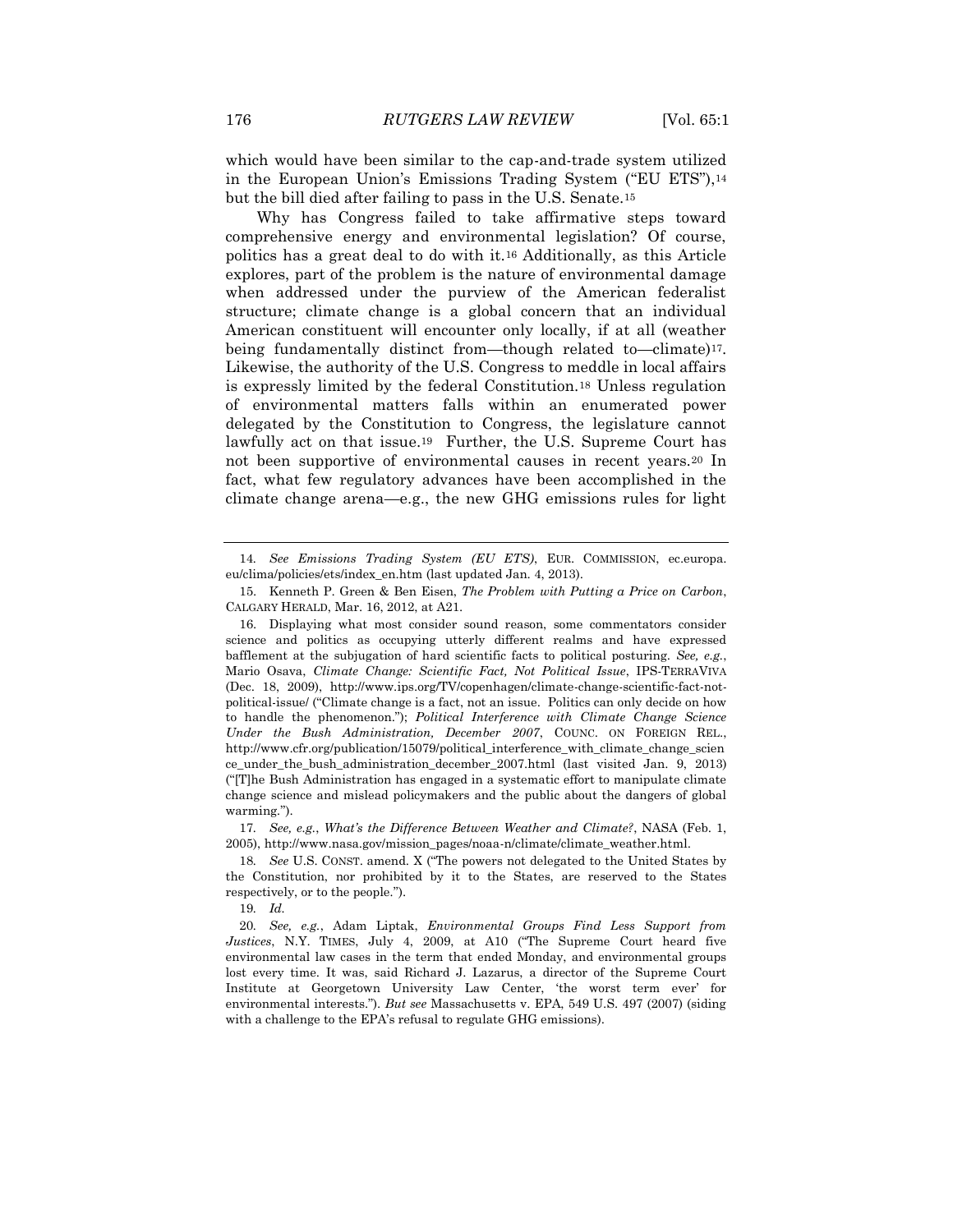duty vehicles issued by the U.S. Environmental Protection Agency ("EPA")21—were and continue to be subject to constitutional challenges that chill, if not immobilize, the apparatus of government with regard to substantive, federal environmental or energy legislation.<sup>22</sup> And given that any climate change law will necessarily be expansive to be effective and hopefully efficient, constitutional challenges are inevitable.<sup>23</sup>

And yet, putting the United States to shame, ambitious clean energy legislation *has* been enacted by other quasi-federalist government structures with complex political landscapes: the European Union, boasting an arguably even more complicated and impressing form of federalism—by virtue of, inter alia, the fact that the "federal" government can (in specific contexts) impose supranational legislation on fully sovereign nations—has committed to reducing its GHG emissions by 20% (relative to 1990 levels) by 2020,<sup>24</sup> and has recognized that "[e]nergy accounts for 80% of all

23. JONATHAN H. ADLER, WHAT HAPPENS WHEN ENVIRONMENTAL LAW MEETS THE CONSTITUTION (2005), *available at* http://www.abanet.org/environ/committees/const law/Adlerpresentation.pdf ("The expansive reach of environmental regulation makes constitutional challenges to such laws inevitable.").

<sup>21.</sup> Light-Duty Vehicle Greenhouse Gas Emission Standards and Corporate Average Fuel Economy Standards, 75 Fed. Reg. 25,323, 25,323-728 (May 7, 2010) (to be codified at 40 C.F.R. pts. 85, 86, and 600; 49 C.F.R. pts. 531, 533, 536, 537, and 538). The Final Rule took effect on January 2, 2011, and at the time of writing, opponents were litigating fiercely against it but had failed to secure a stay. *See* Alexa Jay, *"Climategate" Lives on in Federal Court Challenges to EPA Greenhouse Gas Regulations*, CLIMATE SCI. WATCH (Nov. 16, 2010), http://www.climatesciencewatch.org /2010/11/16/climategate-lives-on-in-federal-court-challenges-to-epa-greenhouse-gasregulations/ (tracking and summarizing the massive EPA GHG regulations litigation).

<sup>22.</sup> For example, even though the Supreme Court essentially ruled in *Massachusetts v. EPA* that the EPA could not refuse to regulate carbon dioxide and GHG emissions when those compounds had been determined to be pollutants, Representative Fred Upton, chairman of the House Energy and Commerce Committee, wrote in a December 28, 2010 op-ed that EPA GHG emissions regulation "represents an unconstitutional power grab." *See* Fred Upton & Tim Phillips, Op-Ed, *How Congress Can Stop the EPA's Power Grab*, WALL ST. J., Dec. 28, 2010, at A15.

<sup>24</sup>*. See Communication from the Commission to the European Parliament, the Council, the European Economic and Social Committee and the Committee of the Regions Supporting Early Demonstration of Sustainable Power Generation from Fossil Fuel*, at 11, COM (2008) 13 final (Jan. 23, 2008); *Proposal for a Directive of the European Parliament and of the Council Amending Directive 2003/87/EC so as to Improve and Extend the Greenhouse Gas Emission Allowance Trading System of the Community*, at 2, COM (2008) 16 final (Jan. 23, 2008); *Proposal for a Decision of the European Parliament and of the Council on the Effort of Member States to Reduce Their Greenhouse Gas Emissions to Meet the Community's Greenhouse Gas Emission Commitments Up to 2020*, at 2, COM (2008) 17 final (Jan. 23, 2008); *Proposal for a Directive of the European Parliament and of the Council on the Geological Storage of Carbon Dioxide and Amending Council Directives 85/337/EEC, 96/61/EC, Directive 2000/60/EC, 2004/35/EC, 2006/12/EC and Regulation (EC) No 1013/2006*, at 2, COM (2008) 18 final (Jan. 23, 2008); *Proposal for a Directive of the European*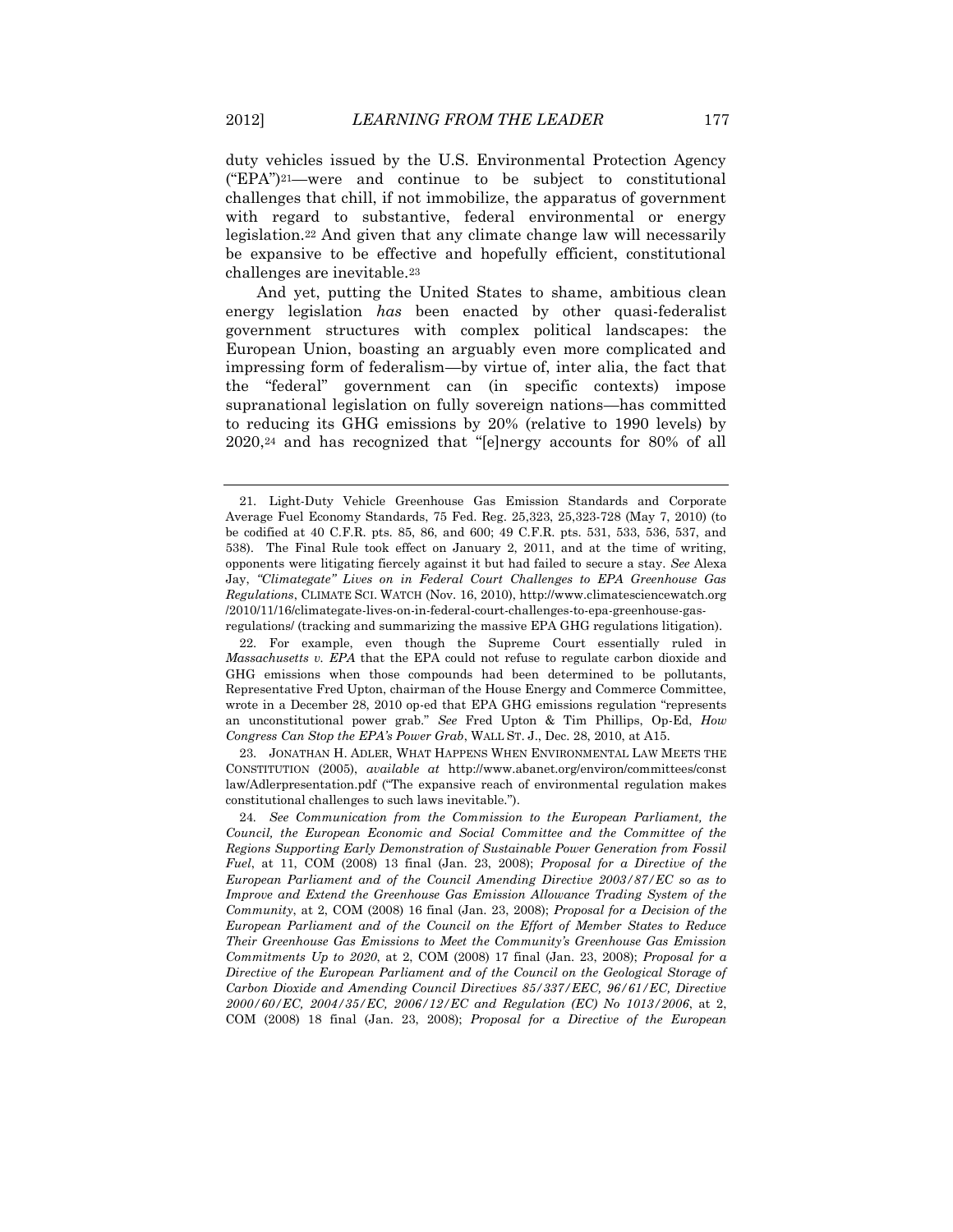greenhouse gas (GHG) emission in the EU; it is at the root of climate change and most air pollution."<sup>25</sup> Accordingly, via the April 23, 2009, Renewable Energy Directive, it set a 20% renewable energy source target for the European Union as a whole, and binding countryspecific targets for renewable energy's proportion of gross final energy consumption for each E.U. Member State.<sup>26</sup> These targets are to be actualized through means selected by each Member State itself.<sup>27</sup> So, for example, Germany's European Commission-ordered 2020 renewable energy target is 18%, and it will achieve that goal (and more) through, inter alia, public and private sector increases in solar energy use, public sector decreases in consumption through building efficiency standards and weatherization, and economic incentivization of private sector innovation and adoption of clean energy technologies, amounting to a 15.5% renewable energy share in the heat/cooling sector, a share of 38.6% in electricity, and a share of 13.2% in transport.<sup>28</sup> This illustrates, as discussed below in detail, how each E.U. Member State gets to exercise its sovereignty over the means chosen to combat climate change under the Renewable Energy Directive while the ends—20% emissions reduction by 2020—are sensibly controlled by the "federal" European government.<sup>29</sup> Not only does this permit heightened flexibility, efficiency, and effectiveness, as well as accounting for the supranational nature of the climate change problem, but it also permits multimember initiatives and third-country offsets, and leaves intact the legislative discretion of the individual countries.<sup>30</sup>

And it is working. The European Union's renewable energy mandate has resulted in a current and projected 6% average annual increase in renewable energy's share of total energy consumption,

27*. Id.*

*Parliament and of the Council on the Promotion of the Use of Energy from Renewable Sources*, at 2, COM (2008) 19 final (Jan. 23, 2008); *see also Greenhouse Gas Control Policies in the European Union*, ENCYCLOPEDIA OF EARTH (May 7, 2012, 1:38 PM), http://www.eoearth.org/article/Greenhouse\_Gas\_Control\_Policies\_in\_the\_European\_U nion#endnote\_4.

<sup>25</sup>*. Communication from the Commission to the European Council and the European Parliament: An Energy Policy for Europe*, at 3, COM (2007) 1 final (Oct. 1, 2007).

<sup>26</sup>**.** Directive 2009/28/EC of the European Parliament and of the Council of 23 April 2009 on the Promotion of the Use of Energy from Renewable Sources and Amending and Subsequently Repealing Directives 2001/77/EC and 2003/30/EC, 2009 O.J. (L140) 28, 29 [hereinafter Renewable Energy Directive].

<sup>28</sup>*. National Renewable Energy Action Plan*, FED. MINISTRY FOR THE ENV'T, NATURE CONSERVATION AND NUCLEAR SAFETY OF GER. (Aug. 4, 2010), http://www.erneuerbare-energien.de/en/unser-

service/mediathek/downloads/detailview/artikel/national-renewable-energy-actionplan/?tx\_ttnews[backPid]=246.

<sup>29</sup>*. See* Renewable Energy Directive, *supra* note 26, at 28-29.

<sup>30</sup>*. Id.*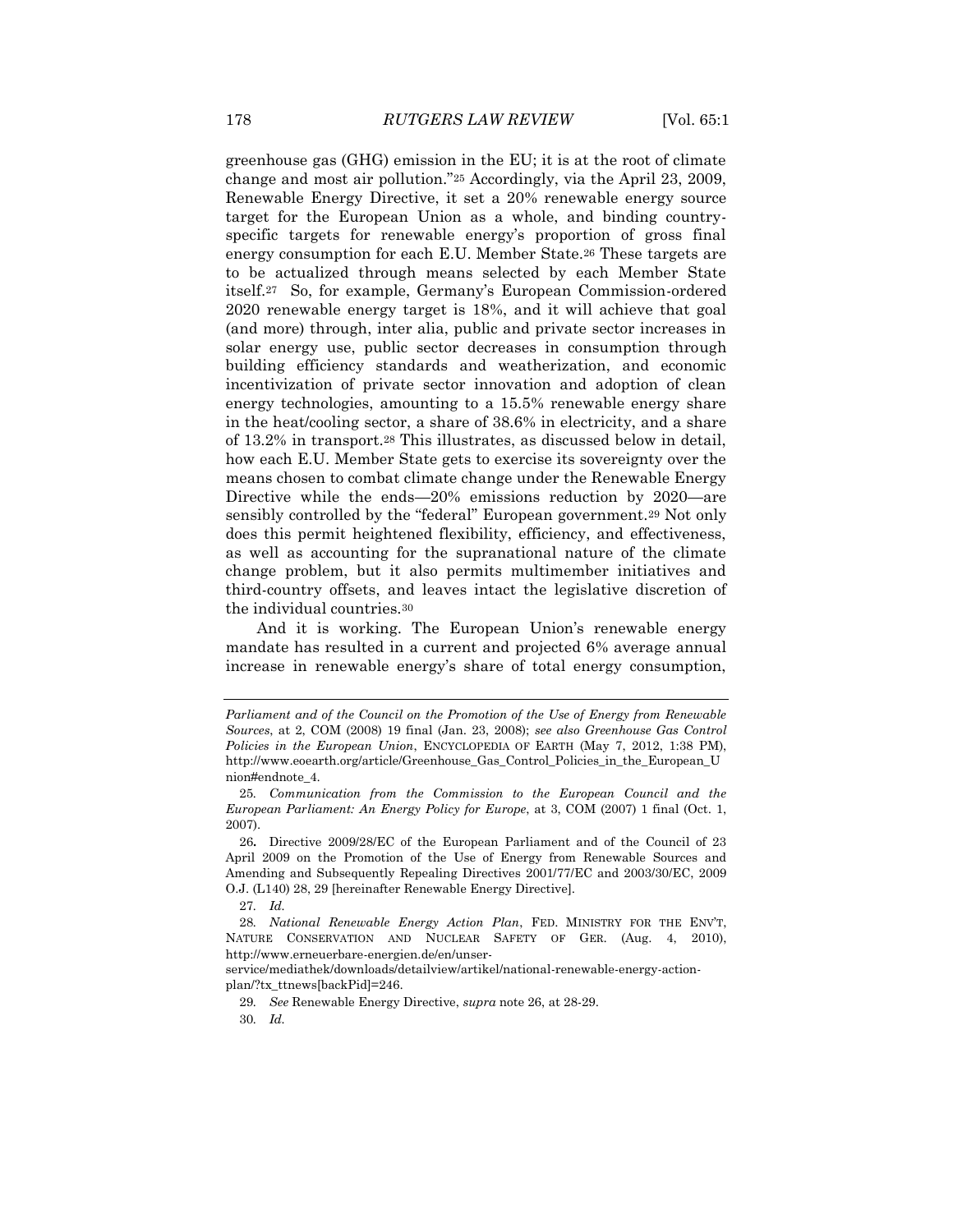which puts the continent on track to exceed the 20% renewables target to be reached by 2020.<sup>31</sup>

Looking at the relative success of the European Union's tackling of climate change through clean energy policy, one must wonder what the United States can learn to improve its own energy outlook and do its share to limit climate change.<sup>32</sup> In so wondering, this Article poses two intertwined questions and proposes a solution based on the European Union's approach: First, how should climate change (and therein renewable energy) legislation be crafted to both (a) most efficiently and effectively address the mounting GHG problem and (b) survive the inevitable constitutional challenges? Second, as a practical matter, how can climate change legislation, perhaps a so-called U.S. Climate Change Act, be made attractive to the American people to a degree that lawmakers would be willing to enact it? The answer suggested is that American federalism need not be incompatible with comprehensive renewable energy legislation if the European model—an aggregate emissions cap and/or renewable energy or energy efficiency targets, realized through means left to states to determine—is adopted. Moreover, flexibility in the means by which states can implement such a policy would make such measures local in effect and focus, and therefore politically palatable; such measures could be tailored to the geographic or jurisdictional subdivision so that the benefits would accrue locally.

The Article proceeds as follows: first is a discussion of why environmental issues present unique difficulties for the legislative and political processes, and specifically the local versus global effects dichotomy in the context of our federalist structure. This is not an exhaustive discussion, as the complexities of legislating in the

<sup>31</sup>*. See Renewable Energy Production Must Grow Fast to Reach the 2020 Target*, EUR. ENV'T AGENCY (Oct. 7, 2011, 10:10 AM), http://www.eea.europa.eu/highlights/ renewable-energy-production-must-grow. Though data is not yet available to show whether meeting renewables targets is producing the desired reduction in GHG emissions (though it can scientifically be presumed to be doing so), the EEA's 2010 assessment of the European Union's progress toward meeting its Kyoto GHG emissions reduction targets concluded that it was on track to meet its international obligations under that protocol. *See* European Env't Agency, *Tracking Progress Toward Kyoto and 2020 Targets in Europe*, at 30-32, No. 7/2010 (2010), *available at* http://www.eea.europa.eu/publications/progress-towards-kyoto/.

<sup>32.</sup> This is, of course, a two-way street. Though the United States is very much lagging behind Europe. The European Union does stand to learn from certain initiatives first conceived and implemented in U.S. states. For example, California has implemented the Low-Carbon Fuel Standard, which is "[a]n alternative policy which aims to encourage adoption of a broader range of clean alternatives such as natural gas, electricity or hydrogen-based technologies," and is currently being considered by the European Union. D. Rajagopal et al., Emissions and Energy Security: Comparing Clean Fuel Mandates and Fuel Carbon Standards 1-3 (unpublished manuscript), *available at* http://www.webmeets.com/files/papers/WCERE/2010/1571/rajagopal%20 AERE%20Montreal%20rfs%20and%20lcfs.pdf.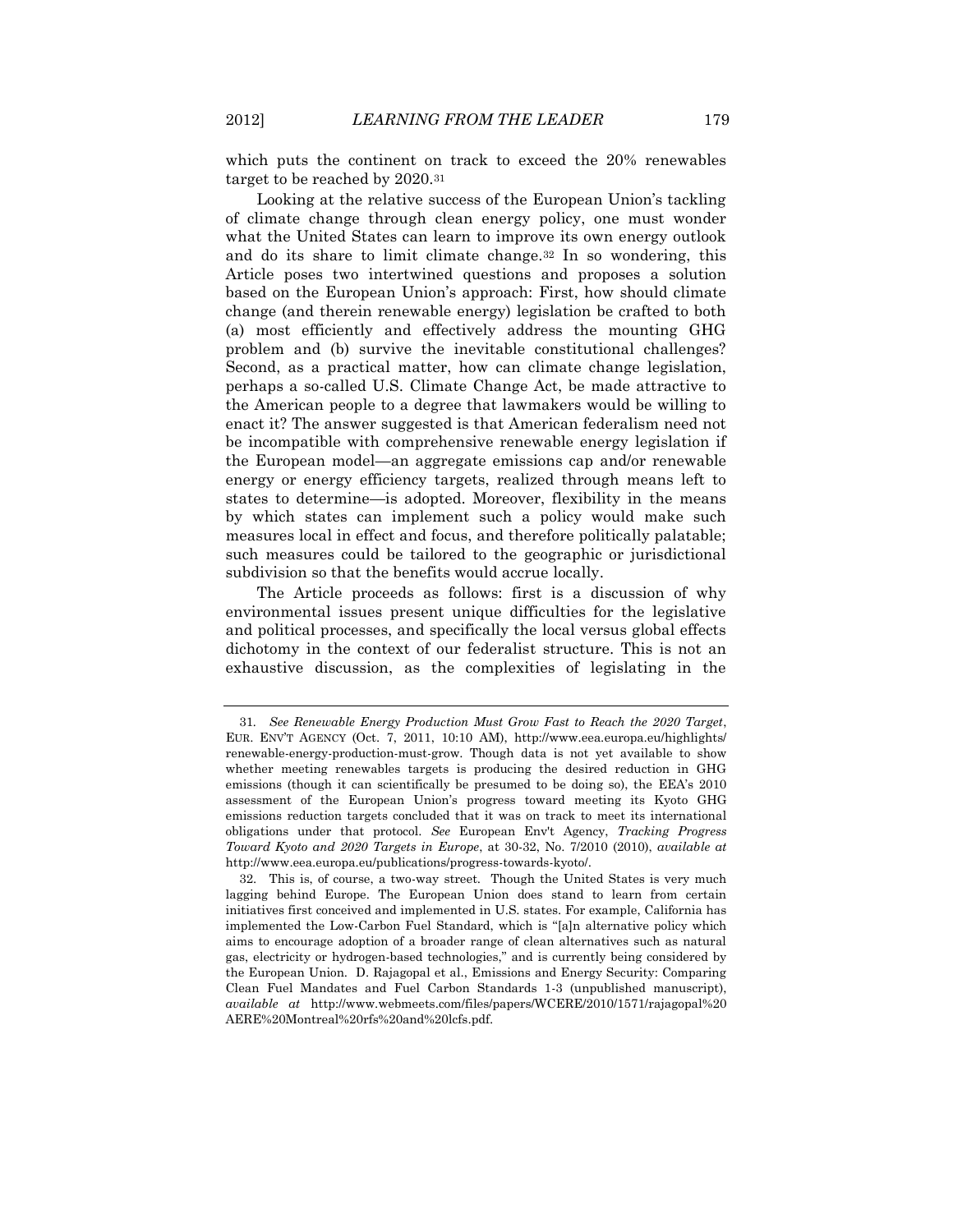climate change arena have been well-explored elsewhere.<sup>33</sup> Second, the European Union's clean energy mandate is analyzed in the context of the quasi-federal European government structure. The third discussion is the central thrust of this Article: by using the European Union's flexible clean energy mandate as a blueprint for domestic legislation, the United States could enact a comprehensive Climate Change Act within the established parameters of our own form of federalism, and in a way that would both pass constitutional muster and effectively tackle the GHG emissions problem, as well as overcome much of the political opposition by grounding reform locally, rather than globally. However, having recognized the template with which such a Climate Change Act could be crafted, the exact shape and content of that legislation are left for others, hopefully a future American Congress, to hammer out.

#### I. ENVIRONMENTAL LAW VERSUS AMERICAN POLITICS

There are concrete, formidable, psychological, and incentivebased obstacles to the political realization, implementation, and

<sup>33</sup>*. See, e.g.*, ADLER, *supra* note 23, at 13; Ann E. Carlson, *Iterative Federalism and Climate Change*, 103 NW. U.L. REV. 1097 (2009); Holly Doremus & W. Michael Hanemann, *Of Babies and Bathwater: Why the Clean Air Act's Cooperative Federalism Framework Is Useful for Addressing Global Warming*, 50 ARIZ. L. REV. 799 (2008); Kirsten Engel, *State and Local Climate Change Initiatives: What Is Motivating State and Local Governments to Address a Global Problem and What Does This Say About Federalism and Environmental Law?*, 38 URB. LAW. 1015 (2006) [hereinafter Engel, *Initiatives*]; Kirsten H. Engel, *Whither Subnational Climate Change Initiatives in the Wake of Federal Climate Legislation?*, 39 J. FEDERALISM 432 (2009) [hereinafter Engel, *Subnational*]; Daniel A. Farber, *Climate Change, Federalism, and the Constitution*, 50 ARIZ. L. REV. 879 (2008); Michael G. Faure & Jason Scott Johnston, *The Law and Economics of Environmental Federalism: Europe and the United States Compared*, 27 VA. ENVTL. L.J. 205 (2009); Kathryn Harrison & Lisa McIntosh Sundstrom, *The Comparative Politics of Climate Change*, 7 GLOBAL ENVTL. POLITICS 1 (2007); Lisa Heinzerling, *Climate, Preemption, and the Executive Branches*, 50 ARIZ. L. REV. 925 (2008); Alice Kaswan, *A Cooperative Federalism Proposal for Climate Change Legislation: The Value of State Autonomy in a Federal System*, 85 DENV. U. L. REV. 791 (2008); James R. May, *Climate Change, Constitutional Consignment, and the Political Question Doctrine*, 85 DENV. U. L. REV. 919 (2008) [hereinafter May, *Climate Change*]; James R. May, *Of Happy Incidents, Climate, Federalism, and Preemption*, 17 TEMP. POL. & CIV. RTS. L. REV. 465 (2008) [hereinafter May, *Incidents*]; Hari M. Osofsky, *The Future of Environmental Law and Complexities of Scale: Federalism Experiments with Climate Change under the Clean Air Act*, 32 WASH. U. J.L. & POL'Y 79 (2010); Jedediah Purdy, *The Politics of Nature: Climate Change, Environmental Law, and Democracy*, 119 YALE L. J. 1122 (2010); Carol M. Rose, *Federalism and Climate Change: The Role of the States in a Future Federal Regime—An Introduction*, 50 ARIZ. L. REV. 673 (2008); DOUGLAS S. EISINGER, SMOG CHECK: SCIENCE, FEDERALISM, AND THE POLITICS OF CLEAN AIR (2010); Sovacool, *supra* note 2, at 397; Jared Snyder & Jonathan Binder, *The Changing Climate of Cooperative Federalism: The Dynamic Role of the States in a National Strategy to Combat Climate Change*, 27 UCLA J. ENVTL. L. & POL'Y 231 (2009); Vivian E. Thomson & Vicki Arroyo, *Upside-down Cooperative Federalism: Climate Change Policymaking and the States*, 29 VA. ENVTL. L.J. 1 (2011).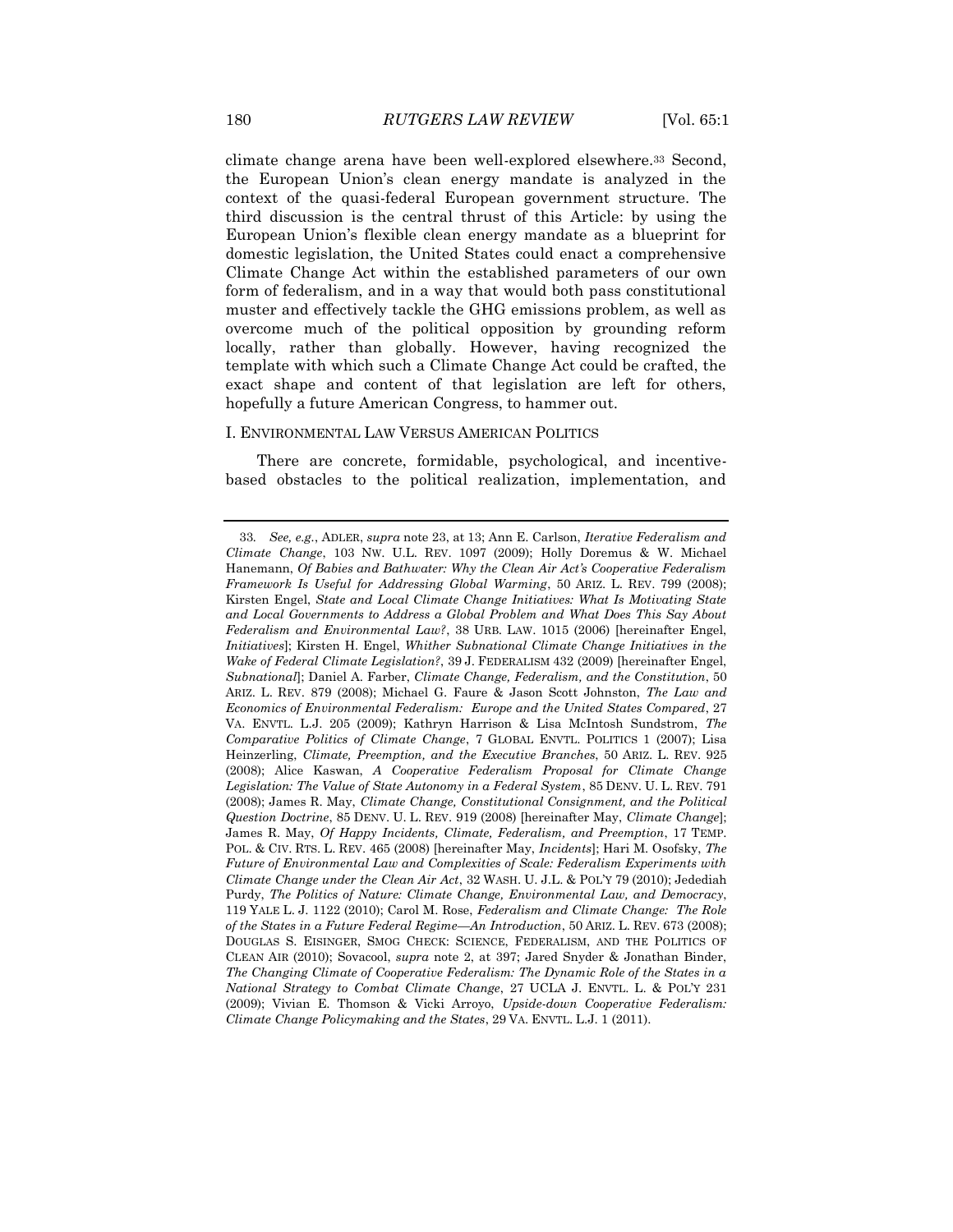enforcement of sweeping climate change and renewable energy legislation in the United States.<sup>34</sup> These roadblocks fall into two primary categories: (1) attitudes born of obstacles that are inherent in the nature of environmental regulation because of the chasm between individual perspective (i.e., the local effects of environmental damage) and environmental reality (i.e*.*, the global cause of environmental damage); and (2) political and ideological hostility to environmental regulation in particular or federal regulation in general.35 In effect, however, both of these categories combine into the same antipathy; much of the American populace is opposed to climate change legislation because it would feel the burden without the benefit, or because it does not approve of the federal government meddling at the local level.<sup>36</sup> Essentially, the benefits of broad environmental laws are not generally felt by individual constituents to a degree necessary to justify the costs in the eyes of the average voter.<sup>37</sup>

First, American skepticism about climate change is, sadly, increasing and increasingly pervasive. While 83% of Americans

Economic: The costs of a large-scale effort to fight global warming are too steep to bear. Therefore, we're trying to ignore the issue, or pretending it doesn't exist, or we believe that the economy (including development) is more important.

Political: The fact that Democrats are always hammering on about climate change and Republicans aren't suggests that this is a political issue, not a scientific one. This creates a feedback loop: if climate change were real, why is it so polarising? Because it's so polarising, it must be slightly suspicious.

Epistemological: Why should we believe in climate change? Where's the evidence? All we know is what scientists say, and scientists are sometimes wrong. And don't even get me started on Al Gore.

Metaphysical: God isn't going to let millions of people die in an epic drought.

Erica Grieder, *Why Don't Americans Believe in Global Warming*?, ECONOMIST BLOG (Feb. 8, 2011, 8:03 PM), http://www.economist.com/blogs/democracyinamerica/2011/02/ climate\_change.

<sup>34</sup>*. The Economist* has a wonderful, if flippant, breakdown of the reasons why Americans are resistant to accepting the reality of climate change and then dealing with it:

Psychological: The consequences of climate change are too awful to contemplate. Therefore, we're denying the issue, as we used to deny monsters in the room by hiding under the blanket. If you don't look at it, it can't look at you.

<sup>35</sup>*. See id.*

<sup>36</sup>*. See id.*

<sup>37</sup>*. Id.*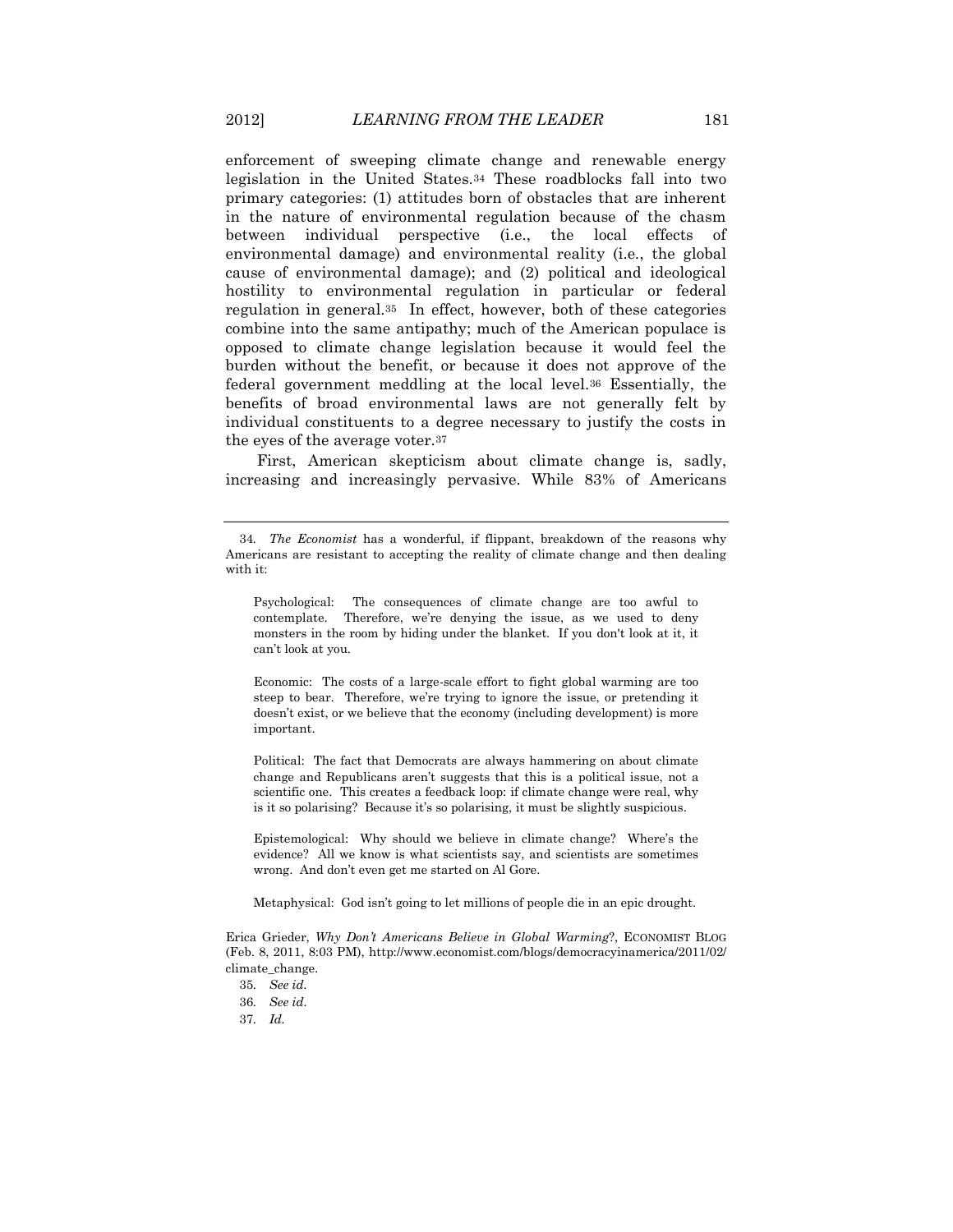believe that the earth is undergoing climate change, less than 71% believe human behavior has contributed more than a negligible amount, and only 14% of Republicans attribute the phenomenon to human activity.<sup>38</sup> And, in fact, these numbers have been falling in recent years.<sup>39</sup> The consequence is that climate change legislation will not be politically palatable for a statistically large percentage of Americans unless the environmental benefits are tangential to other purposes and outcomes.

Second, many Americans are resistant to federal government in general, particularly to environmental regulation. "States Rights" is the battle cry of those who consider the Tenth Amendment of the Constitution<sup>40</sup> to be paramount over constitutional provisions that vest Congress (and others) with power.<sup>41</sup> The ideology is aggressively hostile to federal encroachment into any and all arenas of authority traditionally enjoyed by states, and as "environmental protection" is not included in the Constitution's list of enumerated Congressional powers, it therefore falls within the purview of states' rights. Moreover, to be effective, climate change legislation would need to reach farther and deeper into local activity than most federal regulations have done before, and, as a result, it will no doubt encounter stronger and wider opposition than less imposing statutes.

Third, for Americans who are not opposed on principle, there nonetheless remains the perception of a lack of an apparent problem that calls for broad legislative attention.<sup>42</sup> Explained succinctly, "the distance in space and time between the acts that contribute to climate change and its final effects is much greater than human causal perception and the conjoined sense of responsibility evolved to contemplate, meaning instinct draws us toward incomprehension and indifference*.*"<sup>43</sup> In other words, we have trouble connecting our daily commute to the vehicle emissions that produce the global warming that creates melting glaciers in the Arctic. This means that, even assuming acknowledgement of the climate change problem, the cost-benefit ratio for the average citizen seems to fall heavily on the

<sup>38</sup>*. See Reuters/Stanford/Ipsos Environmental Poll*, IPSOS (Sept. 16, 2011), http://www.ipsos-na.com/news-polls/pressrelease.aspx?id=5337 (summarizing the climate change opinion poll).

<sup>39</sup>*. See, e.g.*, Suzanne Goldenberg, *Fewer Americans Believe Global Warming Is Caused by People*, THE GUARDIAN (London), Oct. 22, 2009, at 22.

<sup>40</sup>*. See* U.S. CONST. amend. X.

<sup>41</sup>*. See generally* John O. McGinnis & Ilya Somin, *Federalism vs. States' Rights: A Defense of Judicial Review in a Federal System*, 99 NW. U. L. REV. 89 (2004) (describing the political ideology of the States' Rights Doctrine).

<sup>42</sup>*. See, e.g.*, Thomas Lowe et al*.*, *Does Tomorrow Ever Come? Disaster Narrative and Public Perceptions of Climate Change*, 15 PUB. UNDERSTANDING OF SCI. 435, 435- 38 (2006) (discussing the scientific research behind the public's apathy about climate change).

<sup>43.</sup> Purdy, *supra* note 33, at 1135.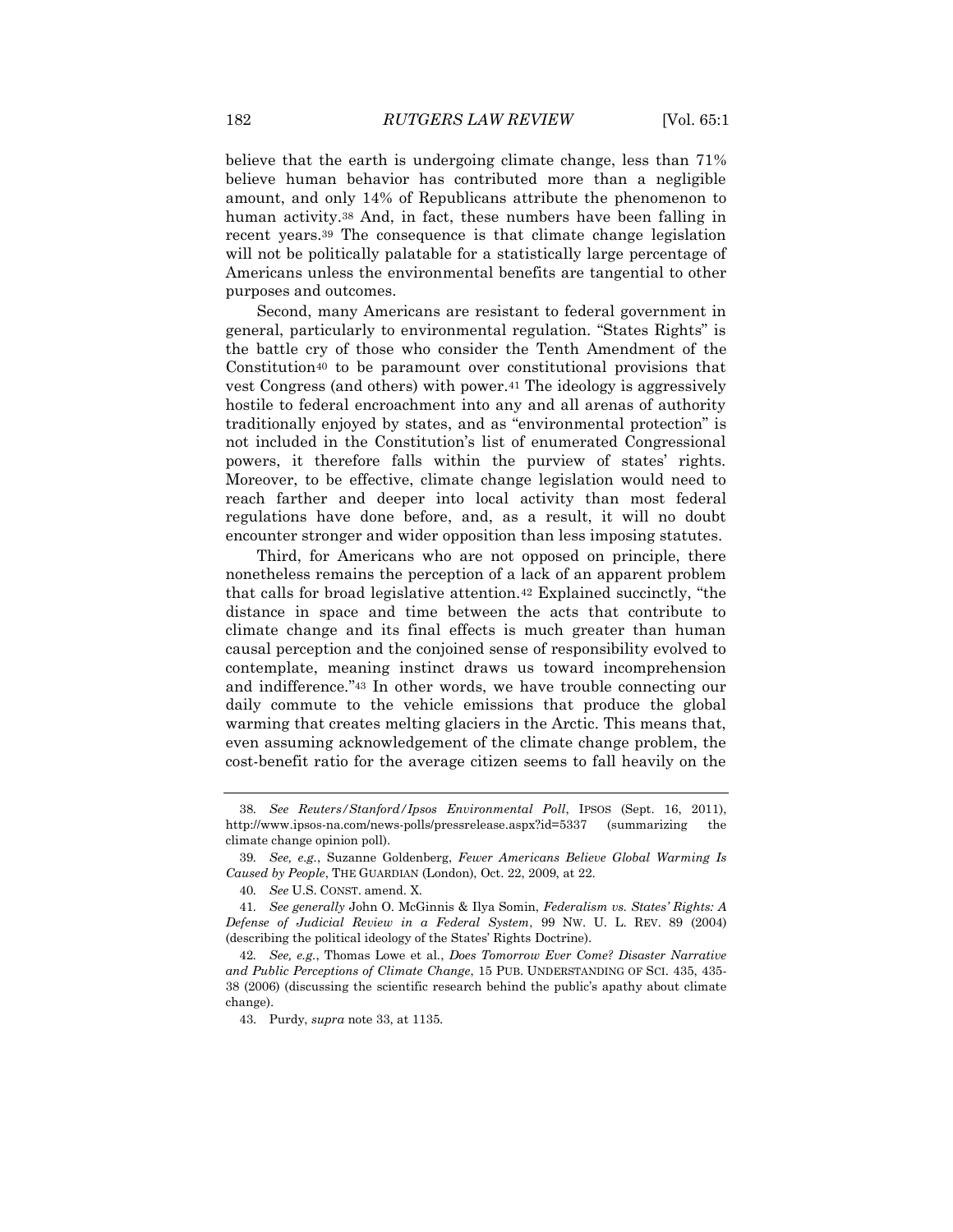negative side, as the burden will be felt locally while the benefits are dispersed internationally to fix a problem. This makes climate change poised to be the "externality that [eats] the world."<sup>44</sup>

The practical and legislative consequences of this local versus international problem of scale are addressed below, in Section II, but the psychological effects are critical in understanding hostility to climate change legislation, especially in the United States: because the citizenry will "absorb the full cost of any [climate change] measure it adopts, but will receive only a fraction of the globally distributed benefit,"<sup>45</sup> and may not believe in human-caused climate change anyway, a comprehensive statute to address the problem will need to be braced and fortified with selling points that can sooth at least some of the political opposition and overcome at least some of the cognitive dissonance.

# II. FEDERALISM AND THE PROBLEM OF ENVIRONMENTAL **GOVERNANCE**

### *A. Environmental Law Versus American Federalism*

Environmental regulation at the federal level is extremely complicated, difficult to enact, hard to implement, and sometimes hard to justify within the context of multilevel—"multiscalar"<sup>46</sup> government (i.e., federalism). There are several primary reasons for this that span the legal, political (discussed above), and practical. First, the U.S. Constitution does not say, on its face, that Congress has the authority to regulate in the environmental sphere, which raises the issue of constitutionality of federal climate change and renewable energy legislation. Second, as a practical matter, there is a divide between cause and effect in many environmental problem situations, where causes are national or even global aggregations, but effects are local, or vice versa. This creates an "ends versus means" dissonance that hinders popular support for environmental regulation, and also leads to questions over which level of government is properly situated to address the problem most efficiently, effectively, and feasibly.<sup>47</sup> Third, as previously mentioned, politically, the United States is currently far towards the "States Rights" end of the political ideology spectrum, which makes

<sup>44</sup>*. Id.* at 1132.

<sup>45</sup>*. Id.*

<sup>46.</sup> This is a term apparently coined by Hari M. Osofsky. *See* Osofsky, *supra* note 33, at 80.

<sup>47</sup>*. See id.* at 87-94 (discussing how battles over the Clean Air Act regarding climate change regulations, such as the EPA's emissions limits, "involve a conflict over which levels of government should address the problem of climate change"); Jonathan H. Adler, *Jurisdictional Mismatch in Environmental Federalism*, 14 N.Y.U. ENVTL. L.J. 130, 155-56 (2005).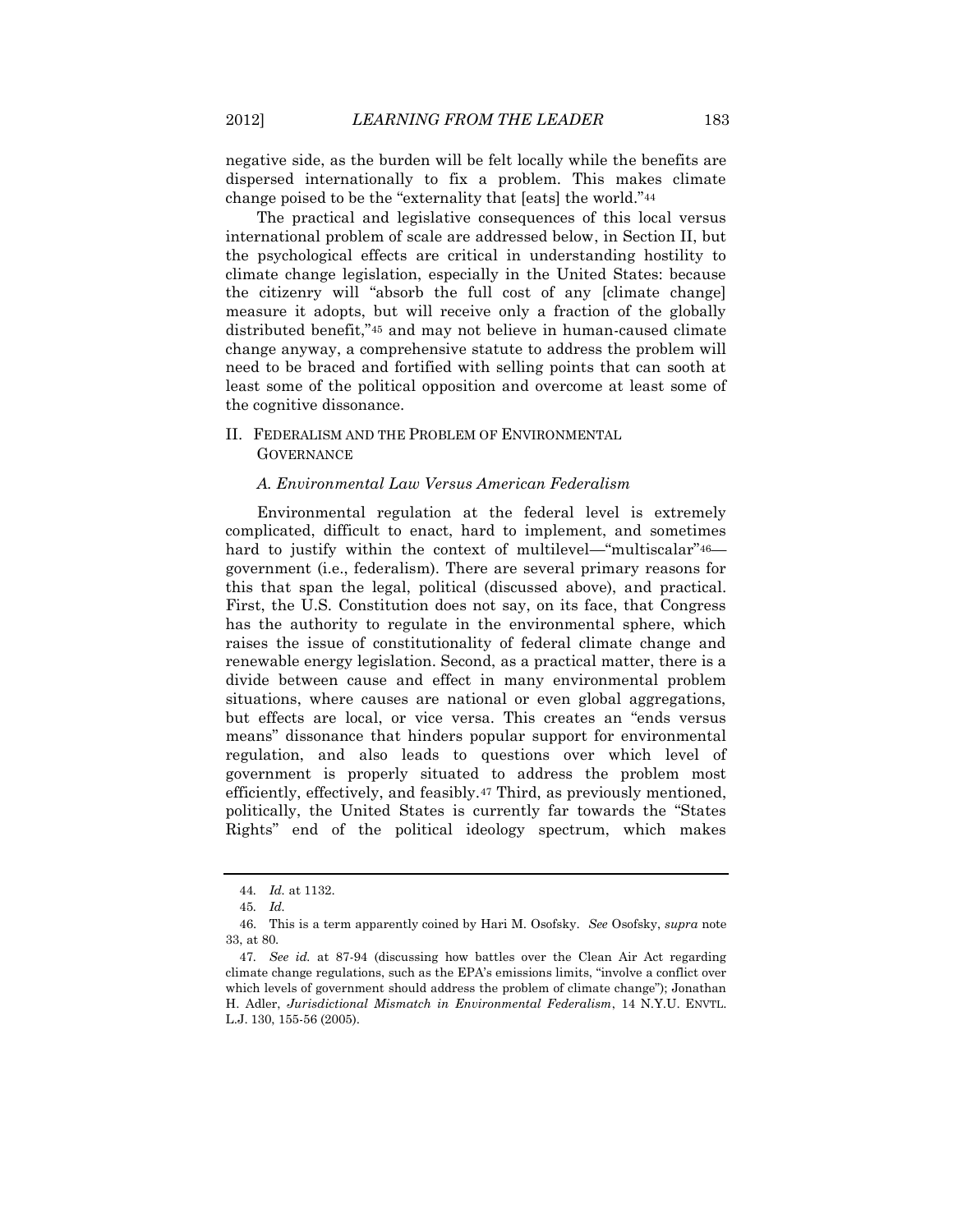unpalatable to most politicians the enactment of any federal legislation that purports to regulate states' traditional arenas of control. And environmental regulation in particular is antithetical to the politics of certain interest groups and their representatives.

To illustrate the difficulties, take the case of sulfur dioxide ("SO2"), better known as acid rain. Of course, there is an inherent dissonant mismatch in the way we as individuals—and therefore as a nation—experience the cause and effect of environmental damage. The "cause" of acid rain, for example, is generalized atmospheric pollution that we, at the individual level, can rarely trace to a source more tangible than, say, invisible auto emissions.<sup>48</sup> The result is that the act of thinking broadly about environmental challenges is a difficult one because we understandably perceive the effect only with local foci. Cognitively, we have trouble using inductive reasoning when our experience of the problem is inherently local but the causal factor is essentially global and effectively intangible. This makes federal action *seem* inappropriate and overreaching in many environmental contexts.

Our own individual failings of perspective are, of course, not the only problem with federal-level governance intended to fix a problem that is apparently local in its manifestation. There is also one of fit, or in other words, proportionality and suitability—i.e., at which level should environmental law be promulgated, implemented and enforced? Returning to acid rain, it would naturally seem to make more sense to address the problem of acid rain in, say, Milwaukee, Wisconsin, with a legislative or regulatory effort instituted by Milwaukee, because of its superior understanding of local issues, where the tangible problem seems to be occurring. The use of federal environmental regulation in such a context again can seem "paradoxical,"<sup>49</sup> at least with respect to environmental problems that are truly local in both cause and effect.

But, of course, acid rain is caused by the aggregation of  $SO<sub>2</sub>$  in the atmosphere, and Milwaukee's  $SO<sub>2</sub>$  will have come, in part, from other states. Those foreign states lack an incentive to regulate  $SO<sub>2</sub>$ 

<sup>48.</sup> Automobile emissions are just one of many contributing factors in the creation of acid rain, but the link between the two is no longer controversial. *See, e.g.*, OFFICE OF MOBILE SOURCES, U.S. ENVTL. PROT. AGENCY, EPA 400-F-92-007, AUTOMOBILE EMISSIONS: AN OVERVIEW 2 (1994), *available at* http://www.epa.gov/omswww/ consumer/05-autos.pdf (explaining that car exhaust includes nitrogen oxides, which contribute to the formation of acid rain)*.*

<sup>49</sup>*. See* Faure & Johnston, *supra* note 33, at 209 (arguing "that fundamental political-economic incentives account for the otherwise economically counter-intuitive focus of such federal environmental regulation on pollution problems that are largely intra-jurisdictional," and "centralized environmental regulation has had such a paradoxical focus on essentially local environmental problems, instead of evolving in response to global problems as one might assume, because there are inherent pressures for regional protectionism and redistribution within a political system").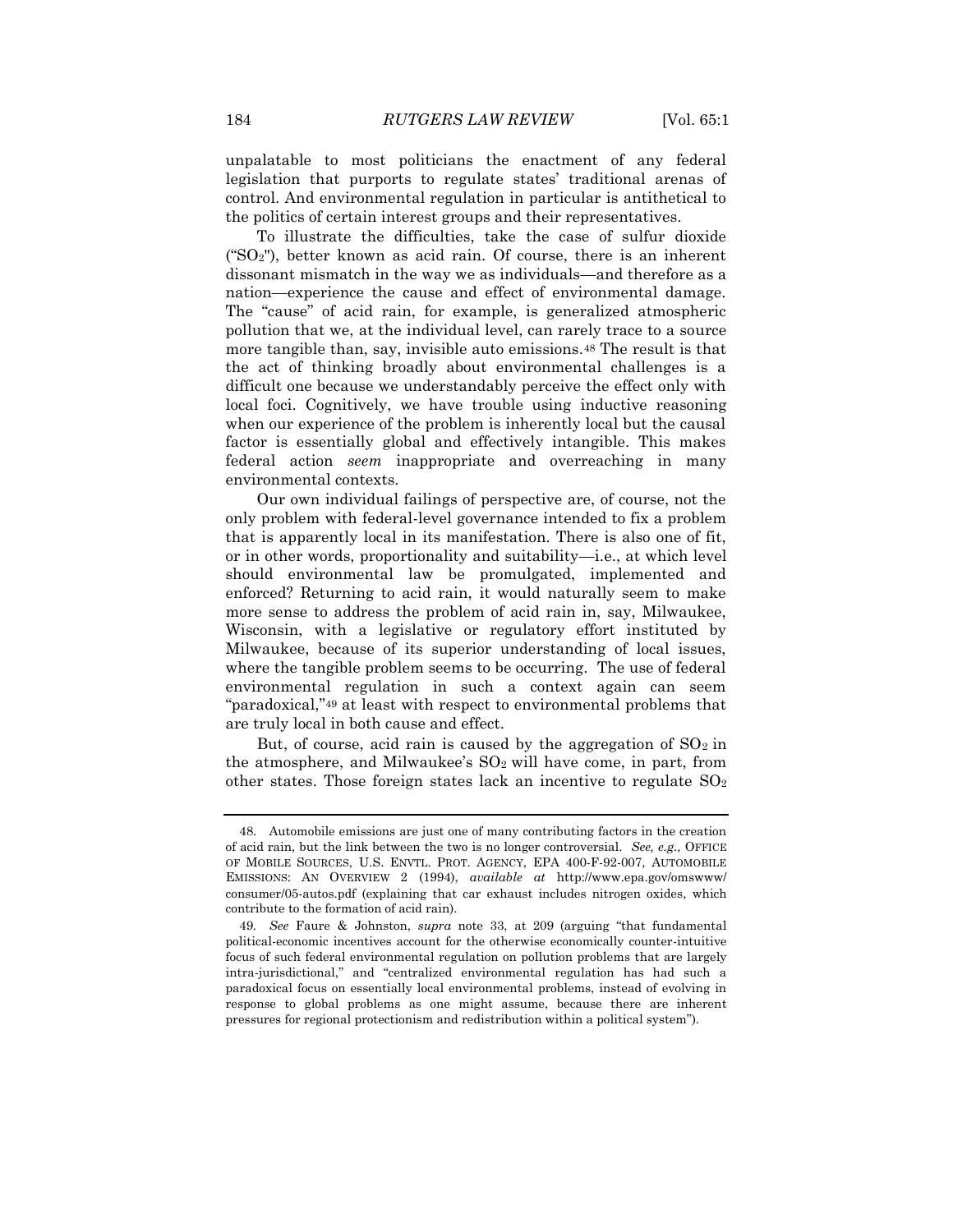emissions in their own jurisdictions when the acid rain is falling in Milwaukee—why would they incur an economic burden to benefit a different state? However, Milwaukee (or, more likely, Wisconsin) will be unable to prevent the damaging rain without cooperation from the other contributing sources' jurisdictions. Thus, federal regulation is necessary to solve a problem with local effect but transboundary causes in order to prevent the outsourcing of environmental externalities.

And yet, the prospect of federal regulation throws up another collection of hurdles to solving the acid rain problem. For example, if the actual sources of  $SO<sub>2</sub>$  are power plants in Michigan, automobile emissions in Illinois, and factories in Minnesota, the United States will be ill-equipped to craft a law that accounts for such a variety of contributing factors without imposing a flat cap or ban on  $SO<sub>2</sub>$ . But an inflexible, blanket regulation is unlikely to be the most effective response, and certainly will not optimally balance the costs of compliance in each state with the benefit that will apparently accrue only to Wisconsin. Moreover, even assuming that congressional capping of  $SO<sub>2</sub>$  emissions would pass constitutional muster without proof of broader detriment to interstate commerce than localized acid rain in Milwaukee, politicians from other states will have a difficult time selling the legislation to their own constituents, who are unaffected by the environmental problem and will therefore be disinclined toward shouldering the costs of another state's acid rain.

Acid rain is a microcosm of climate change with respect to the challenges posed to shaping, enacting, and implementing comprehensive legislation. The sources of GHG emissions are ubiquitous and universal, but the cause is their aggregation at an atmospheric level, far removed from the daily perspective of individual voters to whom any related legislation must be justified. And while the Gulf Coast may feel the calamity of climate change in the form of more frequent and more ferocious hurricanes, the State of Washington may experience no discernable impact at all. Thus, federal regulation is required so that costs are shared—and in recognition that everyone, everywhere is in fact contributing to GHG emissions—but state and local governments must be able to configure implementation in a way that takes account of regional or jurisdictional variety.

The resulting federalist environmental legislation must also be constitutional, however; Congress must rely on valid authority in enacting comprehensive climate change and renewable energy law, and it must not exceed that authority.<sup>50</sup> So, before addressing the politics and substance of federal climate change law, it is necessary to explore why such law, in any form, presents concerns of

<sup>50</sup>*. See* U.S. CONST. amend. X.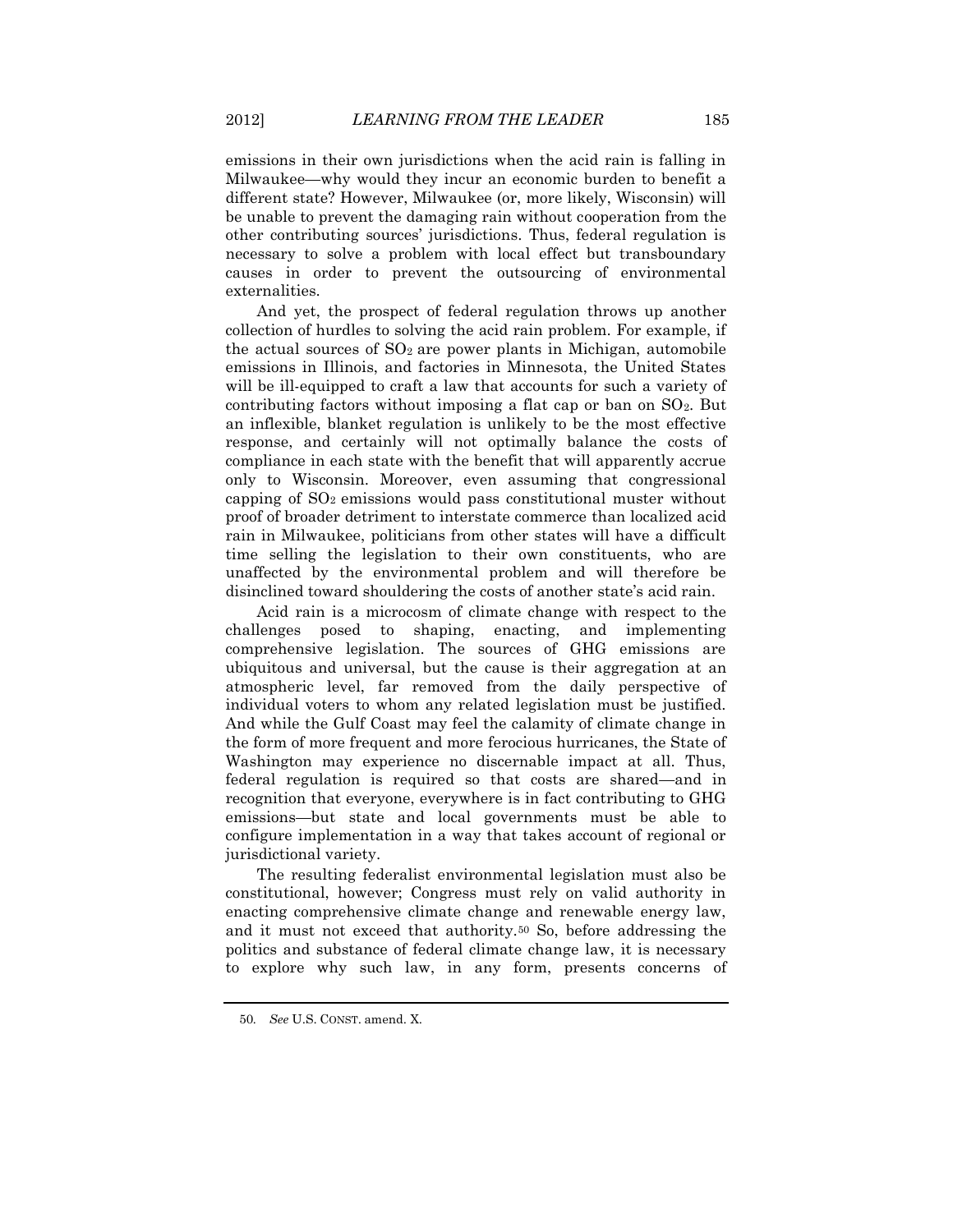congressional overreaching, and what the constitutional sources of authority are that could support Congress' promulgation of sweeping climate change and renewable energy reforms.

#### *B. American Federalism*

The United States is, of course, a federalist entity defined by a "relationship and distribution of power between the national and regional governments within" its "system of associated governments with a vertical division ... into national and regional components having different responsibilities."<sup>51</sup> This two-tiered governmental division of power was instituted and is enshrined in the U.S. Constitution through the enumeration of specific powers delegated to the federal government. It is reinforced by the Tenth Amendment52: "The powers not delegated to the United States by the Constitution, nor prohibited by it to the States, are reserved to the States respectively, or to the people."<sup>53</sup> In short, "the powers of the [federal] legislature are defined, and limited" to that which has been either granted clearly in the text or through interpretation of the Constitution by courts.<sup>54</sup>

There are numerous hotbed areas in constitutional law where the extent of federal legislative authority is being battled out—e.g*.*, whether the individual mandate in the 2010 Patient Protection and Affordable Care Act passes constitutional muster55—and there is a multiplicity of analyses as to whether a constitutional right to a clean environment exists, for example, as a substantive due process right.<sup>56</sup> There are, however, only a few constitutional provisions relevant to a discussion of Congress' authority vis-à-vis environmental legislation—i.e., the "how" of regulation rather than the "what"—and while there is sufficient precedent for its authority not to be ultimately contentious,<sup>57</sup> there has been enough litigation over

- 54*. See* Marbury v. Madison, 5 U.S. 137, 176 (1803).
- 55*. See* Nat'l Fed'n of Indep. Bus. v. Sebelius, 132 S. Ct. 2566, 2576 (2012).

<sup>51.</sup> BLACK'S LAW DICTIONARY 625, 627 (7th ed. 1999) (defining "federal" and "federalism," respectively).

<sup>52</sup>*. See, e.g.*, Adler, *supra* note 47, at 134 n.6 (citing THE FEDERALIST NO. 45, at 292 (James Madison) (Clinton Rossiter ed., 1961)).

<sup>53.</sup> U.S. CONST. amend. X.

<sup>56</sup>*. See, e.g.*, Ronald E. Klipsch, *Aspects of a Constitutional Right to a Habitable Environment: Towards an Environmental Due Process*, 49 IND. L.J. 203, 206 (1974). *See generally* TIM HAYWARD, CONSTITUTIONAL ENVIRONMENTAL RIGHTS 1-22 (2005); Daveed Gartenstein-Ross, *An Analysis of the Rights-Based Justification for Federal Intervention in Environmental Regulation*, 14 DUKE ENVTL. L. & POL'Y F. 185, 191-98 (2003).

<sup>57</sup>*. See, e.g.*, Pennsylvania v. Union Gas Co., 491 U.S. 1, 13-23 (1989) (upholding Congress' authority under the Commerce Clause to enact the Comprehensive Environmental Response, Compensation, and Liability Act of 1980 (CERCLA), which provides for private party suits against states for clean up cost recovery). *See*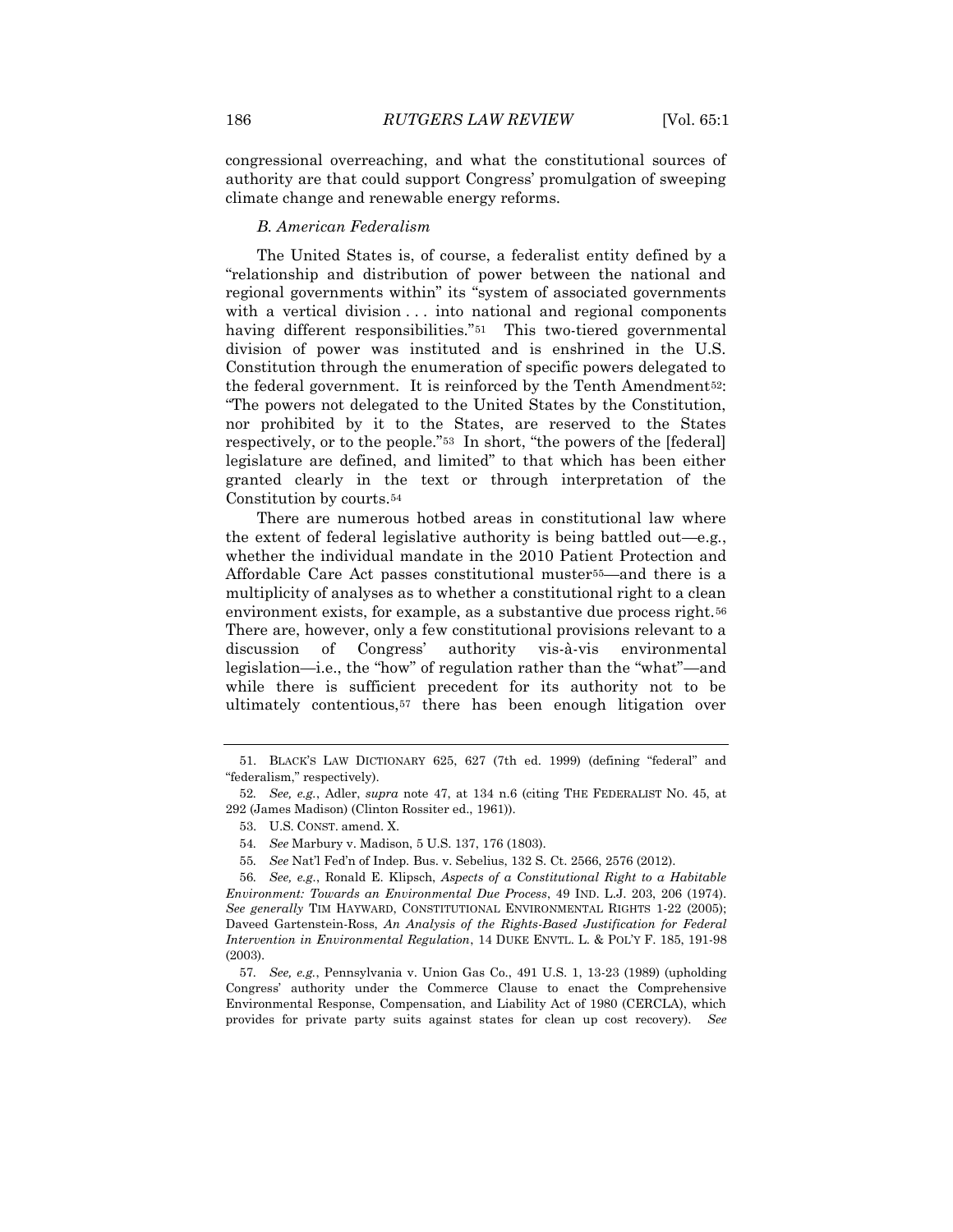federal attempts at environmental regulation to make clear that Congress will have to navigate the amorphous parameters of federalism carefully when it finally begins shaping renewable energy and climate change laws. And while Congress' authority to regulate environmental matters is established, comprehensive climate change legislation will necessarily affect all sectors of the economy and all aspects of life, from product manufacturing to private consumption patterns to taxation and subsidy rules, in an unprecedented way. Such expansive federal involvement in apparently local matters will undoubtedly face more numerous and more substantive federalism challenges than environmental statutes of smaller scope.<sup>58</sup>

With that in mind, a brief discussion of the guiding principles of American federalism relevant to prospective climate change legislation—i.e., the Commerce Clause, Spending Clause, Supremacy Clause, and the Nondelegation Doctrine—follows in order to set the constitutional stage.

### 1. The Commerce Clause

The bulk of environmental federal legislation is promulgated under Congress' authority to regulate interstate commerce.59 Article I, Section 8, clause 3 of the Federal Constitution, the Commerce Clause, provides that Congress may "regulate Commerce with foreign Nations, and among the several States, and with the Indian tribes."<sup>60</sup> Precisely what action this constitutional provision authorizes Congress to take is at best guesswork and the U.S. Supreme Court has oscillated over the years from a narrow reading to a broad one—with Justice Brennan going so far as to write that "[i]t would be difficult to overstate the breadth and depth of the commerce power"61—and back again.62

Certainly, the constitutional delegation of power in the

*generally* ADLER*, supra* note 23, at 3-4*.*

<sup>58.</sup> For example, the Supreme Court wrestled with numerous challenges to GHG emissions litigation as a threshold issue before reaching the merits of any such suit in *American Electric Power Co. v. Connecticut*, 131 S. Ct. 2527, 2535 (2011).

<sup>59</sup>*. See* CRAIG N. JOHNSTON ET AL., LEGAL PROTECTION OF THE ENVIRONMENT 37, 47 n.6 (2d ed. 2007) (citing the Clean Air Act, Clean Water Act and portions of the Endangered Species Act); Elaine Bueschen, *Do Isolated Wetlands Substantially Affect Interstate Commerce?*, 46 AM. U. L. REV. 931, 935 (1997) (noting that the Clean Water Act was enacted pursuant to the Commerce Clause).

<sup>60.</sup> U.S. CONST. art. I, § 8, cl. 3.

<sup>61.</sup> Pennsylvania v. Union Gas Co., 491 U.S. 1, 20 (1989), *overruled by* Seminole Tribe of Florida v. Florida, 517 U.S. 44 (1995).

<sup>62</sup>*. See* United States v. Morrison, 529 U.S. 598, 611 (2000) (requiring a clearly established empirical nexus between interstate commerce and the conduct targeted for federal regulation); United States v. Lopez, 514 U.S. 549, 559 (1995) (adding a "substantial effects" on interstate commerce requirement for congressional authority to regulate matters related to interstate commerce).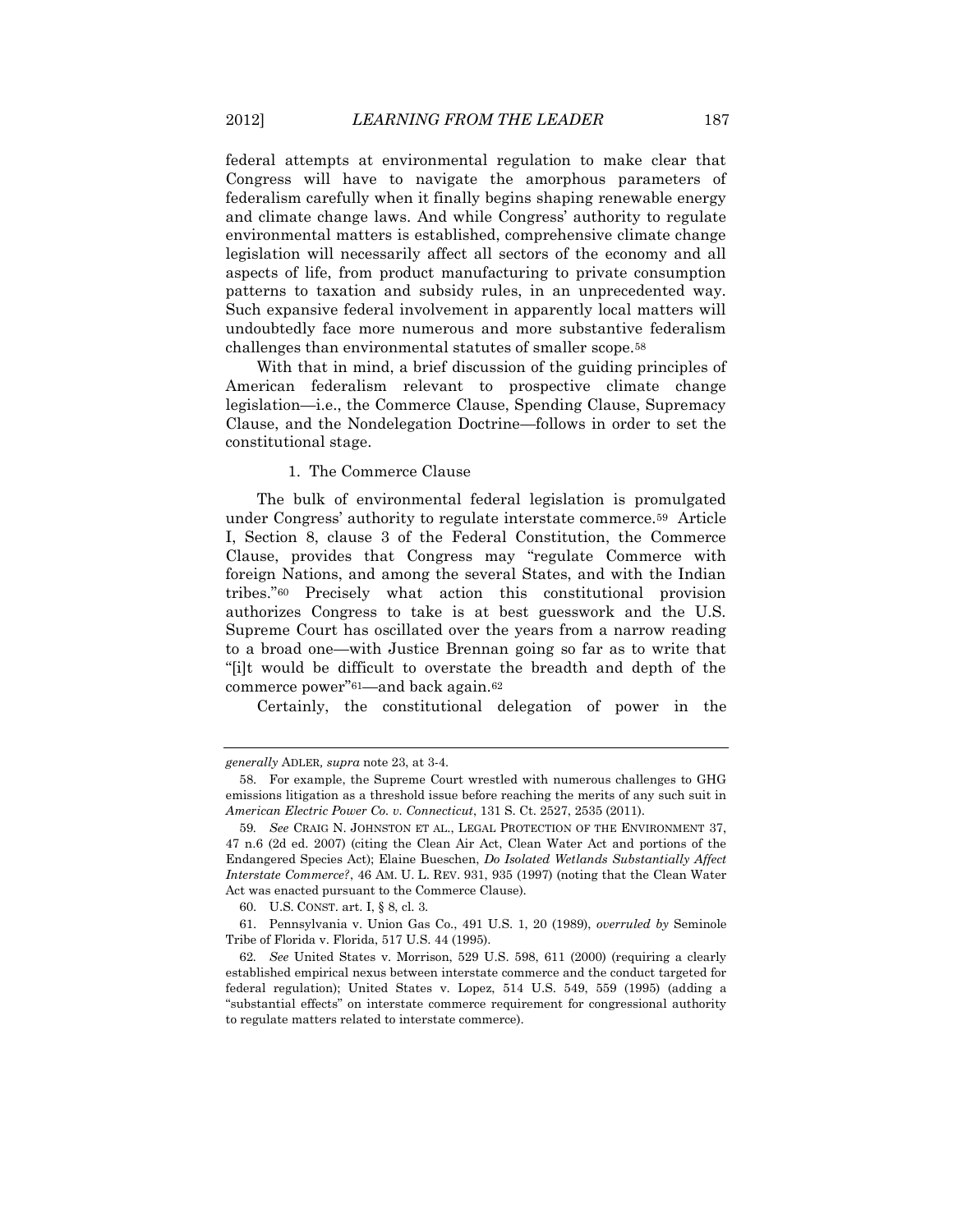Commerce Clause is considerable, but it is definitely not limitless.<sup>63</sup> It grants Congress the authority to regulate the channels, instrumentalities, persons or things in or of interstate commerce, as well as "those activities having a substantial relation to interstate commerce, i.e., those activities that substantially affect interstate commerce,"<sup>64</sup> when there is a sufficient economic nexus between the conduct being regulated and said substantial effect.<sup>65</sup> And "even if [the regulated] activity be local and though it may not be regarded as commerce, it may still, whatever its nature, be reached by Congress if it exerts a substantial economic effect on interstate commerce."<sup>66</sup> However, while the Supreme Court asserts that it "ha[s] never required Congress to legislate with scientific exactitude,"<sup>67</sup> as the nexus between the activity being regulated and interstate commerce attenuates, several factors ought to be present for that regulation to be sustained under the Commerce Clause: (1) the activity in question must be an "economic endeavor";<sup>68</sup> (2) if the legislation regulates noneconomic activity of an intrastate variety it should have a "jurisdictional element" that restricts its reach to those parts of that activity that are interstate in their effect;<sup>69</sup> (3) in order to help the judicial review process, Congress should make findings of fact that support its assertion of regulatory authority by demonstrating the substantial effect the targeted activity has on interstate commerce;<sup>70</sup> and (4) the relationship between the regulated activity and its substantial effect on interstate commerce must be reasonably direct and close, because "the but-for causal chain must have its limits in the Commerce Clause area."<sup>71</sup>

In practice, the Supreme Court has upheld most but certainly not all environmental legislation as within Congress' Commerce Clause authority to promulgate. Keystone environmental legislation, the Clean Air Act of 1963 ("CAA"),<sup>72</sup> the Comprehensive

- 67. Gonzales v. Raich, 545 U.S. 1, 17 (2005).
- 68. *Morrison*, 529 U.S. at 611.
- 69*. Id.* at 612.

70*. See id.* ("While 'Congress normally is not required to make formal findings as to the substantial burdens that an activity has on interstate commerce,' the existence of such findings may 'enable us to evaluate the legislative judgment that the activity in question substantially affects interstate commerce, even though no such substantial effect is visible to the naked eye.'" (quoting *Lopez*, 514 U.S. at 562-63)).

71*. Id.* at 616 n.6.

72. Pub. L. No. 88-206, 77 Stat. 392 (codified as amended at 42 U.S.C. §§ 7401- 7671q (2006)).

<sup>63</sup>*. See Morrison*, 529 U.S. at 608 ("[E]ven under our modern, expansive interpretation of the Commerce Clause, Congress' regulatory authority is not without effective bounds.").

<sup>64.</sup> *Lopez*, 514 U.S. at 558-59 (citation omitted).

<sup>65</sup>*. See Morrison*, 529 U.S. at 617-18.

<sup>66.</sup> Wickard v. Filburn, 317 U.S. 111, 125 (1942).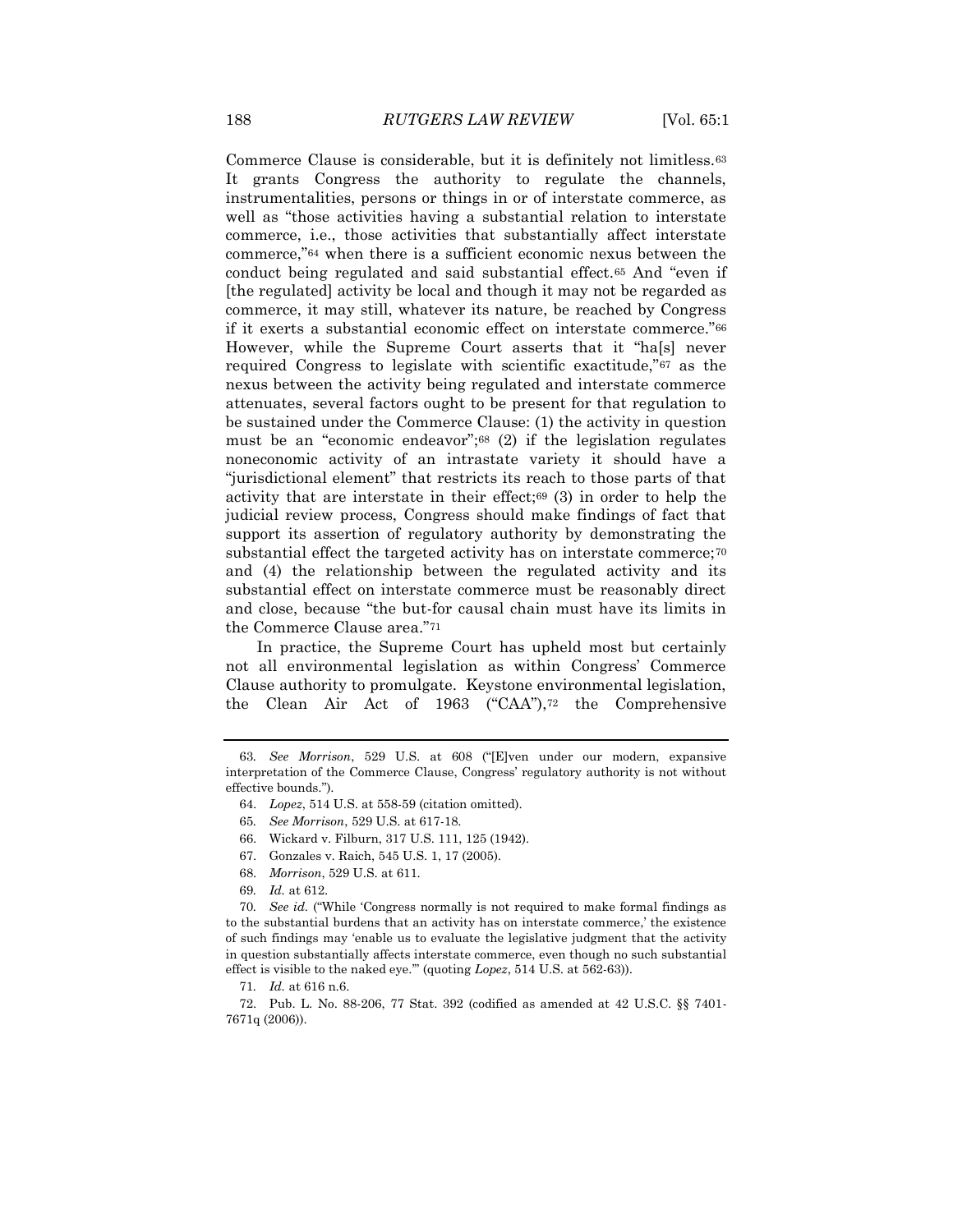Environmental Response, Compensation, and Liability Act of 1980 ("CERCLA"),<sup>73</sup> the Resource Conservation and Recovery Act of 1976 ("RCRA"),<sup>74</sup> the Clean Water Act of 1972 ("CWA"),<sup>75</sup> and others, have survived constitutional scrutiny, but not without aggressive challenges and judicial whittling away of their scope and power.

Recently, in 2001, the Supreme Court struck down a U.S. Army Corps of Engineers ("ACE") interpretation—known as the Migratory Bird Rule76—of the CWA that functionally extended ACE jurisdiction to include intrastate waters, such as ponds.77 The case, *Solid Waste Agency of Northern Cook County v. United States Army Corps of Engineers*,<sup>78</sup> turned on the definition of "navigable waters," but the Court commented that arguments asserting the ACE regulation fell within Congress' regulatory powers under the Commerce Clause "raise[d] significant constitutional questions."<sup>79</sup> Additionally, CERCLA, arguably the most controversial of environmental statutes because of its strict, retroactive, and joint and several liability provisions, has had its scope narrowed via Supreme Court interpretation in recent years.<sup>80</sup> The Clean Air Act<sup>81</sup> and Safe Drinking Water Act,<sup>82</sup> among others, have also been challenged as congressional overreaching on multiple occasions, though they have been upheld as constitutional thus far.<sup>83</sup>

76. 51 Fed. Reg. 41,217 (Nov. 13, 1986).

77. Solid Waste Agency of N. Cook Cnty. v. U.S. Army Corps of Eng'rs, 531 U.S. 159, 164-66 (2001).

79*. Id.* at 172-73.

80*. See, e.g.*, Burlington N. & Santa Fe Ry. Co. v. United States, 129 S. Ct. 1870 (2009) (narrowing the definition on an "arranger" of hazardous waste transport or disposal, and broadening availability of cost "apportionment" as an alternative to joint and several liability).

81*.* 42 U.S.C. §§ 7401-7671q (2006); *see, e.g.*, EPA v. Brown, 431 U.S. 99 (1977); Brown v. EPA, 521 F.2d 827 (9th Cir. 1975); Arizona v. EPA, 521 F.2d 825 (9th Cir. 1975); Maryland v. EPA, 530 F.2d 215 (4th Cir. 1975); Virginia *ex rel.* State Air Pollution Control Bd. v. Train, 521 F.2d 971 (D.C. Cir. 1975); District of Columbia v. Train, 521 F.2d 971 (D.C. Cir. 1975); Pennsylvania v. EPA, 5000 F.2d 246 (3d Cir. 1974); *see also* Arlan Gerald Wine, *Enforcement Controversy Under the Clean Air Act: State Sovereignty and the Commerce Clause*, 8 TRANSP. L.J. 383 (1976).

82. Pub. L. No. 93-523, 88 Stat. 1660 (codified as amended at 42 U.S.C. § 300f (2006)).

83*. See, e.g.*, Nebraska v. EPA, 331 F.3d 995 (D.C. Cir. 2003); *see also* Jamie Y. Tanabe, Comment, *The Commerce Clause Pendulum: Will Federal Environmental Law Survive in the Post-*SWANCC *Epoch of "New Federalism"?*, 31 ENVTL. L. 1051 (2001); *cf.* Cass R. Sunstein, *Is the Clean Air Act Unconstitutional?*, 98 MICH. L. REV. 303

<sup>73.</sup> Pub. L. No. 96-510, 94 Stat. 2767 (codified as amended at 42 U.S.C. §§ 9601- 9675 (2006)).

<sup>74.</sup> Pub. L. No. 94-580, 90 Stat. 2795 (codified as amended at 42 U.S.C. §§ 6901- 6922k (2006)).

<sup>75.</sup> Pub. L. No. 92-500, 86 Stat. 816 (codified as amended at 33 U.S.C. §§ 1251- 1376 (2006)).

<sup>78</sup>*. See id.*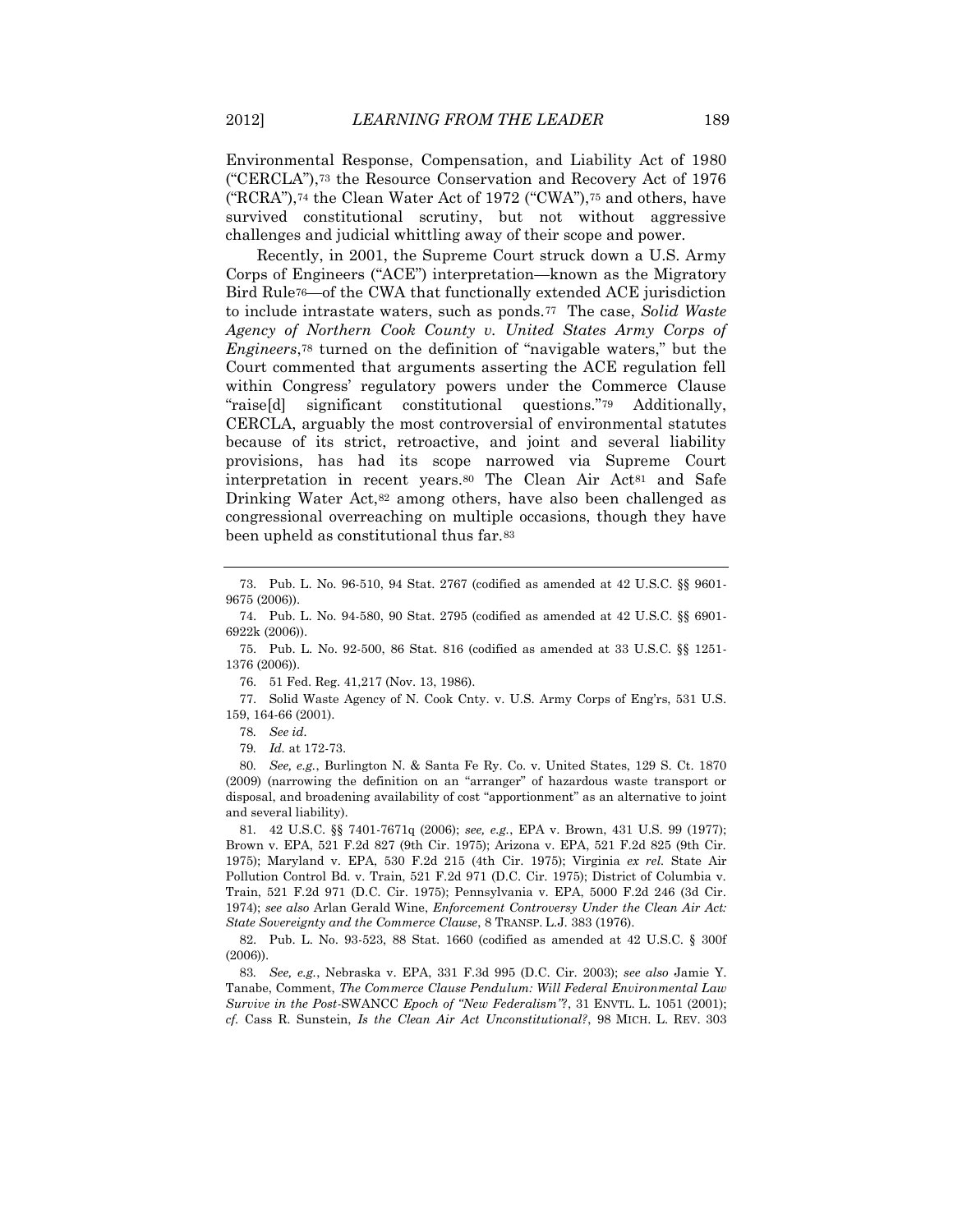In *EPA v. Brown*,<sup>84</sup> the Supreme Court was asked to strike down as beyond Congress's authority, and therefore also the EPA's, an EPA regulation requiring states to pass certain transportation laws intended to implement the CAA. At issue was not the constitutionality of the CAA itself, but instead whether the EPA could force a state to make use of its own legislative apparatus and processes to achieve a federal goal under the CAA.<sup>85</sup> Essentially every Circuit Court of Appeal that heard the underlying challenges in various states struck down the EPA regulation as unconstitutional legislative overreaching.<sup>86</sup> Almost certainly, the Supreme Court would also have invalidated the EPA rule, because the federal government cannot "commandeer" state government,<sup>87</sup> but the EPA conceded that its regulation required fixing, so the question was mooted before the Supreme Court could agree.<sup>88</sup>

In short, Congress cannot "cross[] the line distinguishing encouragement from coercion."89 Thus, while it can mandate, say, a plastics recycling rate of 60% for every state, it cannot reach into the states' own government to make them pass such a law themselves.

#### 2. Spending Clause

If Congress does not choose to regulate an activity directly pursuant to its Commerce Clause authority, or if it lacks the authority to do so in the given situation, it may nonetheless achieve the same result indirectly through its control over the purse strings of the federal budget. As long as the line between encouragement and commandeering of state government is not crossed,<sup>90</sup> Congress may constitutionally incentivize the taking of certain actions on the part of states through the setting of conditions on federal expenditures and budgetary allocations.<sup>91</sup>

Known as the Spending Clause, Article I, Section 8, clause 1 of the federal Constitution empowers Congress to "lay and collect [t]axes . . . to . . . pay the [d]ebts and provide for the common

<sup>(2000).</sup>

<sup>84.</sup> 431 U.S. 99 (1977).

<sup>85</sup>*. See id.*

<sup>86</sup>*. See* Wine, *supra* note 81, at 387-400.

<sup>87</sup>*. See* New York v. United States, 505 U.S. 144, 146 (1992) (upholding the Low-Level Radioactive Waste Policy Amendments Act of 1985's monetary incentive of rewarding states for housing interstate waste by permitting the charging of increasing surcharge fees, but striking down the "take title" provision that forced state ownership over said waste as a penalty for noncompliance with the Act).

<sup>88.</sup> *Brown*, 431 U.S. at 104.

<sup>89.</sup> *New York*, 505 U.S. at 175.

<sup>90</sup>*. See id.* 

<sup>91</sup>*. See* U.S. CONST. art. I, § 8, cl. 1.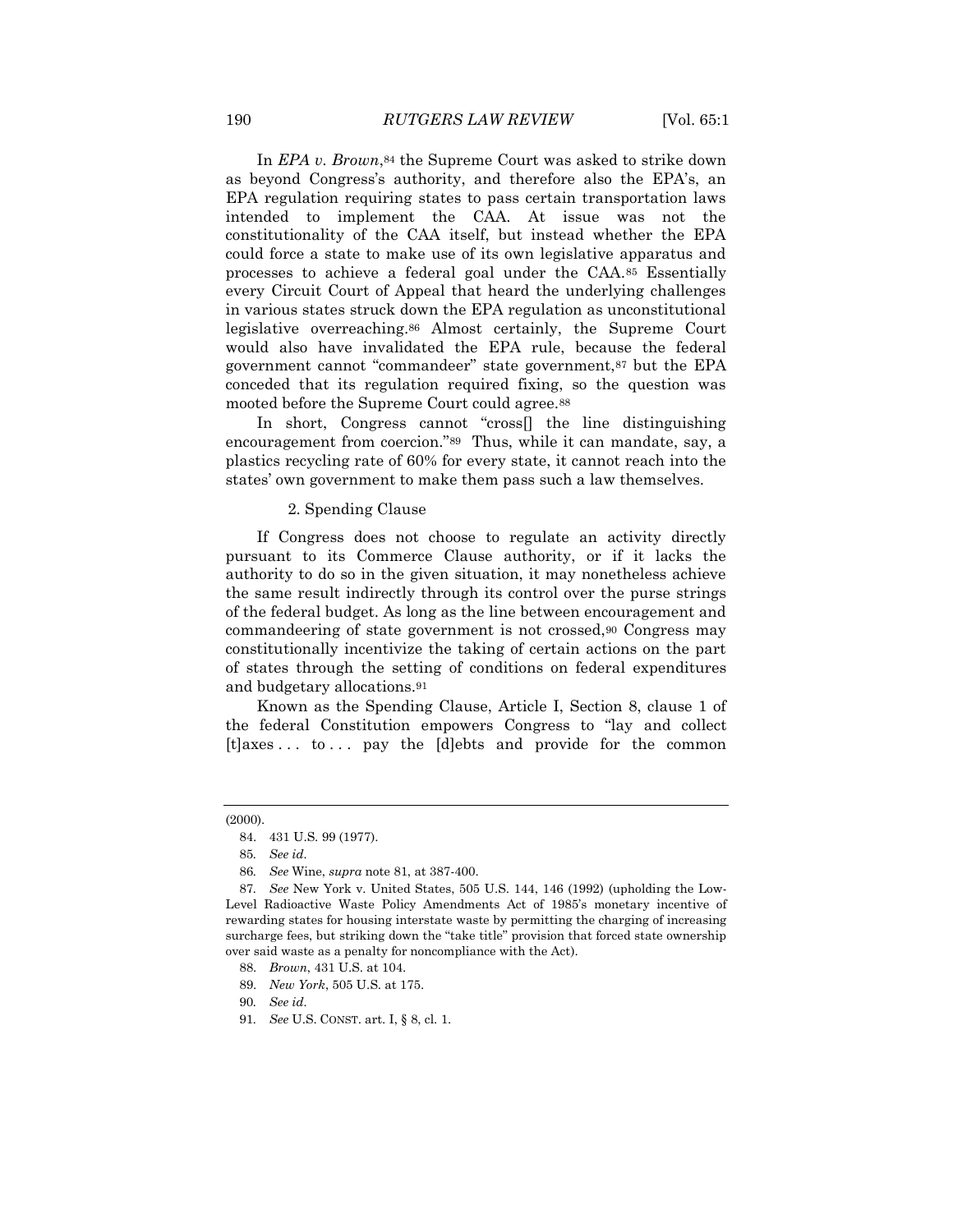[d]efense and general [w]elfare of the United States."92 Prerequisites to the receipt by states of federal monies must be (1) for the "general welfare";<sup>93</sup> (2) sufficiently clear and unambiguous as to "enabl[e] the States to exercise their choice knowingly, cognizant of the consequence of their participation";<sup>94</sup> and (3) the conditions placed on the funding must be reasonably related—i.e., "bear some relationship"95—to the purpose of that funding program.<sup>96</sup>

The Spending Clause has been used to achieve environmental ends before, and notably in contexts in which Commerce Clause authority clearly falls short for want of a sufficient nexus between interstate commerce and the activity being regulated.97 To be constitutional, Spending Clause legislation requires a lesser relationship between the ends and means. For example, whereas nonnavigable intrastate waters cannot be reached under Commerce Clause authority,<sup>98</sup> Congress can condition the states' receipt of CWA program funds on state regulation of such waters.99 As another example, Congress has limited funds available to states for highway and transportation projects where states have not achieved CAA air quality standards.<sup>100</sup>

#### 3. Nondelegation

In shaping legislation, Congress has considerable leeway to make use of the various executive and independent federal agencies.<sup>101</sup> For example, Congress can instruct the Department of Energy ("DOE") to institute a funding scheme for renewable energy development loans, and then leave it to the DOE to determine the "what," "how," "who," and "when," provided that the "why" is articulated sufficiently that it constitutes an "intelligible principle" constraining the agency's actions.<sup>102</sup> Called the Nondegation Doctrine, this "intelligible principle" limitation is an inference that

<sup>92</sup>*. Id.*

<sup>93.</sup> Helvering v. Davis, 301 U.S. 619, 640 (1937) (citing U.S. CONST. art. I, § 8, cl. 1).

<sup>94.</sup> South Dakota v. Dole, 483 U.S. 203, 207 (1987) (quoting Pennhurst State Sch. & Hosp. v. Halderman, 451 U.S. 1, 17 (1981)).

<sup>95.</sup> *New York*, 505 U.S. at 167.

<sup>96.</sup> *Dole*, 483 U.S. at 207, 209.

<sup>97</sup>*. See* Denis Binder, *The Spending Clause as a Positive Source of Environmental Protection: A Primer*, 4 CHAP. L. REV. 147, 161-62 (2001).

<sup>98</sup>*. See* Solid Waste Agency of N. Cook Cnty. v. U.S. Army Corps of Eng'rs, 531 U.S. 159, 162 (2001).

<sup>99.</sup> Binder, *supra* note 97, at 161.

<sup>100</sup>*. See* 42 U.S.C. § 7509(b)(1)(A) (2006); 42 U.S.C. § 7410(m) (2006).

<sup>101.</sup> See generally Paul R. Verkuil, *The Purposes and Limits of Independent Agencies*, 1988 DUKE L.J. 257 (1988), for an explanation of the difference.

<sup>102</sup>*. See* Sunstein, *supra* note 83, at 330-40 (explaining and criticizing the Nondelegation Doctrine).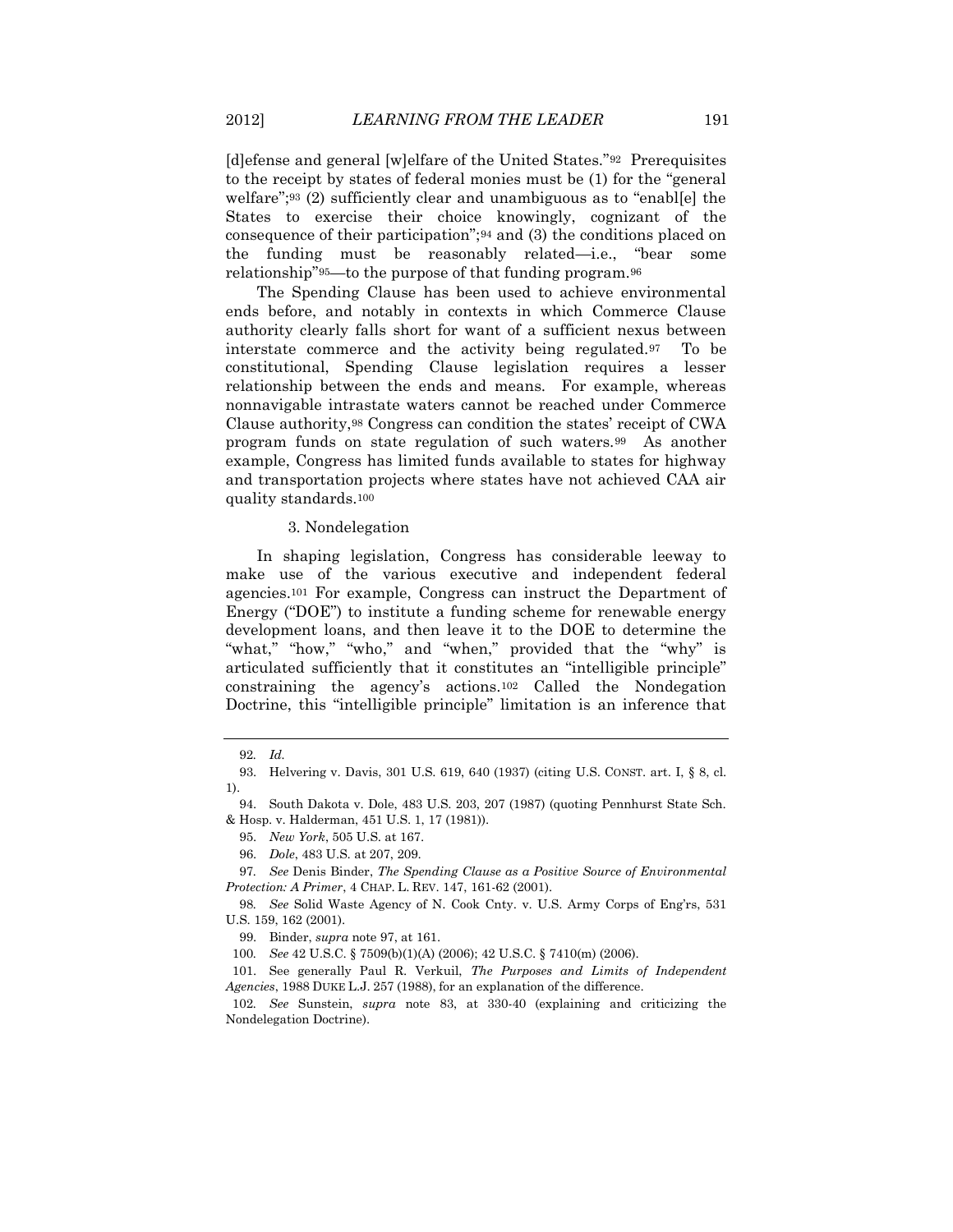because the Constitution vests legislative authority in the body Congress, that authority cannot be delegated.<sup>103</sup> Congress may not "simply avoid[] a choice which [is] both fundamental for purposes of the statute and yet politically so divisive that the necessary decision or compromise [is] difficult, if not impossible, to hammer out in the legislative forge*.*"<sup>104</sup>

For the most part, the Nondelegation Doctrine is little impediment to Congress, and regulatory agencies are indeed tasked with and authorized to create regulatory law rather than legislative, though both are binding. But the Doctrine has been invoked to challenge broad federal legislation in recent years, including the CAA. In the most relevant example, *Whitman v. American Trucking Associations*,<sup>105</sup> the Supreme Court faced the question of whether the CAA was an unconstitutional delegation of congressional power to the EPA of the authority to set national air quality standards.<sup>106</sup> The CAA tasked the EPA to set "ambient air quality standards the attainment and maintenance of which in the judgment of the [EPA] Administrator, based on such criteria and allowing an adequate margin of safety, are requisite to protect the public health*.*"<sup>107</sup> The Circuit Court of Appeals for the District of Columbia held that the "requisite to protect the public health" language failed to give the EPA adequate guidance or put sufficient restriction on its power.<sup>108</sup> Ultimately, the Supreme Court disagreed.<sup>109</sup>

Given the Supreme Court's holding in *Whitman* that the CAA is not unconstitutionally vague in its delegation to the EPA, the Nondelegation Doctrine would not seem to be an issue for environmental legislation that leaves some decision making up to states. It must be kept in mind, however, because the broader the decision making left to entities other than Congress itself, the greater the chance the legislation may be deemed unconstitutional.

4. Supremacy and Preemption

Once Congress has acted, whether directly under the Commerce

<sup>103</sup>*. See id.* at 331 ("The motivating idea is that Article I, Section 1, [of the Constitution] vests legislative power in the Congress and that this vesting cannot be waived, even if Congress and the public want to do so.").

<sup>104.</sup> Indus. Union Dep't v. Am. Petrol. Inst*.*, 448 U.S. 607, 687 (1980) (Rehnquist, J., concurring).

<sup>105.</sup> 531 U.S. 457, 472-73 (2001).

<sup>106</sup>*. Id.* at 472-73.

<sup>107.</sup> 42 U.S.C. § 7409(b)(1) (2006); *see also Whitman*, 531 U.S. at 472.

<sup>108.</sup> Am. Trucking Ass'ns v. EPA, 175 F.3d 1027, 1034 (D.C. Cir. 1999) (per curiam); *see also* Daniel J. White, *The Nondelegation Doctrine Revisited:* Whitman v. American Trucking Associations, 71 U. CIN. L. REV. 359, 360-61 (2002) (explaining the Circuit Court's opinion).

<sup>109.</sup> *Whitman*, 531 U.S. at 475-76.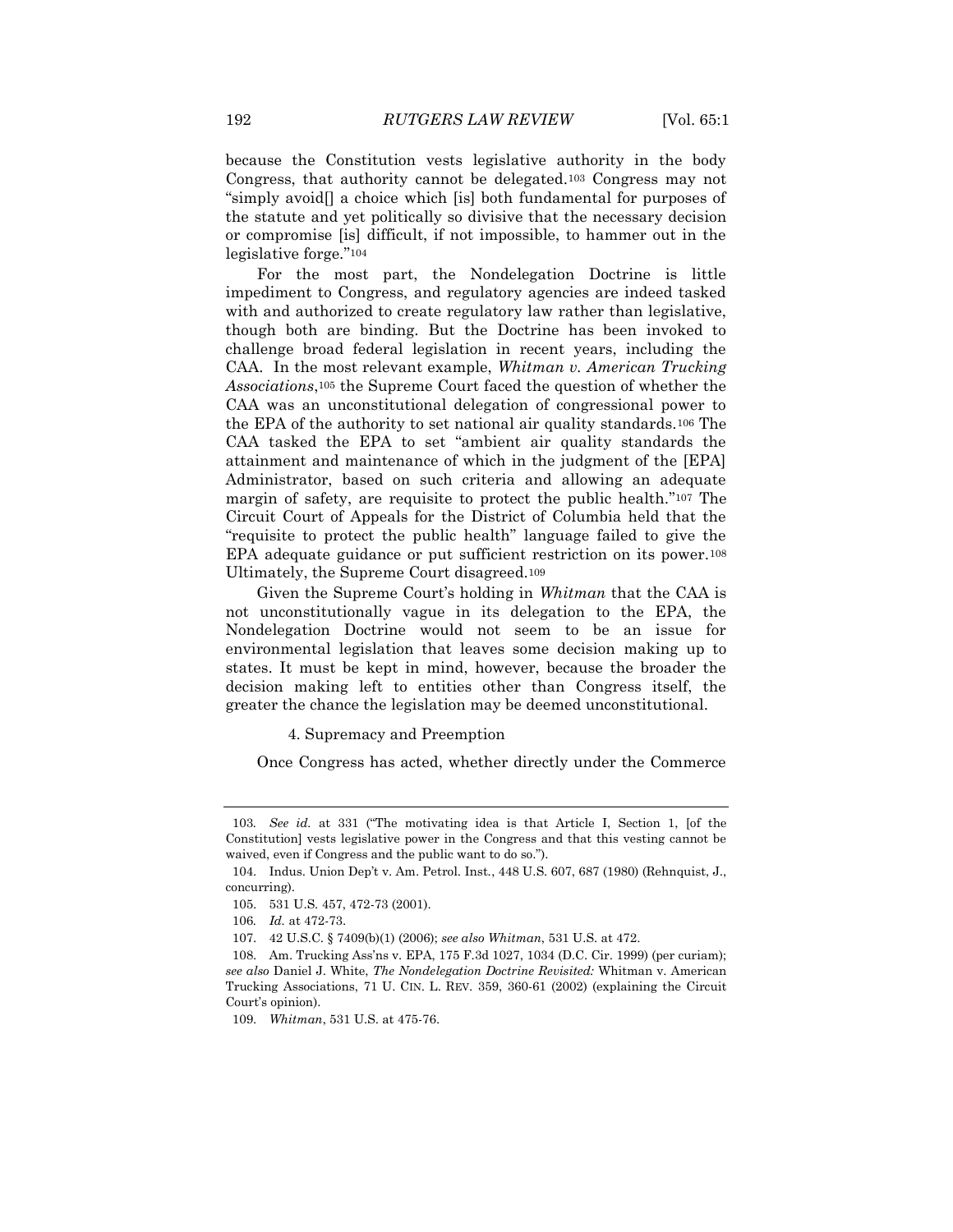Clause or indirectly under the Spending Clause, states are subject to that law, may be forced to comply with it, and may be preempted from taking their own actions on the same subject. This trump power arises under the Supremacy Clause of the Constitution,<sup>110</sup> which provides that when the several states of the nascent United States organized into a federal union and "empower[ed] Congress to regulate commerce," they "necessarily surrendered any portion of their sovereignty that would stand in the way of such regulation."<sup>111</sup>

In practice, this means that when Congress has exercised its authority to legislate in a constitutionally compatible way, states must do what they are told, even when the federal law encroaches on states' rights.<sup>112</sup> This is true even if Congress has not expressly stated that it intends its law to fully control the field; implied preemption of state action can arise when federal action indicates a congressional intent to occupy the legislative space around a given issue. An additional form of preemption, conflict preemption, occurs when state action conflicts or would conflict with the efficacy or purpose of a federal law.

Historically, Congress has not wielded its preemption power in the environmental realm, opting instead to either respect states' traditional authority over local environmental affairs or to establish a cooperative federal-state regime—e.g*.*, the Clean Air or Water Acts. Nonetheless, for obvious reasons, the power to lay down supreme law is critical in accomplishing a goal requiring legislation of a broad or intrusive nature, such as a hypothetical Climate Change Act. And, to back it up, the federal government has broad enforcement power, ranging from withholding funding conditioned on compliance, to slapping individual state administrators with civil—and in some cases even criminal—charges for violating federal laws.<sup>113</sup> Moreover,

113*. See generally* Jason Blacksberg et al., *Environmental Crimes*, 38 Am. Crim. L. Rev. 607. (2001) (discussing the enforcement of American federal environmental regulations by means of possible criminal prosecution). *But see* Faure & Johnston, *supra* note 33, at 222-25 (discussing how infrequently liability is imposed under

<sup>110.</sup> U.S. CONST. art. VI, cl. 2 ("This Constitution, and the Laws of the United States which shall be made in Pursuance thereof; and all Treaties made, or which shall be made, under the Authority of the United States, shall be the supreme Law of the Land; and the Judges in every State shall be bound thereby, any Thing in the Constitution or Laws of any State to the Contrary notwithstanding.").

<sup>111.</sup> Parden v. Terminal Ry. of Ala. Docks Dep't, 377 U.S. 184, 191-92 (1964), *overruled by* Coll. Sav. Bank v. Fla. Prepaid Postsecondary Educ. Expense Bd., 527 U.S. 666, 667 (1999).

<sup>112</sup>*. See, e.g.*, *Ex parte* Virginia, 100 U.S. 339, 346 (1879) ("[I]n exercising her rights, a State cannot disregard the limitations which the Federal Constitution has applied to her power. . . . Nor can she deny to the general government the right to exercise all its granted powers, though they may interfere with the full enjoyment of rights she would have if those powers had not been thus granted. Indeed, every addition of power to the general government involves a corresponding diminution of the governmental powers of the States. It is carved out of them.").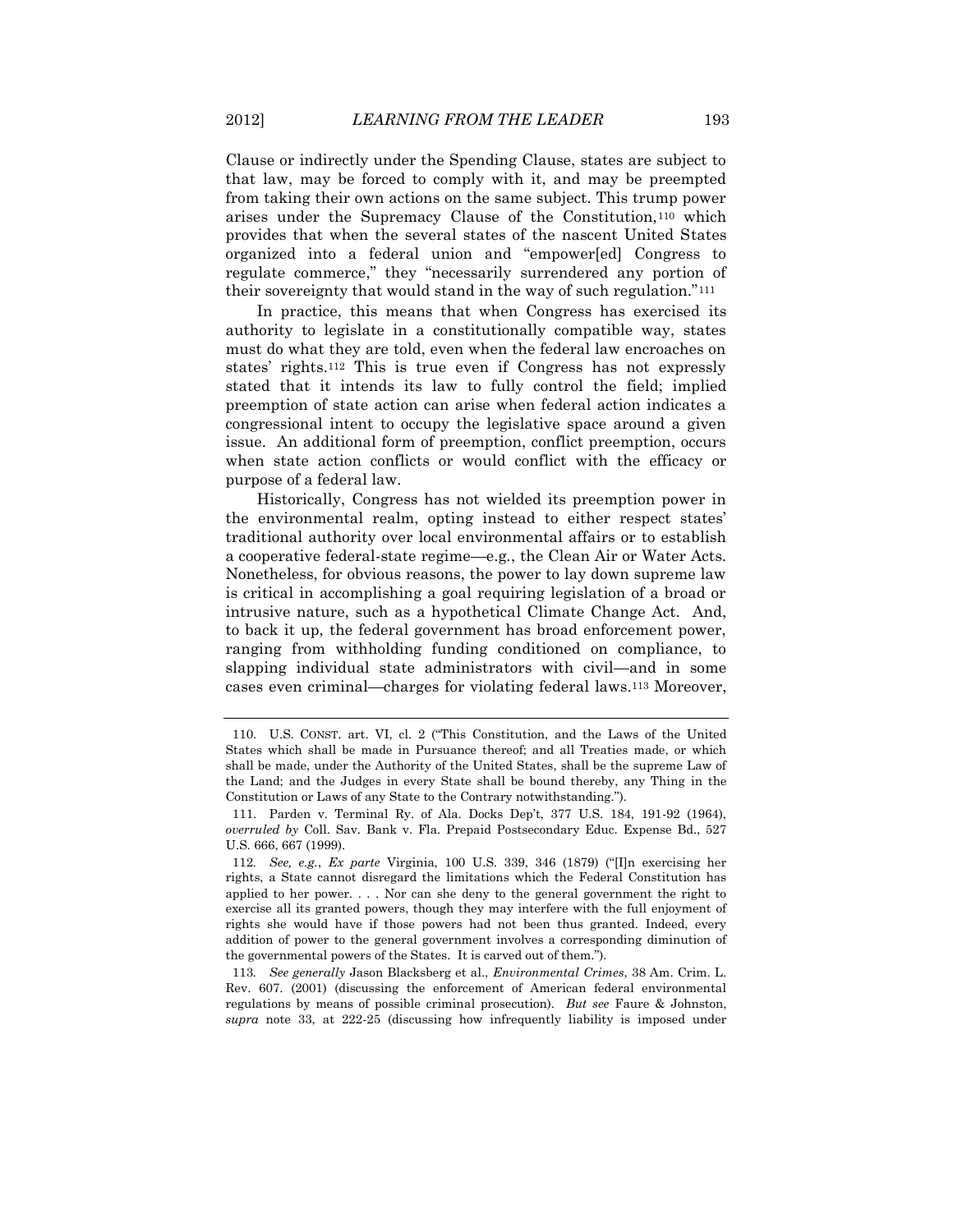much of American federal environmental law delegates enforcement power and duties to states,<sup>114</sup> whereupon states and state officials, in their official capacities, can be held liable for failing to carry out their enforcement obligations.<sup>115</sup>

### III. EUROPEAN "FEDERALISM" AND THE RENEWABLE ENERGY MANDATE

Much though it will understandably make an environmentallyminded American cringe to read, it is most definitely the European Union that has, as a legal matter—and also arguably at a cultural level—properly championed environmental responsibility.116 Not only does it have emission trading, energy efficiency standards, carbon capture and sequestration incentives, renewable energy sourcing requirements, and a multiplicity of pollution controls, but its efforts descend as far into minutia as targeted ecodesign parameters and specific recycling for individual products.

This breadth and depth notwithstanding, the poster child of European environmental policy is still the overarching commitment to a reduction in overall GHG emissions by 20% (relative to 1990 levels) by 2020,<sup>117</sup> which the European Union is now contemplating

American federal environmental law).

<sup>114</sup>*. See, e.g.*, Clean Water Act, 33 U.S.C. § 1319(g)(6) (2006); *see also* Julia A. Glazer, *The Clean Water Act Enforcement Provision: What Constitutes Diligent Enforcement Under Comparable State Law*, 23 N. KY. L. REV. 129, 129 (1995).

<sup>115</sup>*.* 33 U.S.C. § 1319(g)(6); Glazer, *supra* note 114, at 129; L.A. Dehihns, III, *Defining and Implementing Effective Federal/State Local Relationships: The U.S. Experience*, INT'L NETWORK FOR ENVTL. COMPLIANCE AND ENFORCEMENT, http://www.inece.org/1stvol1/dehihns.htm (last visited Jan. 11, 2013).

<sup>116</sup>*. See, e.g.*, Avery Fellow, *U.S. Companies Lagging Behind European Counterparts on Sustainability, Report Says*, BLOOMBERG (May 4, 2012), http://news.bna.com/ieln/IELNWB/split\_display.adp?fedfid=26004912&vname=inernot allissues&fn=26004912&jd=26004912&lf=eml&emc=ieln:ieln:110; *see also* Atle Midttun, The Greening of European Electricity Industry: A Battle of Modernities 3 (2012) (unpublished manuscript), *available at* http://www.bi.edu/CenterFiles/ Centre%20for%20Corporate%20Responsibility/Green%20Growth%2016.03.2012/20120 315%20The%20greening%20of%20European%20electricity.pdf?epslanguage=en (describing Europe as a "green hegemon on the global arena").

<sup>117</sup>*. Communication from the Commission to the European Parliament, the Council, the European Economic and Social Committee and the Committee of the Regions*, at 11, COM (2008) 13 final (Jan. 23, 2008); *Proposal for Directive of the European Parliament and of the Council Amending Directive 2003/87/EC so as to Improve and Extend the Greenhouse Gas Emission Allowance Trading System of the Community*, at 2, COM (2008) 16 final (Jan. 23, 2008); *Proposal for a Decision of the European Parliament and of the Council on the Effort of Member States to Reduce Their Greenhouse Gas Emissions to Meet the Community's Greenhouse Gas Emission Commitments Up to 2020*, at 2, COM (2008) 17 final (Jan. 23, 2008); *Proposal for a Directive of the European Parliament and of the Council on the Geological Storage of Carbon Dioxide and Amending Council Directives 85/337/EEC, 96/61/EC, Directives 2000/60/EC, 2001/80/EC, 2004/35/EC, 2006/12/EC and Regulation (EC) No 1013/2006*, at 2, COM (2008) 18 final (Jan. 23, 2008); *Proposal for a Directive of the European*  Parliament and of the Council on the Promotion of the Use of Energy from Renewable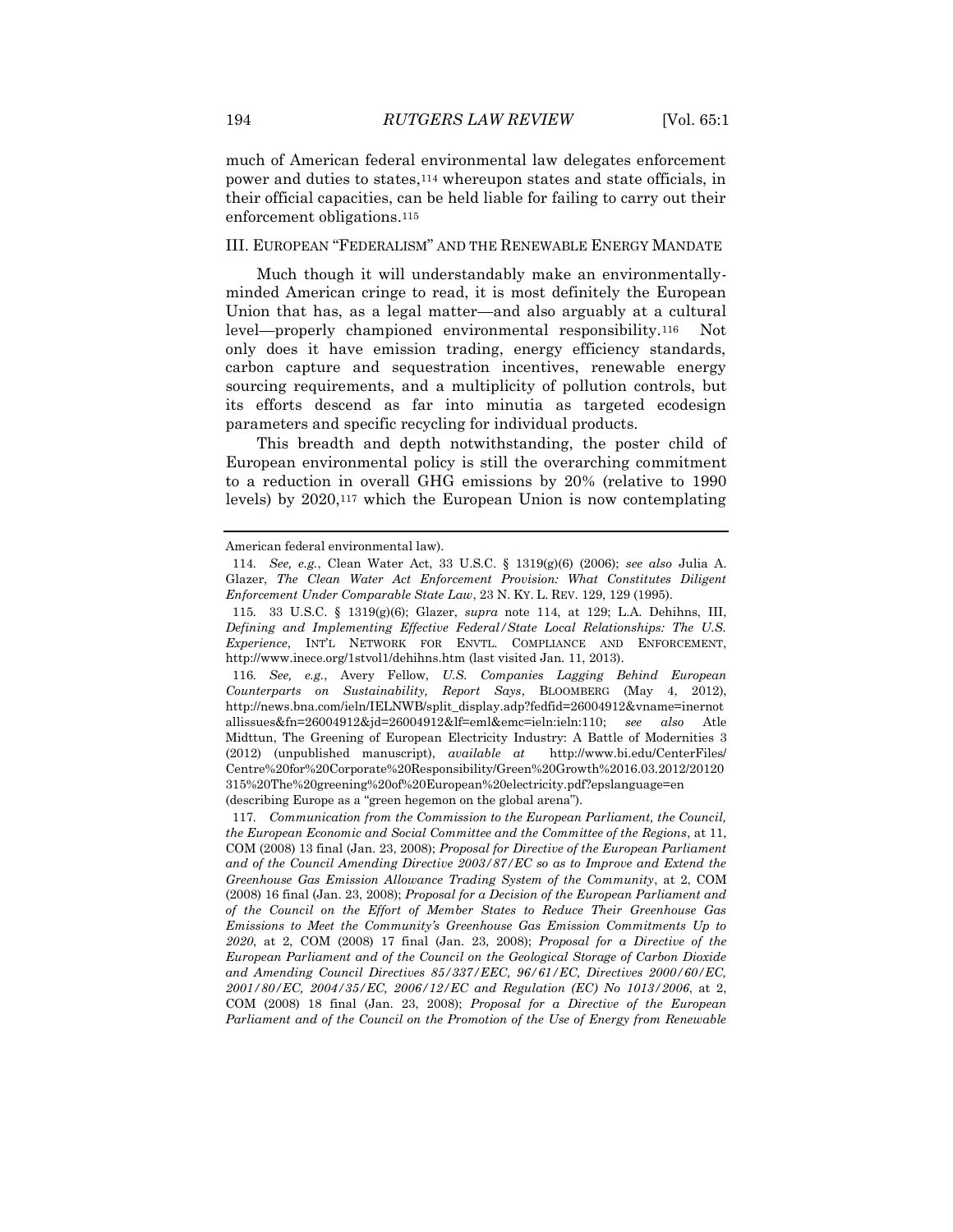increasing to a goal of 30%.<sup>118</sup> Energy plays a big role in both the problem and the solution: "Energy accounts for 80% of all greenhouse gas (GHG) emission in the EU; it is at the root of climate change and most air pollution."<sup>119</sup> Tackling energy issues specifically—in terms of shifting to renewable sources (supply-side focus), as well as increasing energy efficiency and reducing energy consumption (demand-side focus)—has accordingly been a primary focus, but it is actually merely a "part[] of the package of measures needed to reduce greenhouse gas emissions" and thereby combat climate change.<sup>120</sup> The cohesive climate and energy package uses energy efficiency and clean energy sourcing to achieve overall GHG emissions targets,<sup>121</sup> and is familiarly referred to as the 20-20-20 Plan.<sup>122</sup> However, for the purposes of this Article, only Directive 2009/28/EC on the Promotion of the Use of Energy from Renewable Sources ("Renewable Energy Directive" or "the Directive"),<sup>123</sup> which enacted the European Union's binding clean energy thresholds for Member States, will be explored, as it serves both as an example of European climate change legislation and as a model of legislation that could overcome American constitutional and political obstacles to achieving a comprehensive climate change law itself.

Below, Subsection III.A outlines the quasi-federalist structure of the European Union, and Subsection III.B details the European Union's climate change policy with a firm focus on the renewable energy mandate. Drawing upon the discussion of American federalism and politics in Sections I and II above, Section IV then explains why this legislative regime is such a potentially potent model for the United States, analyzing the constitutionality, the efficacy and the political palatability of an American federal renewable energy mandate and GHG emissions reduction scheme.

*Sources*, at 2, COM (2008) 19 final (Jan. 23, 2008); *see also Greenhouse Gas Control Policies in the European Union*, *supra* note 24,.

<sup>118.</sup> Press Release, European Union, Climate Change: Questions and Answers on the Communication Analysis of Options to Move Beyond 20% Greenhouse Gas Emission Reductions and Assessing the Risk of Carbon Leakage, MEMO/10/215 (May 26, 2010).

<sup>119</sup>*. Communication from the Commission to the European Council and the European Parliament: An Energy Policy for Europe*, at 3, COM (2007) 1 final (Oct. 1, 2007).

<sup>120.</sup> Renewable Energy Directive, *supra* note 26, at 16.

<sup>121</sup>*. Id.*

<sup>122</sup>*. The EU Climate and Energy Package*, EUR. COMMISSION, http://ec.europa.eu/ clima/policies/package/index\_en.htm (last updated Sept. 10, 2012).

<sup>123</sup>*. Id.*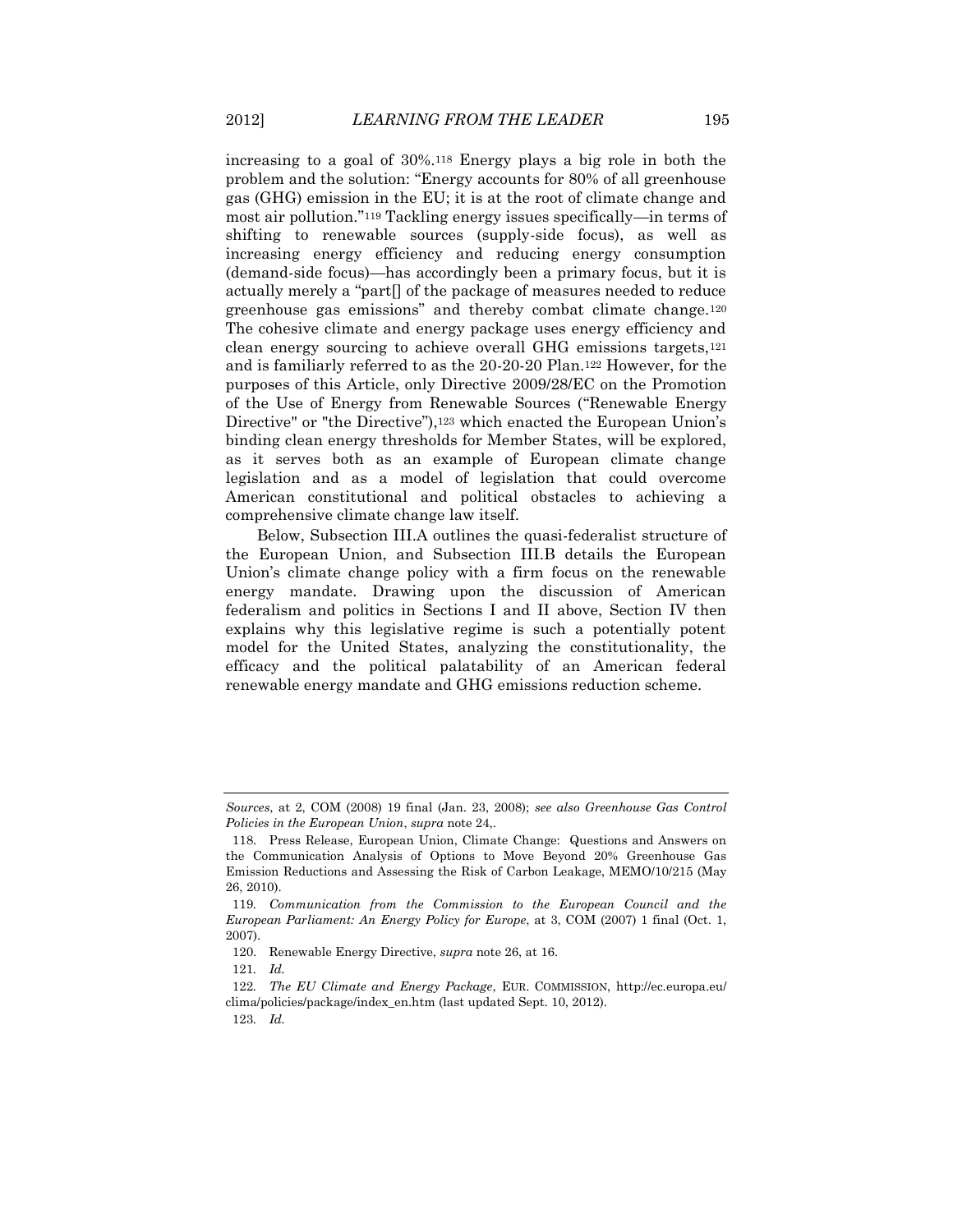# *A. The European Union's Form of "Federalism"<sup>124</sup>*

Unlike U.S. states, European Member States are sovereign nations, but they have delegated certain powers by agreement to a centralized government—the European Union. At its most simplified, the European Union is built on three principles: supranationalism, intergovernmentalism, and subsidiarity.<sup>125</sup> The first two are both linked and generally opposing; supranationalism is the joining together of sovereign nations under an umbrella authority to which agreed upon powers are given, or with which they are shared, and intergovernmentalism is the principle that decision making at that umbrella level is the combined decision making of the component governments, rather than that of an autonomous higher authority.<sup>126</sup> The relationship between the Member States is thus inherently collaborative, periodic disputes notwithstanding. The subsidiarity principle, on the other hand, essentially advises that governance should take place at the most local level, with higher levels of government, such as the European Union, taking a subsidiary role in governance and governing.<sup>127</sup> These fundamental principles make for an equilibrium, if a delicate and evolving one, between the authority of the European Union and the sovereignty of the twenty-seven (soon to be twenty-eight with the accession of Croatia) European Member States, and they are preserved in the various E.U. treaties, most recently the Lisbon Treaty.<sup>128</sup>

The European Union is thus very much a creature of statute, more so than a country whose government is limited by a constitution, because that country would exist just as fully without its constitution whereas there is no European Union absent the Member States' agreement to submit in part to a communal government.<sup>129</sup> The supranational European Union is limited to acting within its areas of competence, as provided for in the treaties

<sup>124.</sup> "Federalism" is not a welcomed term in many discussions of European Union structure or functioning, but it is nonetheless an apt descriptor. *Cf.* Thomas C. Fischer, Commentary, *An American Looks at the European Union*, 19 EMORY INT'L L. REV. 1489 (2005) (comparing American and European federalism).

<sup>125</sup>*. See* D. Urwin, *The Community of Europe*, *in* EU LAW: TEXT, CASES, AND MATERIALS 7, 25 (Paul Craig & Grainne de Burca eds., 4th ed. 2008).

<sup>126</sup>*. See id.* at 7-35 (detailing the history of tension between these two concepts). *See generally* Bóka Evá, Discussion Paper: Rethinking European Supranationalism in a Historical Perspective (2008) (unpublished manuscript), *available at* http://www.ivan-herman.net/Eva/2008/DiscussionPaper.pdf.

<sup>127</sup>*. See generally* Giuseppe Martinico, *Dating Cinderella: On Subsidiarity as a Political Safeguard of Federalism in the European Union*, 17 EUR. PUB. L. 649-50 (2011).

<sup>128.</sup> Treaty of Lisbon Amending the Treaty on European Union and the Treaty Establishing the European Community, Dec. 13, 2007, 2007 O.J. (C 306) 1 [hereinafter Treaty of Lisbon].

<sup>129</sup>*. Id.*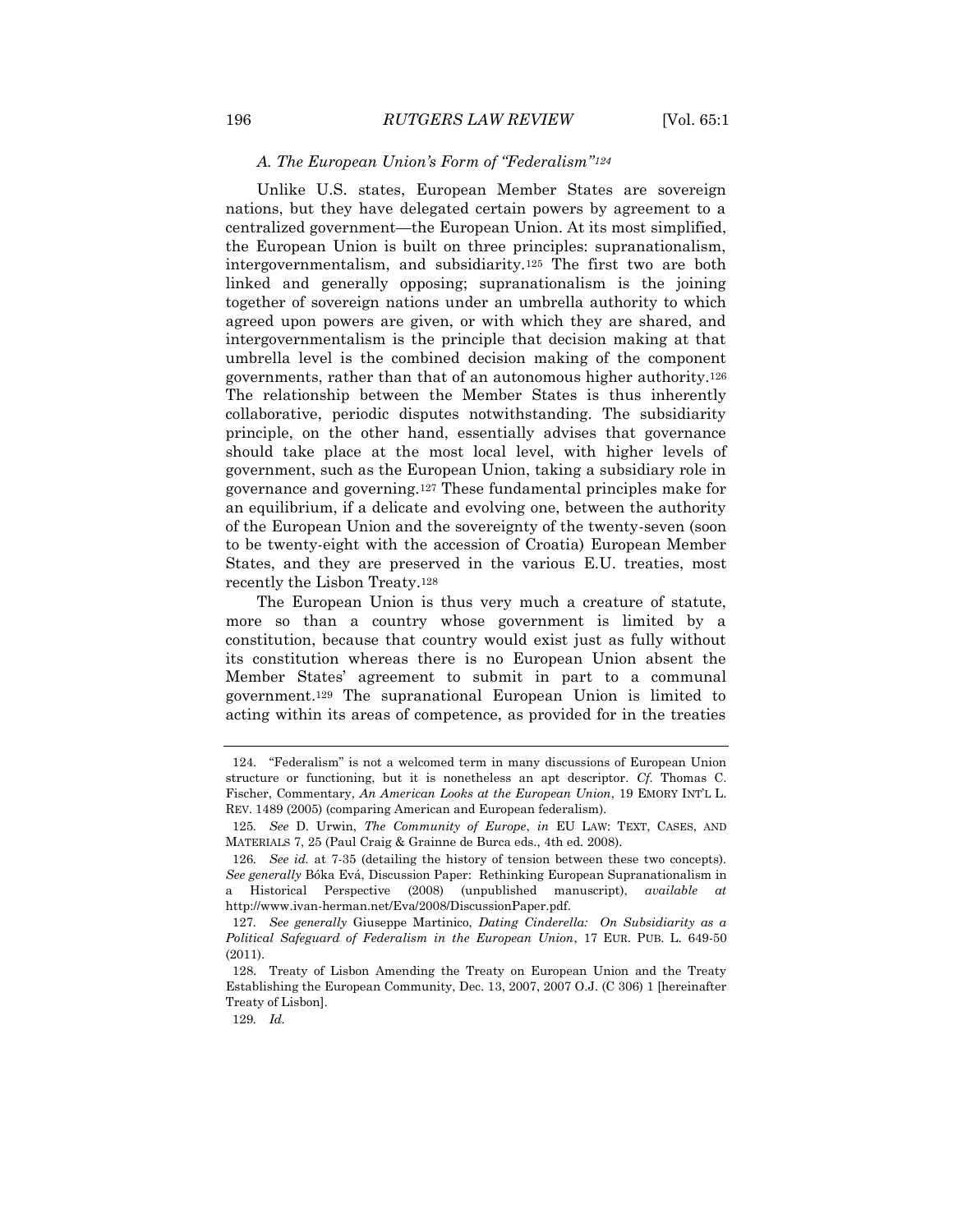that established it.<sup>130</sup> Competence over environmental policy was formally granted to the Union in 1986 via the Single European Act.<sup>131</sup> Energy policy competence, however, long remained a matter of arguing that internal market powers—those that arose from the original economic integration thrust of European unification, are necessary to achieve economic integration, and which are comparable to the U.S. Commerce Clause in their general purpose and flexibility—extended to energy policy.<sup>132</sup> It was not until the Treaty on the Functioning of the European Union ("TFEU")<sup>133</sup> was amended in 2009 by the Lisbon Treaty that a distinct competence was added to European Union charter legislation to allow for its authority over energy matters. Since the Lisbon Treaty took force in 2009, Article 191 of the TFEU provides for competence to legislate concerning environmental affairs,<sup>134</sup> and Article 194 grants competence over energy governance.<sup>135</sup> However, both arenas of authority are curbed by the power and autonomy retained by Member States: Article 193 permits more stringent environmental measures than Community law prescribes,<sup>136</sup> and Article 194(2) preserves national sovereignty over "the conditions for exploiting . . . energy resources, [the] choice between different energy sources and the general structure of . . .

133. Consolidated Version of the Treaty on the Functioning of the European Union art. 15, Sept. 5, 2008, 2008 O.J. (C 115) 47 [hereinafter TFEU].

134*. Id*. at 132-33.

<sup>130</sup>*. Id.*

<sup>131</sup>*. The Single European Act*, EUR. COMMISSION , http://europa.eu/legislation\_ summaries/institutional\_affairs/treaties/treaties\_singleact\_en.htm (last updated Oct. 26, 2010).

<sup>132.</sup> Gerda Falkner, *EU Policies in the Lisbon Treaty: A Comparative Analysis* 11 (Inst. for European Integration Research, Working Paper No. 03/2008), *available at*  http://eif.univie.ac.at/downloads/workingpapers/wp2008-03.pdf (stating that the EU's energy policy revolved around other objectives and policy areas for more than fifty years); CLIENTEARTH, THE IMPACT OF THE LISBON TREATY – AN ENVIRONMENTAL PERSPECTIVE 19 (2010), *available at* http://www.clientearth.org/reports/clientearthbriefing-lisbon-treaty-march-2010.pdf (explaining that EU's energy policy objectives included the "functioning of the energy market" and the promotion of efficient and renewable forms of energy).

<sup>135</sup>*. Id.* at 134-35 ("1. In the context of the establishment and functioning of the internal market and with regard for the need to preserve and improve the environment, Union policy on energy shall aim, in a spirit of solidarity between Member States, to: (a) ensure the functioning of the energy market; (b) ensure security of energy supply in the Union; (c) promote energy efficiency and energy saving and the development of new and renewable forms of energy; and (d) promote the interconnection of energy networks. 2. . . . Such measures shall not affect a Member State's right to determine the conditions for exploiting its energy resources, its choice between different energy sources and the general structure of its energy supply, without prejudice to Article 192(2)(c).").

<sup>136</sup>*. See id*. at 134 ("The protective measures adopted pursuant to Article 192 shall not prevent any Member State from maintaining or introducing more stringent protective measures.").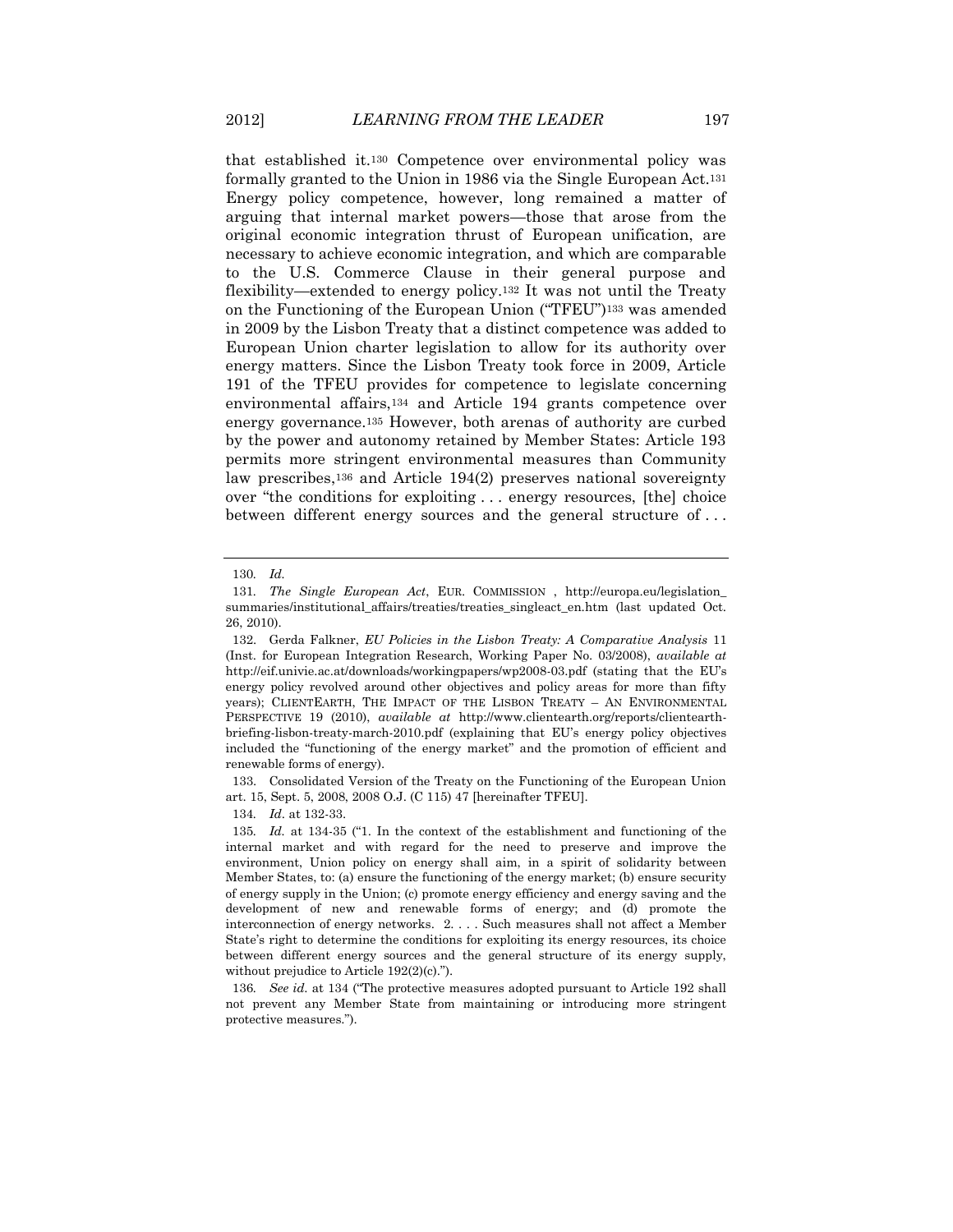energy supply."<sup>137</sup> The result is akin to concurrent jurisdiction in these areas.

The European Union's own relatively strict doctrine of nondelegation of legislative discretion, known as the Meroni Doctrine, has also impacted this carefully negotiated balance of distinct or shared powers.<sup>138</sup> The Doctrine is named after the famous (or infamous) 1958 case decided by the Court of Justice for the European Communities ("ECJ"),<sup>139</sup> *Meroni & Co. Industrie Metallurgiche SpA v. High Authority of the European Coal & Steel Community*,<sup>140</sup> which, in addition to setting down strict criteria for the type of agency to which authority can be delegated, essentially held that there can be no "transfer of responsability" in a delegation.<sup>141</sup> In other words, the European Commission cannot delegate law-making authority, i.e., any "discretionary power," to an agency, because the institutional balance of power between Member States and the European Union is a delicate and negotiated one that cannot be cast aside without formal amendment of the Union's treaties.<sup>142</sup> "[C]learly defined executive powers" may, however, be permissibly delegated.<sup>143</sup> This means that while a European agency can be tasked with implementing legislation it can never make law via regulations or standards, unlike a U.S. regulatory agency, because that is a discretionary legislative activity.

As explained by Professor Robert Schütze, this delicate balance of power between the European Union and Member States "include[s] *two* tests. The first may be called the *national insufficiency test*. The Community could only act where the objectives of the proposed action could not be sufficiently achieved by the Member States."<sup>144</sup> The second is "a *comparative efficiency test*," whereby "[t]he Community should not act unless it could *better* achieve the objectives of the proposed action."<sup>145</sup> As a theoretical matter, this maximizing of efficiency and effectiveness by localizing

<sup>137</sup>*. Id.* at 135.

<sup>138</sup>*. See* Stefan Griller & Andreas Orator, *Everything Under Control? The "Way Forward" for European Agencies in the Footsteps of the* Meroni *Doctrine*, 35 EUR. L. REV. 3, 15-21 (2010) (discussing the *Meroni* Doctrine).

<sup>139.</sup> The original official name of the ECJ was the Court of Justice for the European Communities. This was changed in the Treaty of Lisbon to the Court of Justice for the European Union. *See* Treaty of Lisbon, *supra* note 128, at 42. It is commonly referred to, however, as the European Court of Justice, or the "ECJ."

<sup>140.</sup> Case 9/56, Meroni & Co., Industrie Metallurgiche, S.p.A. v. High Auth. of the European Coal and Steel Cmty., 1958 E.C.R. 133.

<sup>141</sup>*. Id.* at 152.

<sup>142</sup>*. Id.*

<sup>143</sup>*. Id.*

<sup>144.</sup> ROBERT SCHÜTZE, FROM DUAL TO COOPERATIVE FEDERALISM: THE CHANGING STRUCTURE OF EUROPEAN LAW 250 (2009).

<sup>145</sup>*. Id.*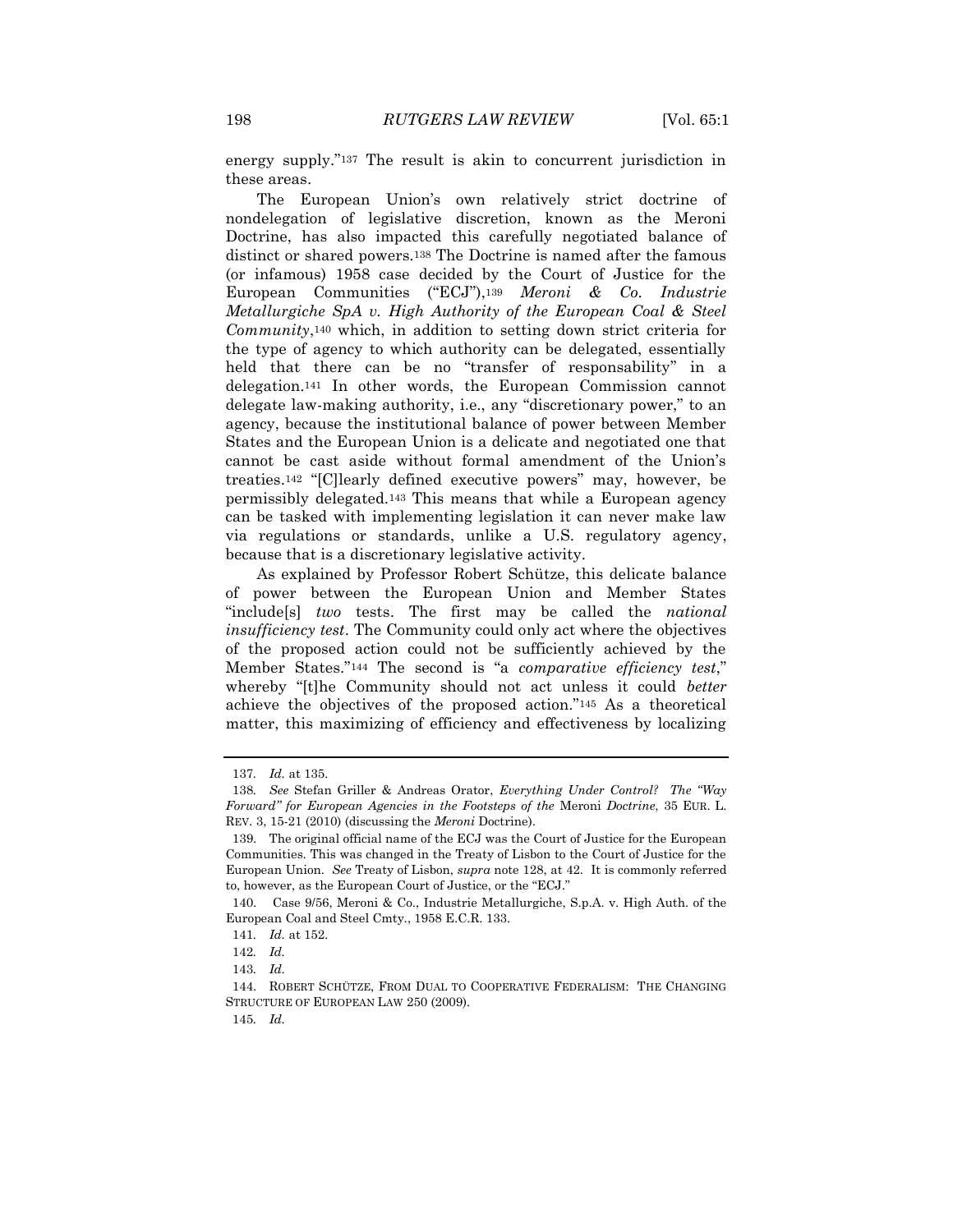comparative advantages in the appropriate level of government should produce the best possible results, in the same way that perfect price discrimination should maximize profits absolutely.

As practical matter, of course, nothing is ever so simple, and in many situations European Member States have to be cajoled into agreement or greater haste, even concerning matters that have been expressly delegated to the European Union to govern. And even assuming agreement, enforcement and infringement actions are frequently required to bring recalcitrant national governments into minimum compliance.<sup>146</sup> A fair portion of infringement cases that are opened by the European Commission concern environmental noncompliance of various forms.<sup>147</sup>

Judicial review and enforcement have also been critical andevolving issues in the European Union, with obvious ramifications for the balance of "federalism." Article 260(2) of the TFEU, which the Lisbon Treaty amended, grants the European Commission the power to refer cases of ongoing Member State noncompliance to the ECJ following initial infringement proceedings.<sup>148</sup> The ECJ can then impose a "lump sum or penalty payment" judgment on the noncompliant Member State.<sup>149</sup> This financial penalty, though laborious to reach because of the various stages of a full infringement proceeding, is essentially the only concrete enforcement power the European Union has outside of the procedural bringing of infringement proceedings itself.<sup>150</sup> The power to seek lump sum sanctions and penalty payments was instituted in 2002 as part of the treaty revision process because the absence of any

<sup>146</sup>*. See* Brian Jack, *Enforcing Member State Compliance with EU Environmental Law: A Critical Evaluation of the Use of Financial Penalties*, 23 J. ENVTL. L. 73, 74 (2011) (noting that at the end of 2009, the European Commission's Environment Directorate General had 451 open infringement cases against Member States for noncompliance with E.U. environmental obligations).

<sup>147</sup>*. Id.*

<sup>148.</sup> TFEU, *supra* note 133, at 161 ("1. If the Court of Justice of the European Union finds that a Member State has failed to fulfill an obligation under the Treaties, the State shall be required to take the necessary measures to comply with the judgment of the Court. 2. If the Commission considers that the Member State concerned has not taken the necessary measures to comply with the judgment of the Court, it may bring the case before the Court after giving that State the opportunity to submit its observations. It shall specify the amount of the lump sum or penalty payment to be paid by the Member State concerned which it considers appropriate in the circumstances. If the Court finds that the Member State concerned has not complied with its judgment it may impose a lump sum or penalty payment on it."). 149*. Id.*

<sup>150</sup>*. See* Jack, *supra* note 146, at 94 ("In giving the Court power to enforce compliance with its judgments, the Treaty on [sic] European Union finally closed a long running legal vacuum in EU law."); *see also* EU LAW: TEXT, CASES, AND MATERIALS, *supra* note 125, at 428-59 (discussing the full enforcement procedure and availability of penalties in the European Union).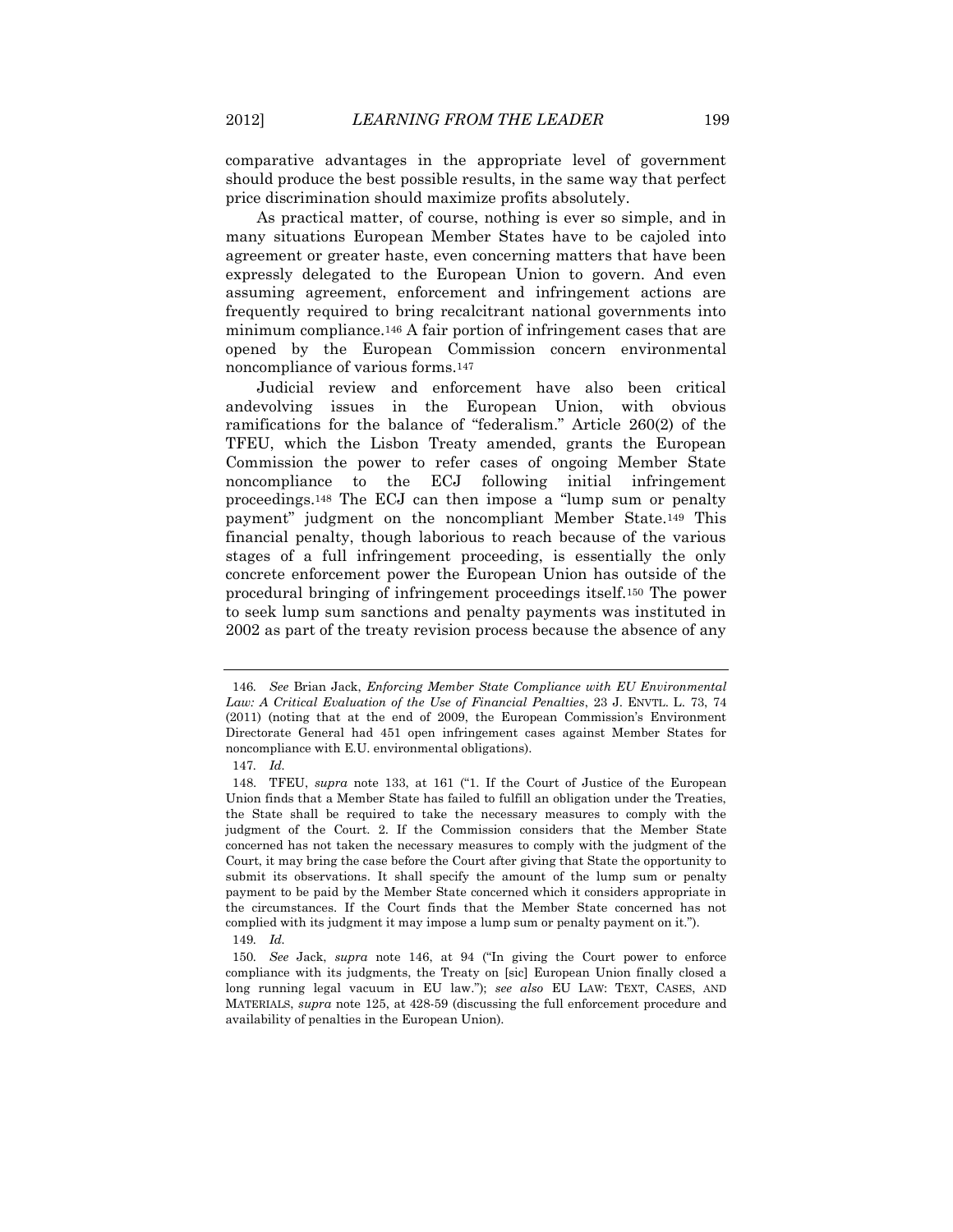hard compliance inducing mechanism was recognized to be a huge problem in European law.<sup>151</sup>

# *B. The European Union's Climate Change Policy and Renewable Energy Mandate<sup>152</sup>*

From the perspective of the United States, what makes the European Union's climate change policy, the 20-20-20 Plan, instructive is that it balances "federal" and "state" authority in a way that this Article argues could well serve as a blueprint for America's own tackling of climate change and renewable energy within the context and confines of American federalism. The Renewable Energy Directive, which entered into force on April 23, 2009, is only one of the 20s in that Plan, but it illustrates the European approach sufficiently for the purposes of this analysis to be considered by itself.

The structure of the Renewable Energy Directive, both standing alone and as operating within a quasi-federalist—i.e*.*, supranational and intergovernmental—government, is notable for its flexibility. Such flexibility is somewhat typical (though to lesser degrees in most other contexts) of the European Union's approach to intergovernmental governance,<sup>153</sup> and is likely the hallmark of a lack of the full enforcement power enjoyed by a proper federal government as well as the Member State sovereignty over environmental and energy matters enshrined in Articles 193<sup>154</sup> and 194<sup>155</sup> of the TFEU, respectively.

The Directive operates by setting binding targets for energy from renewable sources<sup>156</sup> for each Member State to achieve for their

155*. Id.* at 134-35.

<sup>151.</sup> Jack, *supra* note 146, at 94.

<sup>152.</sup> The Renewable Energy Directive is treated in this Article as though it is exclusively concerned with the 20% European Union target renewable energy share, and the corresponding Member State renewable energy targets. The Directive, however, also sets a 10% target for all Member States for the percentage of renewable energy sourcing in transport. *See* Renewable Energy Directive, *supra* note 26, at 17. This is ignored herein because, though the transportation target is valuable for environmental reasons, analysis of it would follow the exact same course as analysis of the 20% target.

<sup>153.</sup> There are numerous European directives and regulations that incorporate an element of flexibility for Member States to employ in implementing the legislation.

<sup>154.</sup> TFEU, *supra* note 133, at 134 ("The protective [environmental] measures adopted pursuant to Article 192 shall not prevent any Member State from maintaining or introducing more stringent [environmental] protective measures. Such measures must be compatible with the Treaties. They shall be notified to the Commission.").

<sup>156.</sup> The definition of "energy from renewable sources" is "energy from renewable non-fossil sources, namely wind, solar, aerothermal, geothermal, hydrothermal and ocean energy, hydropower, biomass, landfill gas, sewage treatment plant gas and biogases." Renewable Energy Directive, *supra* note 26, at 27.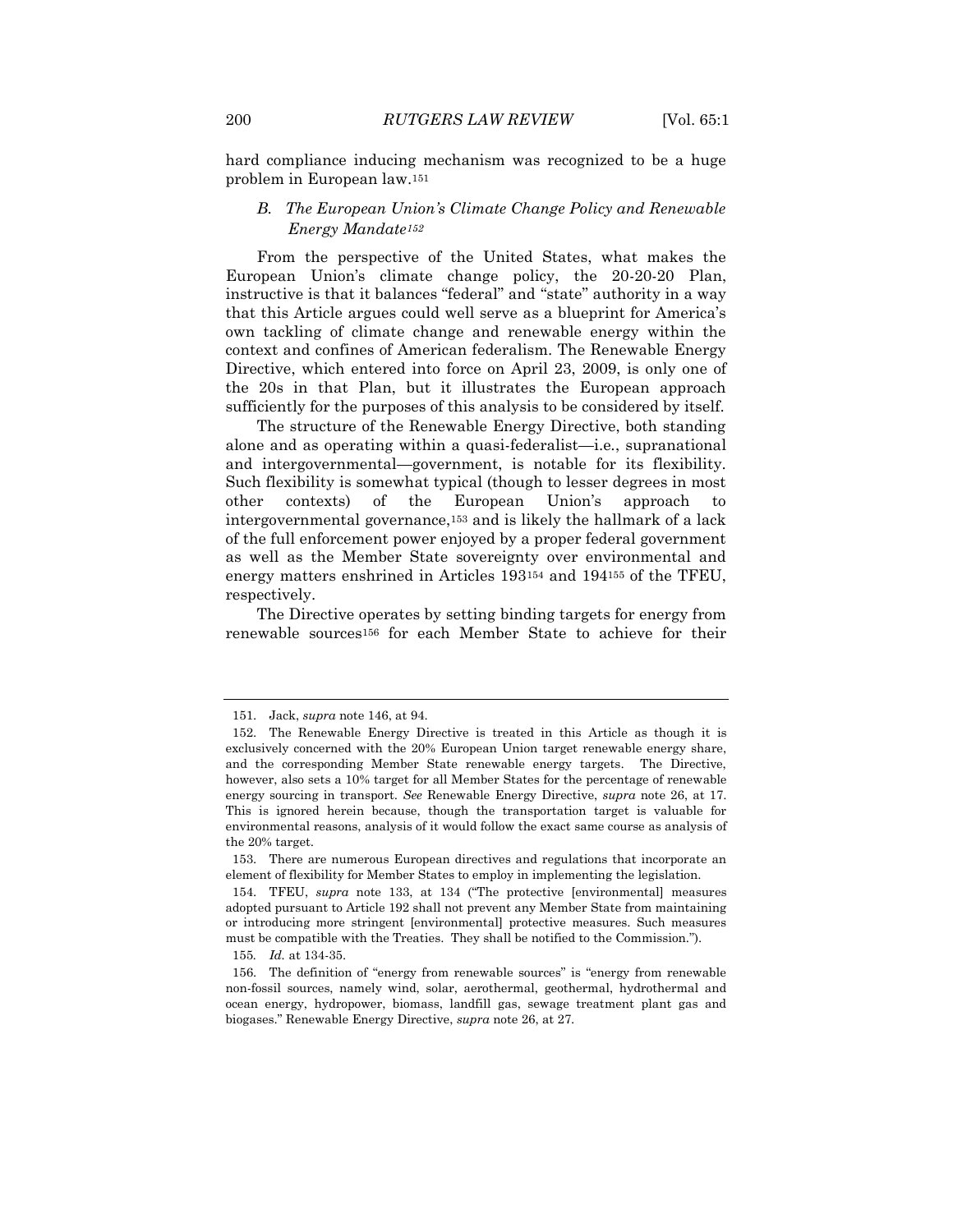percentage of overall national energy consumption157—ranging from a 10% renewables share in Malta to 49% in Sweden—which collectively will lift the average renewable share across the European Union to approximately 20% by 2020.<sup>158</sup>

The reason for the different targets for each Member State is stated to be that "[t]he starting point, the renewable energy potential and the energy mix of each Member State vary."<sup>159</sup> Specifically, the total 20% was shared between "Member States on the basis of an equal increase in each Member State's share weighted by their GDP, modulated to reflect their starting points, and by accounting in terms of gross final consumption of energy, with account being taken of [each] Member States' past efforts with regard to the use of energy from renewable sources*.*"<sup>160</sup> Of course, politics and intensive negotiations are another factor to which some of the individual national targets can be attributed.

Under the Renewable Energy Directive each Member State is obligated to "introduce measures effectively designed to ensure that the share of energy from renewable sources equals or exceeds" their national targets.<sup>161</sup> Yet the Directive leaves a huge amount of decision making to Member States themselves. For example, they may exceed the targets,<sup>162</sup> they may opt to encourage use of other Member States' renewable energy to achieve their own targets or enter into joint projects,<sup>163</sup> and most importantly, it is entirely up to them which "support scheme" they use to implement the Directive.<sup>164</sup> Member States may employ

[A]ny instrument, scheme or mechanism . . . that promotes the use of energy from renewable sources by reducing the cost of that energy, increasing the price at which it can be sold, or increasing, by means of a renewable energy obligation or otherwise, the volume of such energy purchased. This includes, but is not restricted to, investment aid, tax exemptions or reductions, tax refunds, renewable energy obligation support schemes including those using green certificates, and direct price support schemes including feed-in tariffs and premium payments.<sup>165</sup>

Additionally, the type or types of renewable energy to be promoted is up to Member States' own determination.<sup>166</sup> For some,

<sup>157</sup>*. Id.* at 28.

<sup>158</sup>*. See id.* at 28, 46-47.

<sup>159</sup>*. Id.* at 18.

<sup>160</sup>*. Id.*

<sup>161</sup>*. Id.* at 28.

<sup>162</sup>*. Id.*

<sup>163</sup>*. Id.*

<sup>164</sup>*. Id.*

<sup>165</sup>*. Id.* at 27.

<sup>166</sup>*. Id.* at 28.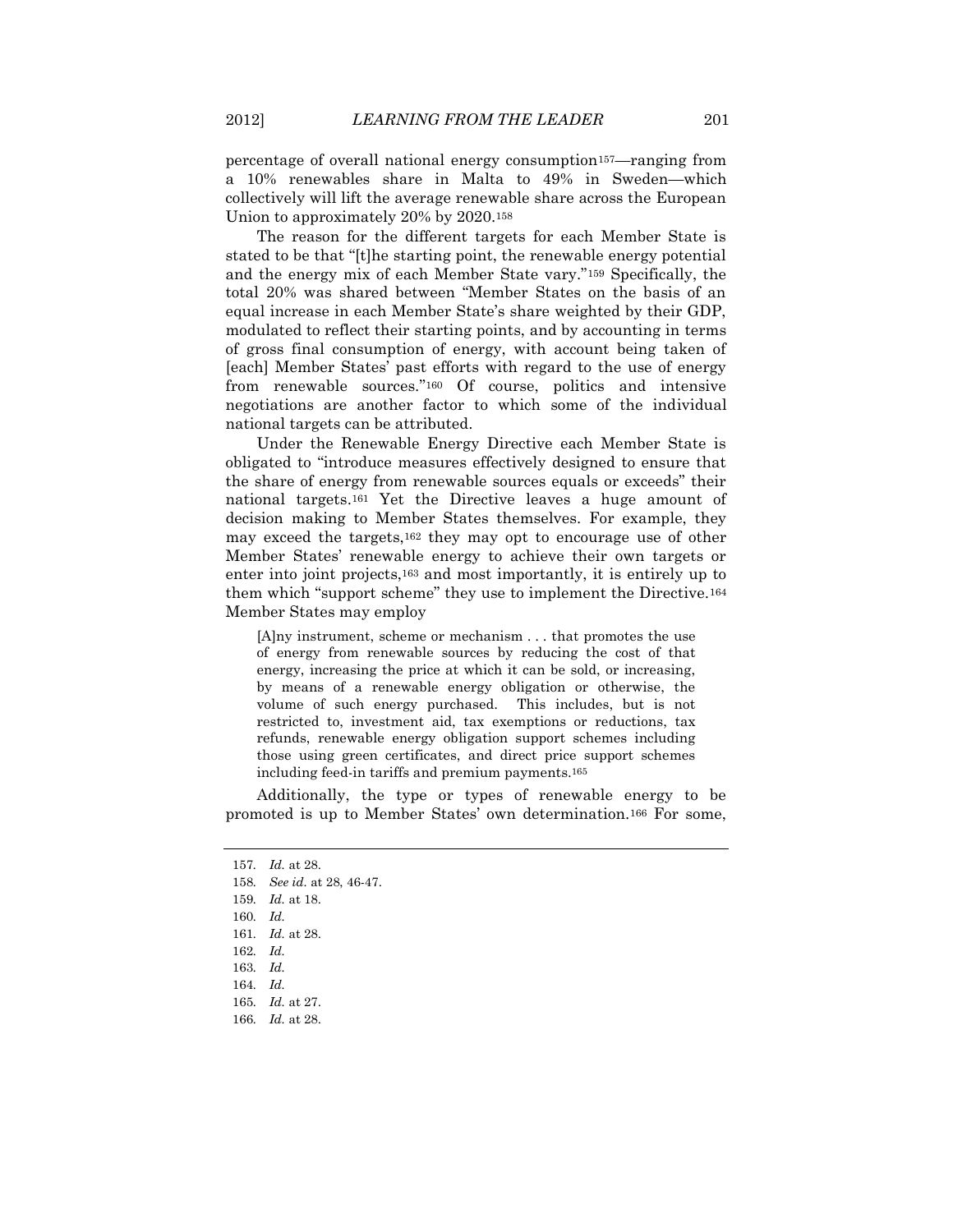solar might be the best option, whereas others might find wind or hydrothermal to be better choices. Of course, this flexibility to determine national energy sourcing complies with Article 194 of the Lisbon Treaty, which provides in pertinent part that E.U. policies not "affect a Member State's right to determine the conditions for exploiting its energy resources, its choice between different energy sources and the general structure of its energy supply."<sup>167</sup>

Thus, targets are to be realized through means selected by each Member State itself and reported to the European Commission in a "national renewable energy action plan" ("NREAP"), all of which were due by June 30, 2010.<sup>168</sup> Updated progress reports are due every two years, and ad hoc reports are due if a Member State falls behind its target attainment trajectory.<sup>169</sup> These trajectories are intended to provide Member States with guidance in their efforts and pace, and are used as benchmarks to ensure that any country falling behind can be brought up to compliance speed in time to meet the 2020 deadlines. Most of the financing for renewable energy development and infrastructure projects came, and is to come, from the private sector, though there are European public funds and financial programs that may contribute, such as the European Union's Strategic Energy Technology Plan.<sup>170</sup>

The Directive sets down various rules for calculating renewable energy shares and GHG emissions, but consistent with the European Union's general lack of enforcement power over the sovereign Member States, it does not provide for enforcement by the European Commission save for the ability to "if appropriate, propose corrective action"<sup>171</sup> when a Member State falls behind. Member States have domestic enforcement power, of course, to ensure that their citizens are complying with their obligations under national law's implementation of the Renewable Energy Directive, but the European Union cannot enforce national law. Of course, the European Commission can institute infringement proceedings for noncompliant Member States, but the process is cumbersome and procedurally heavy.<sup>172</sup> And the number of infringement proceedings

<sup>167.</sup> TFEU, *supra* note 133, at 134-35.

<sup>168.</sup> Renewable Energy Directive, *supra* note 26, at 28-29. See *National Renewable Energy Action Plans*, EUR. COMMISSION, http://ec.europa.eu/energy/renewables/ action\_plan\_en.htm (last visited Jan. 11, 2013), for a full collection of Member State NREAPs.

<sup>169.</sup> Renewable Energy Directive, *supra* note 26, at 28-29.

<sup>170</sup>*. See* CILLIAN DONNELLY ET AL., ENDS EUROPE, RENEWABLE ENERGY EUROPE 8 (Natia Weekes ed., 2010), *available at* http://www.endseurope.com/docs/100930a.pdf.

<sup>171.</sup> Renewable Energy Directive, *supra* note 26, at 42-43.

<sup>172</sup>*. See* Stuart Hohnen, *The 2009 EU Renewables Directive—How Binding is "Binding"?*, EU ENERGY POLICY BLOG (Sept. 13, 2010), http://www.energypolicyblog.com/2010/09/13/the-2009-eu-renewables-directive-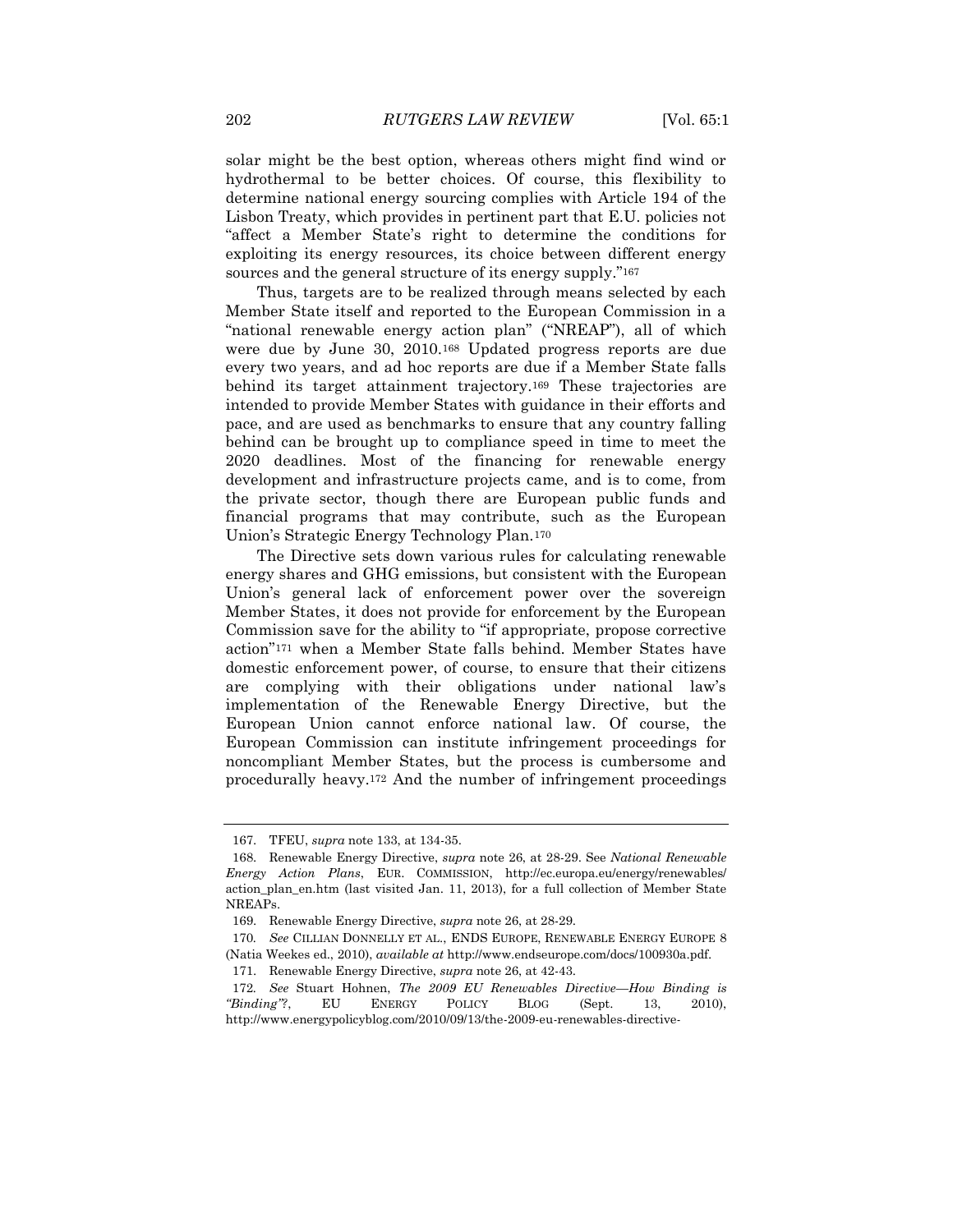that have been initiated indicate the compliance, and therefore enforcement, problem: since the Renewable Energy Directive took force on April 23, 2009, the European Commission has brought infringement actions against Greece, Italy, Poland, Finland, France, and the Czech Republic, almost a quarter of the countries in the European Union.<sup>173</sup>

In spite of the lack of enforcement power—or, indeed, the need for enforcement—the Renewable Energy Directive has been a strong success. The targets have and will continue to contribute to decreasing the European Union's dependence on imported energy and to reducing greenhouse gas emissions. In fact, all Member States are expected to achieve their targets, and sixteen are anticipated to exceed them: Austria, Bulgaria, the Czech Republic, Denmark, France, Germany, Greece, Hungary, Latvia, Malta, the Netherlands, Poland, Slovenia, Slovakia, Spain, and Sweden.<sup>174</sup> Cumulatively, Europe foresees exceeding the 20% renewable energy goal by as much as 4%.<sup>175</sup>

The environmental benefits are, of course, tremendous, but the European Union can also boast job growth, technological innovation, increased energy security, and in the long run, probably lower energy prices too. And this has been achieved without command-and-control federal regulation or the power to order Member States toward specific national energy policies, or indeed, the ability to force them to comply, save for wielding financial penalties and embarrassment.<sup>176</sup>

# IV. USING THE EUROPEAN UNION'S RENEWABLE ENERGY MANDATES AS A BLUEPRINT FOR AMERICAN CLIMATE CHANGE LEGISLATION

Climate change cannot be addressed either by the federal government acting alone or the multitude of state and local governments acting independently. It simply will not work; the federal government is ill-equipped to micromanage at a state and local level in the way necessary to sufficiently reduce GHG

 $%E2\%80\%93$ -how-binding-is-%E2%80%98binding%E2%80%99/(explaining the problem of weak enforcement options for the Renewable Energy Directive and summarizing the traditional EU enforcement options for noncompliant Member States).

<sup>173</sup>*. See Enforcing EU Energy Law*, EUR. COMMISSION, http://ec.europa.eu/energy/ infringements/proceedings/renewables\_en.htm (last visited Jan. 11, 2013 (listing all infringement actions).

<sup>174.</sup> EUROPEAN RENEWABLE ENERGY COUNCIL, MAPPING RENEWABLE ENERGY PATHWAYS TOWARDS 2020, at 6 (2011) [hereinafter EREC], *available at* http://www.repap2020.eu/fileadmin/user\_upload/Roadmaps/EREC-roadmap-V4\_final. pdf; *see also* DONNELLY ET AL., *supra* note 170, at 2.

<sup>175.</sup> EREC, *supra* note 174, at 12.

<sup>176.</sup> DONNELLY ET AL., *supra* note 170, at 12.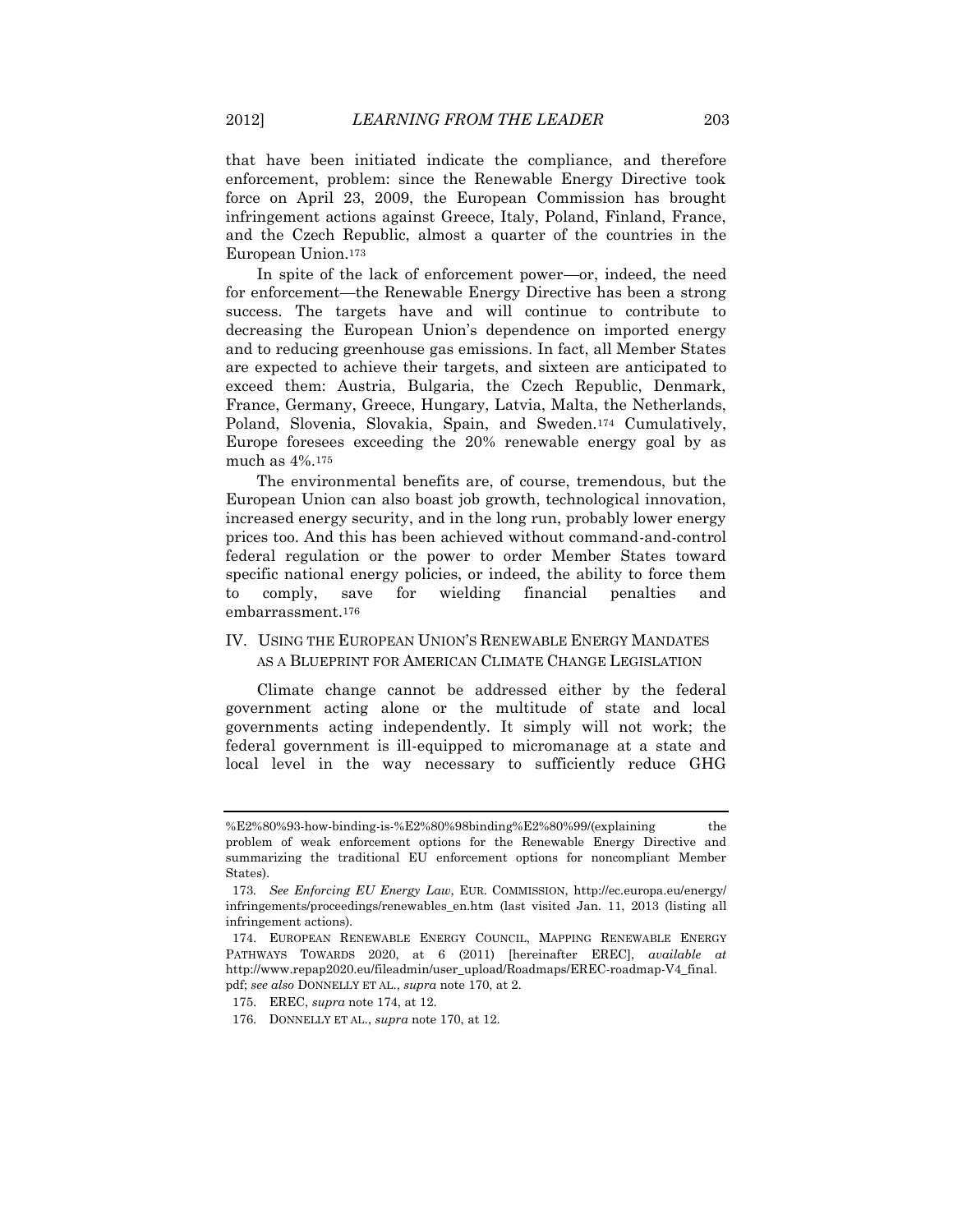emissions, and state and local governments are definitionally unable to regulate the conduct of other states, their component parts, or the behavior of their citizens.<sup>177</sup> Moreover, notwithstanding broad environmental legislation that has passed constitutional muster in the past, e.g., the Clean Air and Water Acts, comprehensive climate change legislation—including renewable energy mandates—will necessarily be so broad and affect so many aspects of socioeconomic life that constitutional challenges are inevitable.<sup>178</sup> And those constitutional challenges will have greater merit by virtue of the sweeping scope of any future climate change legislation. Furthermore, a substantial percentage of the American populace is unlikely to accept congressional intervention at a local level—which is necessary to combat climate change—for a global problem that does not have immediate, tangible, and visible effects locally.<sup>179</sup> Taking these issues in hand, this section of this Article proposes U.S. climate change legislation based on the European Unions' flexible renewable energy mandates, and explores why the European approach could serve as a blueprint for a U.S. Climate Change Law that would be (1) constitutional, (2) effective, and (3) politically viable.

### *A. Constitutionality*

As explained above, a U.S. Climate Change Act will necessarily need to fall within the enumerated powers of Congress to survive constitutional challenges. Thus, the first question is whether the Commerce Clause extends to cover such a broad federal statute, and second, failing that, whether it could be achieved under the Spending Clause.

The Commerce Clause is not controversial in its authorization of Congress's activity in the environmental zone as a general matter.<sup>180</sup>

<sup>177.</sup> This is by no means a novel observation. Numerous commentators have discussed the need for a federal-state partnership to tackle renewable energy and climate change concerns. *See, e.g.*, Adler, *supra* note 47, at 172-73 ("cooperative federalism"); Osofsky, *supra* note 33, at 80-83 ("diagonal," "multiscalar," or "dynamic" federalism); Sovacool, *supra* note 2, at 397-98 ("interactive federalism"); Kaswan, *supra* note 33, at 814 ("cooperative federalism"); Snyder & Binder, *supra* note 33, at 246-47 ("collaborative partners"); Carlson, *supra* note 33, at 1099 ("iterative federalism"); Doremus & Hanemann, *supra* note 33, at 800 ("cooperative federalism"). *See generally* Robert D. Cooter & Neil S. Seigel, *Collective Action Federalism: A General Theory of Article I, Section 8*, 63 STAN. L. REV. 115 (2010) (discussing constitutionally permissible collective action federalism).

<sup>178</sup>*. See* ADLER*, supra* note 23, at 1-2*.*

<sup>179.</sup> Adler, *supra* note 47, at 134-37.

<sup>180</sup>*. See, e.g.*, Farber, *supra* note 33, at 914 ("It would be especially ironic to decide that some aspects of the climate change problem were outside of federal jurisdiction."). *But see* Tanabe, *supra* note 83, at 1053 ("The next decade will be challenging for federal environmental law in light of the Supreme Court's recent federalism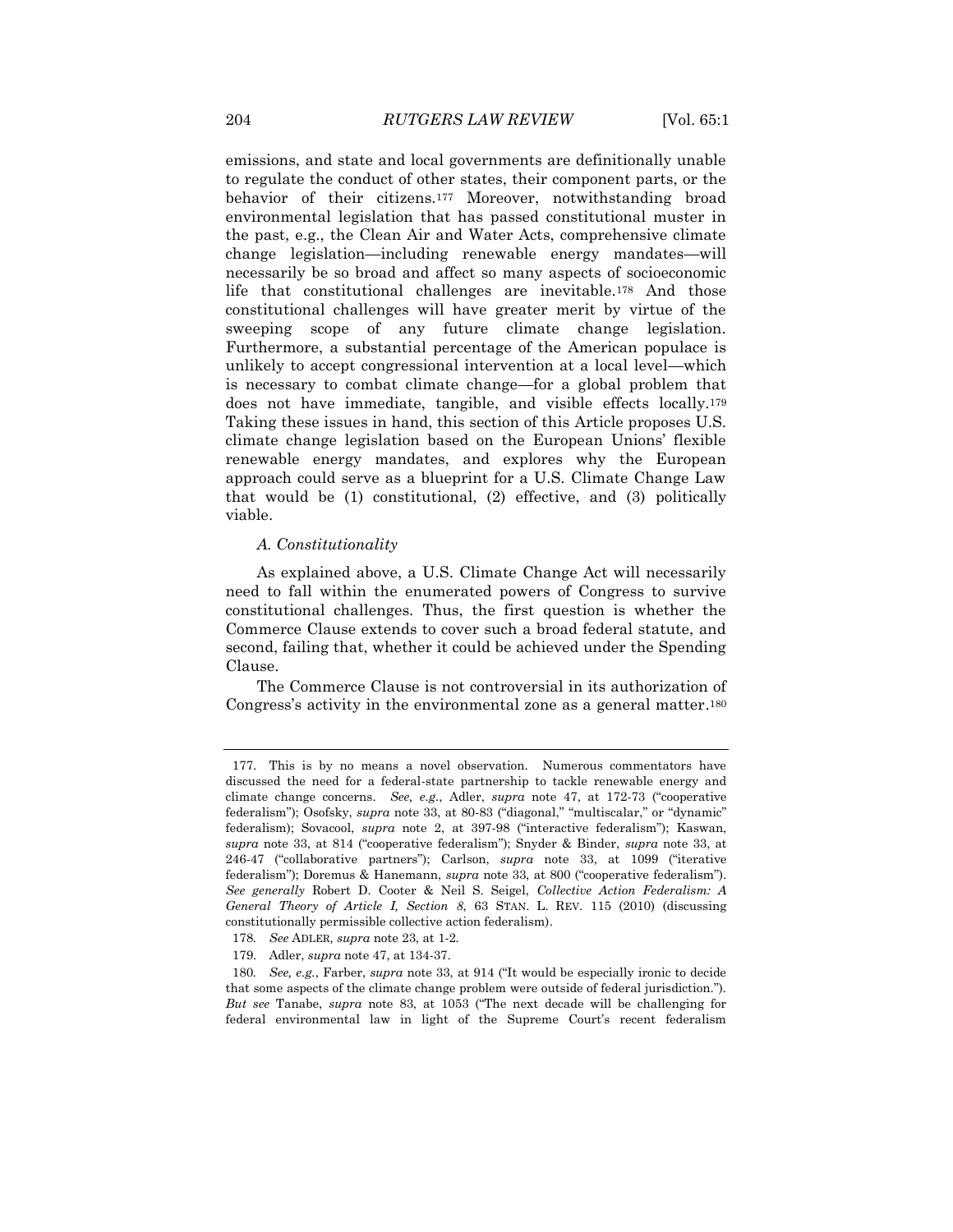The ongoing strength of the CAA, CWA, CERCLA, and others in American environmental law is itself prima facie evidence that the federal government can legislate constitutionally in this area. With respect to climate change, however, the primary complication from a constitutional perspective will be the sheer breadth of any such legislation, regulating, as it must, many or most aspects of society at least indirectly. To be effective, it will have to control our travel, migration, and transportation; our food production, location, and consumption; our product development, manufacture, and disposal; not to mention instituting a host of reporting and other informational requirements that will be necessary to monitor the Climate Change Act's progress and intended and unintended consequences.<sup>181</sup> This breadth and precision will run the risk of regulating activities that, while clearly affecting climate change and therefore interstate commerce, lack the sufficient nexus with economic activity to fall within Commerce Clause reach.

However, it is important to note that expansive and imposing U.S. environmental legislation requiring state cooperation has successfully been enacted at the federal level before; the Clean Air Act<sup>182</sup> is the most prominent example.<sup>183</sup> Whereas most broad environmental laws had operated essentially as "command-andcontrol" legislation—i.e*.*, mandatory environmental standards imposed by the federal government—the CAA "focused on aggregate emissions levels rather than individual sources, placed an aggregate cap on emissions of pollutants such as sulfur dioxide and nitrogen oxide, and gave polluters extensive flexibility in choosing whether and how to reduce emissions from specific sources, allowing them to trade pollution credits among each other."<sup>184</sup> More importantly for the purposes of this Article, the CAA set national ambient air quality standards by setting limits for stationary and mobile air pollution sources, and for ozone, which states implemented through policies of their own choosing.<sup>185</sup> And the CAA has been upheld not only as constitutional, but as one of the greatest success stories in environmental law.<sup>186</sup> In keeping, a U.S. Climate Change Act that resembles the European Renewable Energy Directive would likely be

decisions*.*").

<sup>181</sup>*. See generally* Richard S. J. Tol, *The Economic Effects of Climate Change*, 23 J. ECON. PERSPECTIVES 29 (2009), *available at* http://pubs.aeaweb.org/doi/pdfplus/10. 1257/jep.23.2.29.

<sup>182.</sup> Clean Air Act, 42 U.S.C. §§ 7401-7671q (2006).

<sup>183</sup>*. See* Osofsky, *supra* note 33, at 81-82 ("[T]he [CAA] has long served as an example in scholarly and policy federalism discourse—the regulatory demands posed by climate change raise critical issues about the future of multiscalar governance.").

<sup>184.</sup> Sovacool, *supra* note 2, at 413.

<sup>185.</sup> §§ 7401-7671q.

<sup>186</sup>*. See, e.g.*, Sunstein, *supra* note 83, at 307.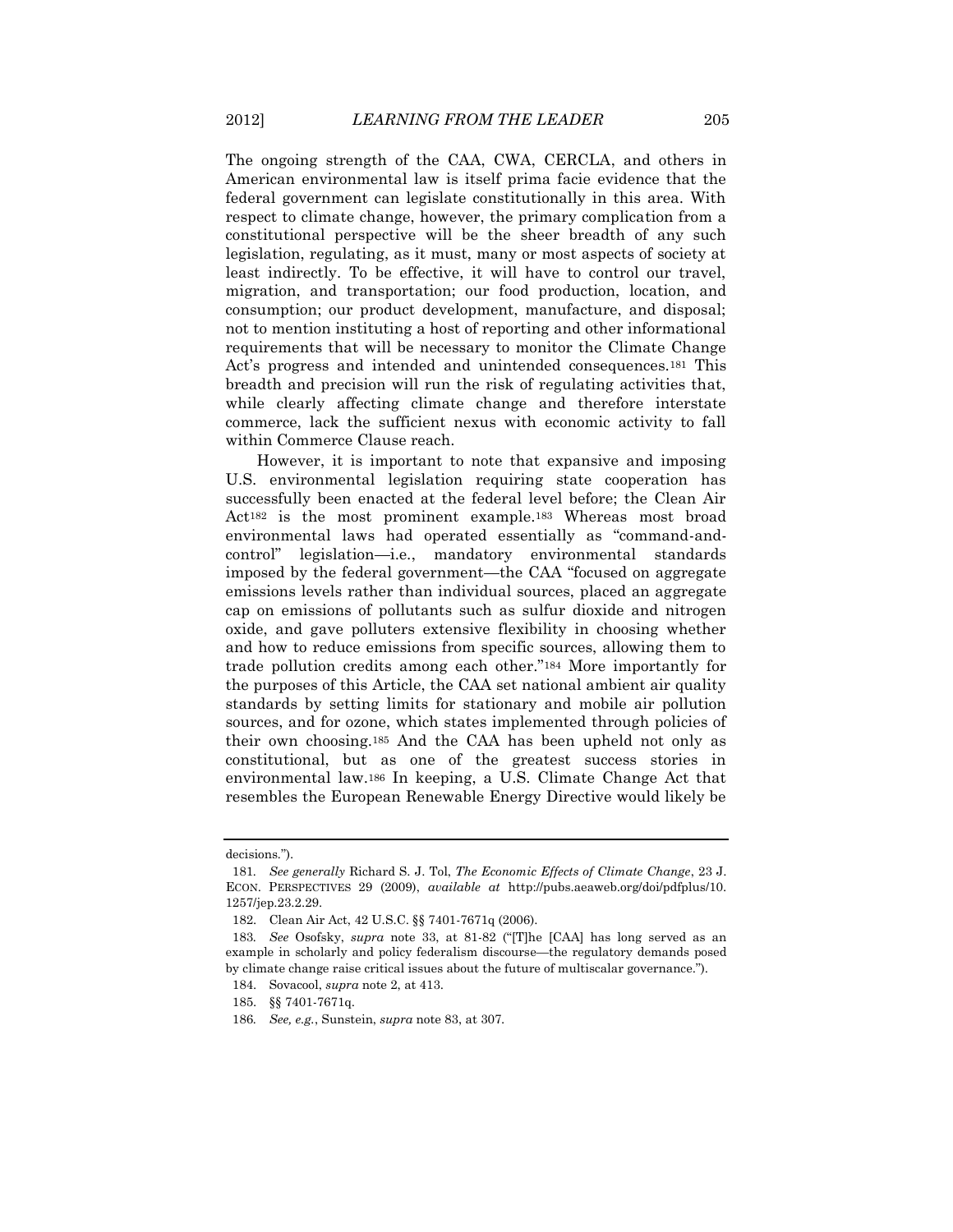constitutional if it set standards at the national level and then left states to implement them via their own policies.

In addition to the strong arguments about the effects of climate change on interstate commerce, which will mirror and expand upon the rationale supporting the CAA, and which themselves will likely justify congressional climate change action, one Commerce Clause justification for federal control over the climate change legal arena is that, given the depth and breadth such legislation will need to be effective, it is necessary to prevent confusion and instability amongst the states in the form of discordant laws.<sup>187</sup> "In a unified national economy," such as the United States, "the existence of a multitude of differing state environmental laws can impede the flow of commerce, imposing costs not only on consumers in the regulating jurisdiction but on consumers and firms elsewhere."<sup>188</sup> Consistency is necessary to protect interstate commerce, and the Supreme Court has recognized this to be a valid reason for congressional action that preempts states from meddling in the same area of regulation.<sup>189</sup> This is not to say that different states cannot have different approaches to a problem, as the CAA shows us, and much like the different European member States. But the federal government ought to prevent one state from offloading its environmental externalities onto another state by requiring that they be addressed internally. This is what a flexible mandate for GHG emissions and/or renewable energy sourcing would accomplish; it would level the national playing field while leaving policy making up to states.

There is the possibility that the parts of a climate change statute that seek to regulate all aspects of economic and social behavior that contributes to GHG emissions would be struck down as beyond the Commerce Clause's purview. For example, the federal government cannot reach so far into local affairs as to ban the use of wood burning fireplaces in private homes, even though that activity produces GHG emissions.<sup>190</sup> Under Supreme Court doctrine, this would clearly be outside Congress' power to regulate interstate commerce or things that affect such commerce.<sup>191</sup> Nor could Congress force states to institute such a law without running afoul of the anticommandeering parameters on federal legislation.<sup>192</sup> The Renewable Energy Directive's flexible mandate approach would protect a U.S. Climate Change Act against this concern without compromising the

<sup>187.</sup> Farber, *supra* note 33, at 896-900.

<sup>188</sup>*. Id.* at 892.

<sup>189</sup>*. See* Gibbons v. Ogden, 22 U.S. (9 Wheat.) 1 (1824); Kaswan, *supra* note 33, at 802.

<sup>190.</sup> Farber, *supra* note 33, at 913.

<sup>191</sup>*. Id.*

<sup>192</sup>*. Id.* at 914.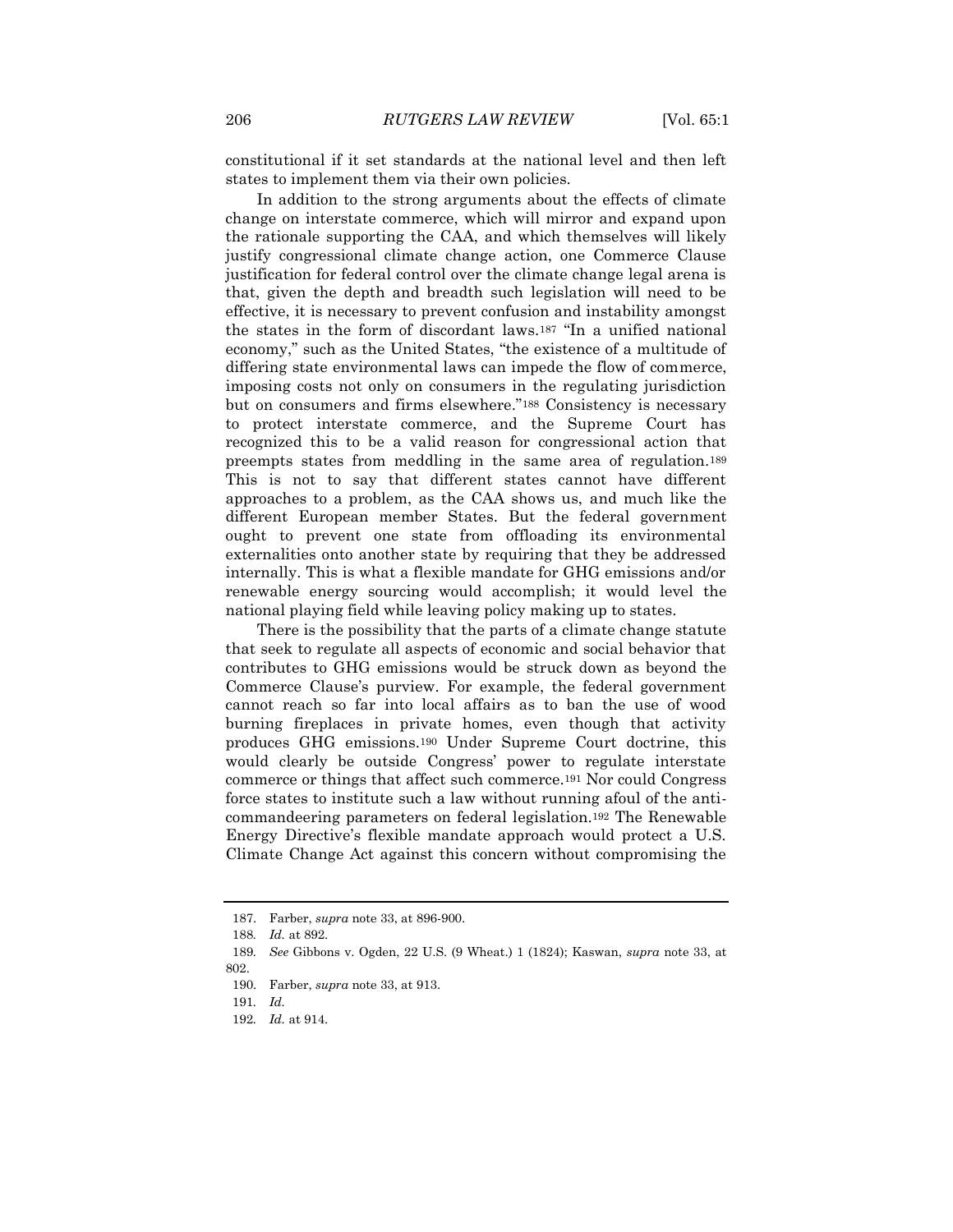efficacy of the law as a GHG emissions reduction instrument, however, because it would be left up to states to choose and craft measures regulating such localized activity.<sup>193</sup>

Also, whereas the Nondelegation Doctrine may be at issue if Congress instructs the EPA, or another subordinate institution or government, to *take measures to combat climate change*, or *increase their renewable energy sourcing percentage*, if the U.S. Climate Change Act follows the European Renewable Energy Directive there should be no problems of over-delegation. As long as the Act includes an "intelligible principle" that guides those implementing the law, it will pass constitutional muster.<sup>194</sup> The Directive includes set national mandates per Member State, gives each a trajectory with which to guide and measure their progress, specifies what constitutes renewable energy and how it should be valued and measured, and requires that they submit NREAPs for approval and monitoring by the European Commission.<sup>195</sup> In the United States, the CAA shares many of these traits, and climate change legislation could include the remainder.<sup>196</sup> Thus, for example, it could also dictate what constitutes renewable energy sourcing, how to measure GHG emissions and emission reductions, and what kind of financial incentive support systems can be put in place to nudge industry and individuals toward innovation and compliance. Moreover, a firm state-by-state target on either GHG emission reductions or renewable energy sourcing would arguably in-and-of itself constitute the requisite intelligible principle.<sup>197</sup>

Finally, the U.S. Climate Change Act, like the Renewable Energy Directive in Europe, need not preempt additional state environmental action. Article 193 of the TFEU permits European Member States to take more stringent environmental measures than Community law requires,<sup>198</sup> and American climate change legislation can and should leave states the discretion to exceed the flexible mandate targets set at the federal level. Not only does this help to preserve state sovereignty in the U.S. federal system, but it also permits states to continue acting as laboratories for policies. The CAA itself grew out of a California initiative that sought to curb pollution in that state, and California's right to diverge from the CAA has been preserved as a consequence.<sup>199</sup> If U.S. states, like European

<sup>193</sup>*. See id.* at 913-14.

<sup>194</sup>*. See* Sunstein, *supra* note 83, at 330-31.

<sup>195.</sup> Renewable Energy Directive, *supra* note 26, at 27-29.

<sup>196</sup>*. See* 42 U.S.C. § 7407 (2006) (detailing the process through which "nonattainment areas" are to reach "attainment").

<sup>197</sup>*. See* Sunstein*, supra* note 83, at 330-31.

<sup>198.</sup> TFEU, *supra* note 133, at 134.

<sup>199</sup>*. See, e.g.*, Carlson, *supra* note 33, at 1109-28 (detailing the history of California's clean air legislation); Engel, *Initiatives*, *supra* note 33, at 1017 (discussing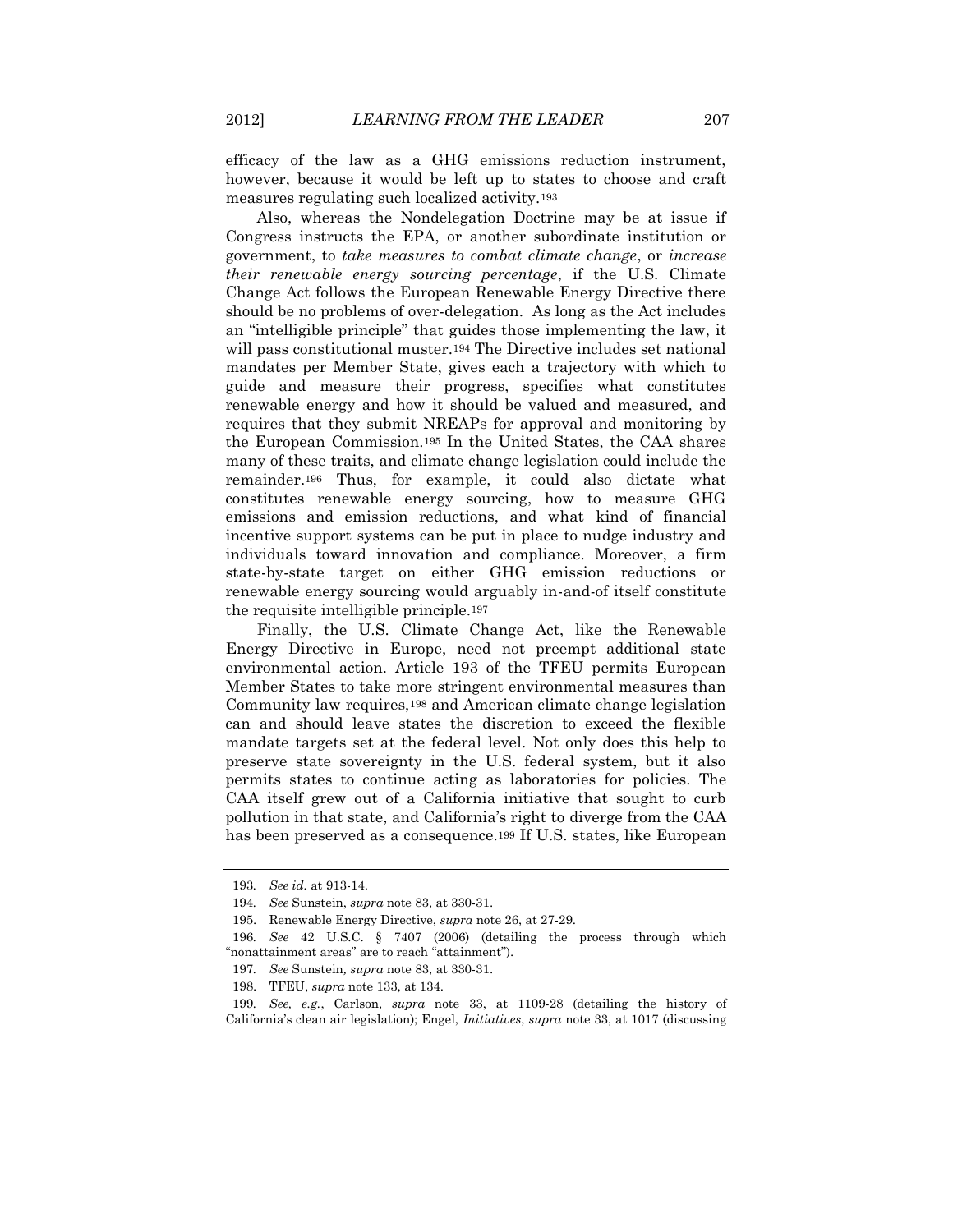Union Member States, are permitted to innovate and experiment, they may well generate substantial breakthroughs in climate change science and technology. However, it must be remembered that Congress may constitutionally preempt state action where it deems such a strong approach necessary to achieve its legitimate policy goals.<sup>200</sup>

Second, returning to the wood burning fireplace example, even if Congress failed to constitutionally justify this requirement as a federal law, and given that it cannot force states to adopt it directly, it could nonetheless incentivize states to enact it through its Spending Clause power.<sup>201</sup> In this way, the federal government could nudge states, local governments, companies, and individual towards climate-friendly behavior if necessary.<sup>202</sup> But the value of the European Renewable Energy Directive as a template for American climate change legislation is that such micromanagement by the federal government is entirely avoided. The hypothetical Climate Change Act itself could be incentivized through financial conditions and funding, however. Thus, the federal government could match state renewable energy infrastructure funds conditional upon states submitting the U.S. equivalent of NREAPs on time, or hitting certain interim GHG emissions reduction targets, or instituting stringent vehicle emissions standards.

In sum, the combination of the firm top-down targets and the full flexibility as to implementation that the Renewable Energy Directive combines could be a very useful model for the United States to follow. It would protect states' rights and sovereignty, while working within the bounds of congressional authority under the Constitution.

# *B. Efficacy*

Whether U.S. climate change and renewable energy legislation, modeled on the European Union's, works can be considered from the perspective of legislative and compliance success and also from that of scientific and environmental success. Both will, of course, have a great deal to do with the ways in which states implement the Climate Change Act, as well as the ability of the federal government to enforce compliance.

First, and simply, the legal efficacy of binding but flexible federal emissions and renewable energy mandates should be total, given the power of the Supremacy Clause, and the evidence that the relevant history of the CAA provides. Once enacted—assuming that its taking

California's continuing tendency to have stricter pollution standards than the CAA). 200*. See* Rice v. Sante Fe Elevator Corp., 331 U.S. 218, 230 (1947).

<sup>201</sup>*. See* Farber, *supra* note 33, at 913-14; U.S. CONST. art. I, § 8, cl. 1.

<sup>202</sup>*. See* Farber, *supra* note 33, at 913-14 (explaining ways the federal government may encapsulate state activities into a federal scheme).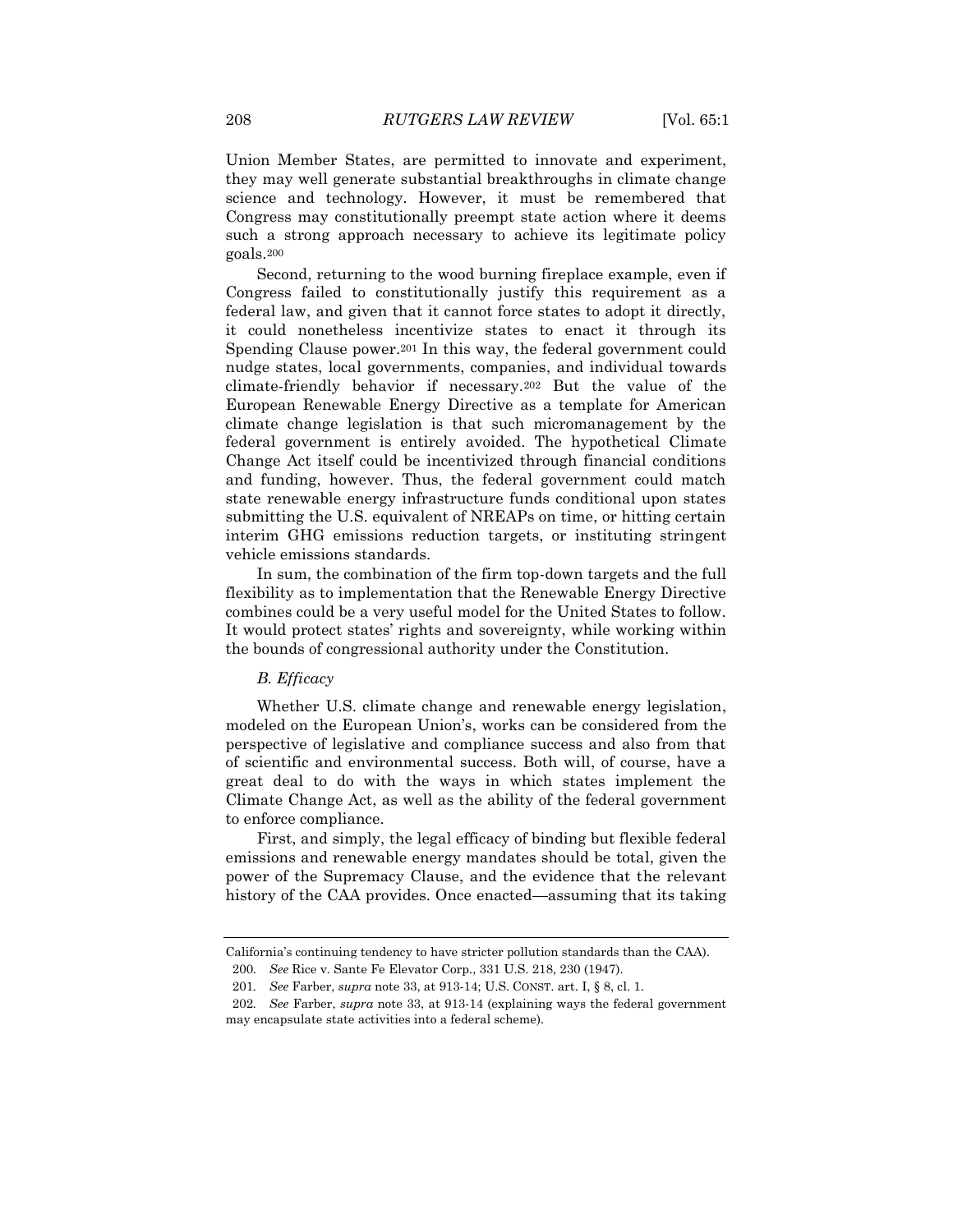effect is not unduly delayed by constitutional challenges—states will not have the option of not complying with the provisions thereof because the American Constitution gives the federal government a legislative trump power. By way of precedent, the CAA was enacted in 1963, and while it has weathered a few court battles, 203 it has been a rampant success.<sup>204</sup> In 2000, a peer-reviewed study concluded that the CAA accrued \$22 trillion in benefits in its first twenty years in force.<sup>205</sup> The EPA figures suggest that the CAA saves 45,000 lives per year.<sup>206</sup> These days, few claim that the CAA is not well within Congress's Commerce Clause power, and state compliance is visible. In the case of noncompliance, the EPA has the power under the CAA to revoke the delegation of decision-making authority to the state and assume control of the state implementation program.<sup>207</sup> A comparable scheme to the European Renewable Energy Directive would share structural and outcome similarities to the CAA, and both would be the enforceable supreme law of the land.

Second, regarding scientific and environmental efficacy, Professor Schütze's explanation of European federalism as balancing respective advantages of competency by including two tests, the national insufficiency and the comparative efficiency tests,<sup>208</sup> applies equally to the United States' form of federalism. As American commentators have noted, "[a] federal constitution ideally gives the central and state governments the power to do what each does best . . . . Congress is not generally better at regulating economic activity, and the states are not generally better at regulating noneconomic activity."<sup>209</sup> Climate change is, of course, both economic and noneconomic; the causes are a product of economic activity and industrialization, and the problem is inherently noneconomic. The ensuing "collective action problem"<sup>210</sup> thus requires a multiscalar, multijurisdictional approach, such as the European Union's Renewable Energy Directive.

However, in Europe, the *Meroni* Doctrine prevents a multiscalar

<sup>203</sup>*. See, e.g.*, Whitman v. Am. Trucking Ass'ns, Inc*.*, 531 U.S. 457, 462 (2001); Am. Trucking Ass'ns v. EPA, 175 F.3d 1027 (D.C. Cir. 1999) (per curiam).

<sup>204</sup>*. See* Lisa Heinzerling, *The Clean Air Act and the Constitution*, 20 ST. LOUIS U. PUB. L. REV. 121, 121-22 (2001) (detailing the successes of the CAA); Sunstein, *supra* note 83, at 307-09 (same).

<sup>205.</sup> Heinzerling, *Clean Air Act*, *supra* note 204, at 121-22.

<sup>206.</sup> Sunstein, *supra* note 83, at 307.

<sup>207.</sup> 42 U.S.C. § 7413 (2006); 40 C.F.R. § 67.15 ("If the Administrator determines that a State with a program approved under  $\S 67.13$  is not administering the program in conformity with the requirements of the Act . . . he shall withdraw the delegation of authority to the State.").

<sup>208</sup>*. See* Schütze, *supra* note 144, at 250.

<sup>209.</sup> Cooter & Seigel, *supra* note 177, at 118.

<sup>210</sup>*. Id.*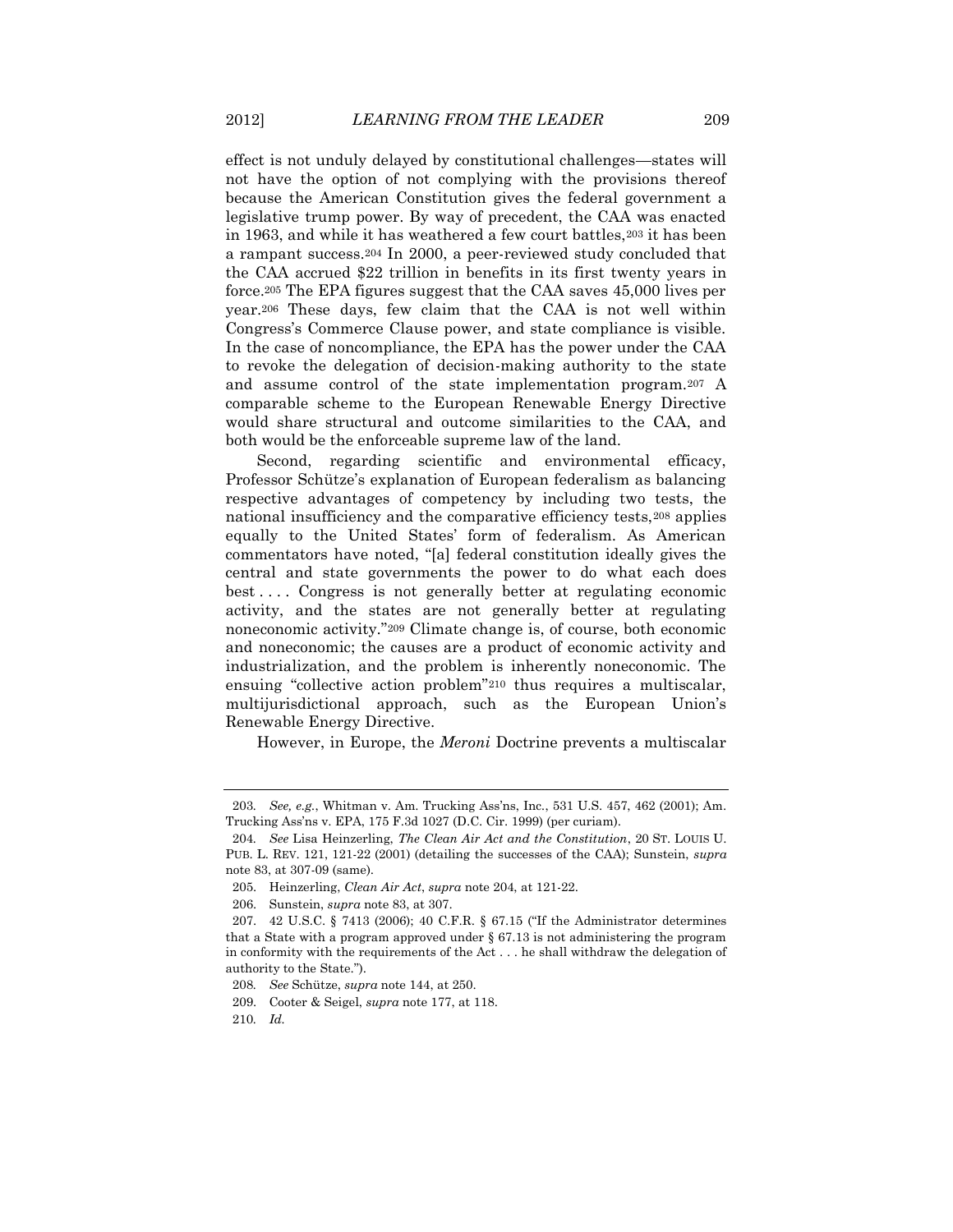approach that involves any more than the two layers of government, the Member States and the European Union, because intermediary federal agencies are not permitted to exercise discretionary authority.<sup>211</sup> In the United States, by contrast, Congress can tell the EPA that it wants a clean and healthy environment via good air quality, and then the EPA can determine—with great deference from courts when exercising its discretion—what the terms "healthy environment" and "good air quality" mean and what the best way of achieving them is.<sup>212</sup> The EPA, as an expert institution, is obviously better positioned to set those definitions and standards than a federal legislative body. In the European Union, such standard setting, including permissible pollution levels, cannot generally be delegated to an agency because it is not a mere executive power, but rather involves discretionary legislative action.<sup>213</sup> So, if the Renewable Energy Directive successfully manages to harness the comparative advantages of both the European Union and its Member States to tackle climate change, a comparable but even more precise division of labor and expertise in a U.S. Climate Change Act ought to similarly maximize efficiency and effectiveness.

In fact, the United States' form of federalism may well render a flexible European Union-styled approach to state-federal climate change legislation *more* effectively in the United States than it has been under European Union federalism. This is because, as discussed above, the European Union lacks proper enforcement ability—i.e*.*, it can sanction member states with infringement proceedings and penalty payments for failure to comply with Community law, but methods of implementation and enforcement of the substance of directives rest upon the discretion of Member States themselves as sovereign entities.<sup>214</sup> Indeed, this weakness in the European Union governmental system is a primary point of criticism for commentators analyzing the efficacy of European federalism.<sup>215</sup> In the United States, conversely, the federal government wields enforcement power through the EPA, backed up by the Department of Justice. Thus, not only can the federal government bring enforcement actions against states for failure to comply with federal law, but it can also sue state officials and, further, private entities, as it can under CERCLA.<sup>216</sup> Moreover, Congress can employ preemption

<sup>211.</sup> Griller & Orator, *supra* note 138, at 15-21.

<sup>212</sup>*. See* 42 U.S.C. §§ 7401, 7403 (2006).

<sup>213</sup>*. See* Griller & Orator, *supra* note 138, at 22-24.

<sup>214.</sup> Faure & Johnston, *supra* note 33, at 264-65, 272-73 (discussing the enforcement limitations of the European Union).

<sup>215</sup>*. See, e.g.*, Jack, *supra* note 146, at 74-94; Ludwig Kramer, *Thirty Years of EC Environmental Law: Perspectives and Prospectives*, 2 Y.B. EUR. ENVTL. L. 155, 181-82 (2002).

<sup>216</sup>*. See, e.g.*, 42 U.S.C. §§ 9601-9657 (2006).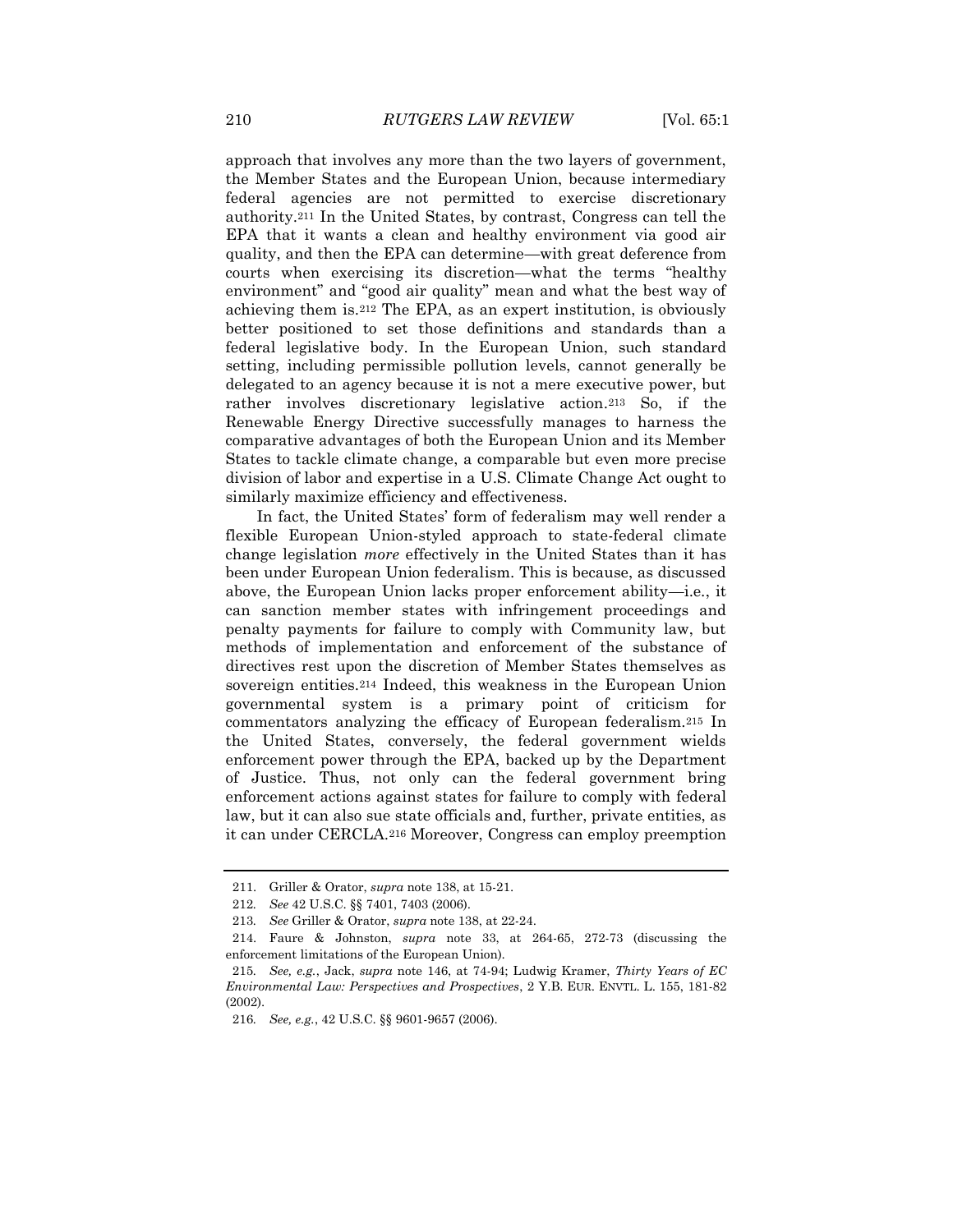power where necessary,<sup>217</sup> which provides a legal foundation of enforceability that the European Union lacks, especially in the environmental and energy contexts where the TFEU grants Member States considerable authority to set different or stronger domestic policies than Union-wide law sets.

Of course, however, enforcement is always a local affair; purely federal enforcement will be radically inadequate to accomplish the goals of overarching climate change legislation. As with the CAA, enforcement must also be a state and local concern, and ideally, the U.S. Climate Change Act will include citizen suit provisions akin to that in the CAA. Other commentators have catalogued the pros and cons of lower-level enforcement or regulation of environmental standards exhaustively, but a few facts are worth mentioning with specifics. State and local governments were historically the first to venture into the realm of environmental regulation.<sup>218</sup> The manpower disparity between state and local governments' environmental agencies compared to the EPA is massive. As of 2001, the EPA employed less than one-third of the 60,000 people working for its state and local counterparts.<sup>219</sup> And where states are tailoring their compliance regimes to fit the physical situation and economic needs of their own population, their officials are naturally in a far better position to assess, oversee, and enforce those regimes. In sum, if the European Union is on target to exceed its goal of sourcing 20% of its energy consumption from renewables,<sup>220</sup> then the United States should have little trouble accomplishing the same once the mandate is enacted.

Additionally, the way in which the European Union has tailored the flexible mandates in the Renewable Energy Directive to fit the situation on the ground in each Member State will also be valuable in the United States because of the differences between the fifty U.S. states. For example, "while concentrations of GHGs may be relatively uniform throughout the planet's atmosphere, emissions of GHGs are not," and they are not consistent even between states.<sup>221</sup> The average Wyoming citizen produces approximately 90% more GHG than the average New Yorker.<sup>222</sup> And Wyoming is heavily coal dependent for

<sup>217.</sup> U.S. CONST. art. VI, cl. 2.

<sup>218.</sup> Adler, *supra* note 47, at 155-56 ("In the six years following publication of Rachel Carson's *Silent Spring*—arguably the book most responsible for awakening the nation's environmental consciousness—states with air pollution laws increased from sixteen to forty-six." (citations omitted)); Sovacool, *supra* note 2, at 400 ("Prior to the late 1960s, American environmental regulation consisted of a medley of state laws, local ordinances, and common law nuisance protections.").

<sup>219.</sup> Adler, *supra* note 47, at 156.

<sup>220.</sup> EREC, *supra* note 174, at 12.

<sup>221.</sup> Snyder & Binder, *supra* note 33, at 235.

<sup>222</sup>*. Id.*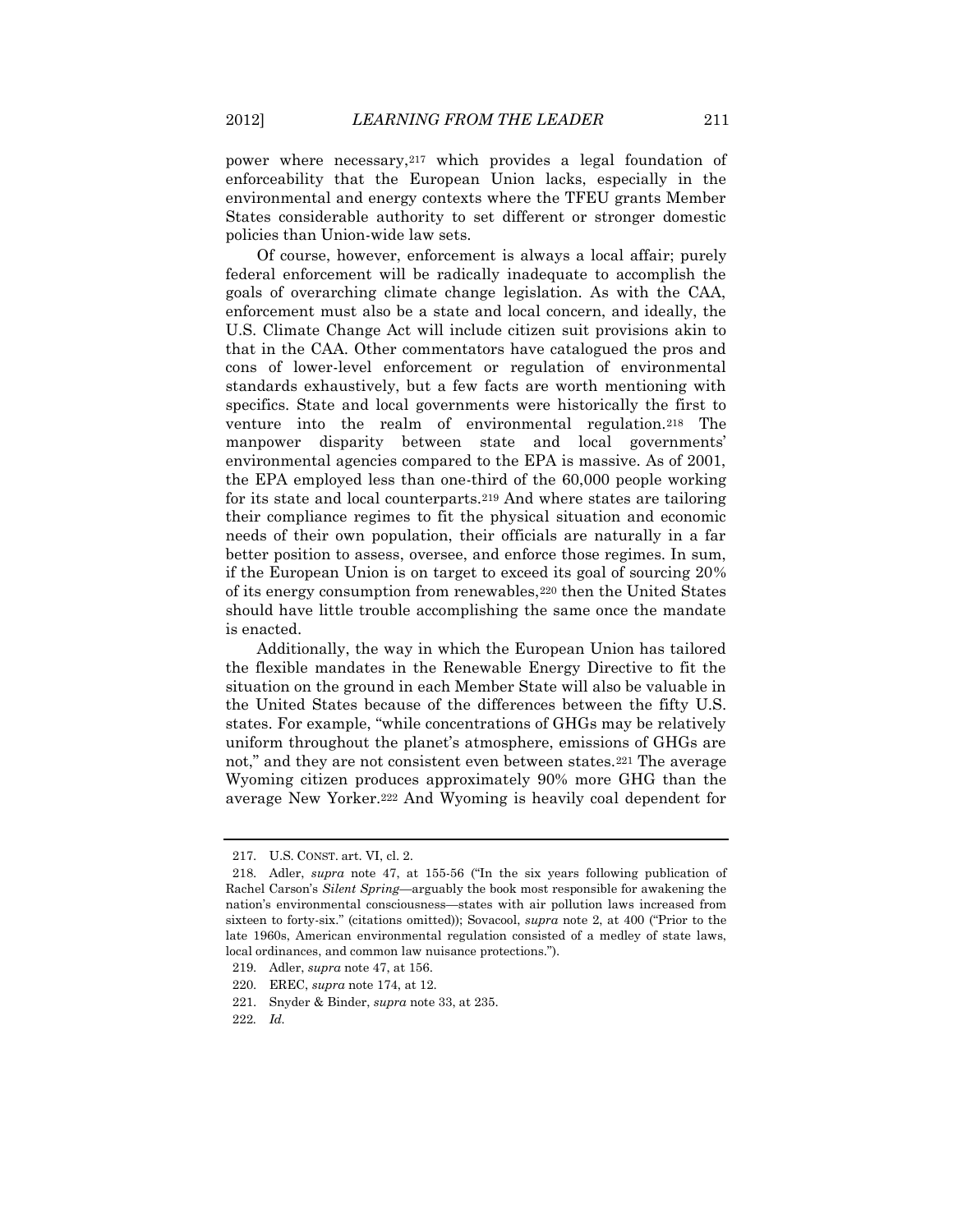its power generation and is landlocked, whereas New York has vast coastlines. New York, therefore, could curb its emissions and introduce more renewable energy by building wind farms at sea, whereas Wyoming might require nuclear capacity increases and carbon capture and sequestration expansion. The beauty of the European Union's approach, which would hold true when applied to the United States, is that such differences are built into the mandates themselves in the level at which they are set and in the flexibility granted to Member States to make these priority determinations themselves. This maximizes efficiency and effectiveness both in theory and in practice.

# *C. Political Palatability*

American climate change legislation modeled on the European Union's Renewable Energy Directive will likely find safe passage through the perils of constitutional review in some form—i.e., the Spending Clause if not the Commerce Clause—as discussed above. But to become law it will have to be voted for by American politicians, which means it will have to be something the average American constituent can be made to support, or at least not vehemently oppose.<sup>223</sup> Yet the consequences of climate change are clearly not sufficiently imminent or frightening to accomplish this; climate change "so far lacks the charismatic or terrifying images that give an issue 'salience'—centrality and power in the public mind."<sup>224</sup> This means that in order to have the populace swallow the burden, the legislation will need to bestow tangible benefits at the state and local level that permit politicians to claim they are helping their constituents by voting for it and to which those constituents can attribute such benefits. As the Renewable Energy Directive illustrates, however, the beauty of a top-down flexible mandate is that local governments can tailor their compliance to generate local jobs and development, leaving environmental protection as a derivative benefit and giving politicians the ability to sell environmental legislation as good for the local economy.<sup>225</sup>

The opening paragraph of the preamble to the Renewable Energy Directive sets forth the justifications and benefits to be derived from the "control of European energy consumption and the increased use of energy from renewable sources," which, "together with energy savings and increased energy efficiency, constitute important parts of the package of measures needed to reduce

<sup>223.</sup> Harrison & Sundstrom, *supra* note 33, at 6 ("An important motive for a politician in any democracy is that of re-election.").

<sup>224.</sup> Purdy, *supra* note 33, at 1134.

<sup>225</sup>*. See* Renewable Energy Directive, *supra* note 26, at 16.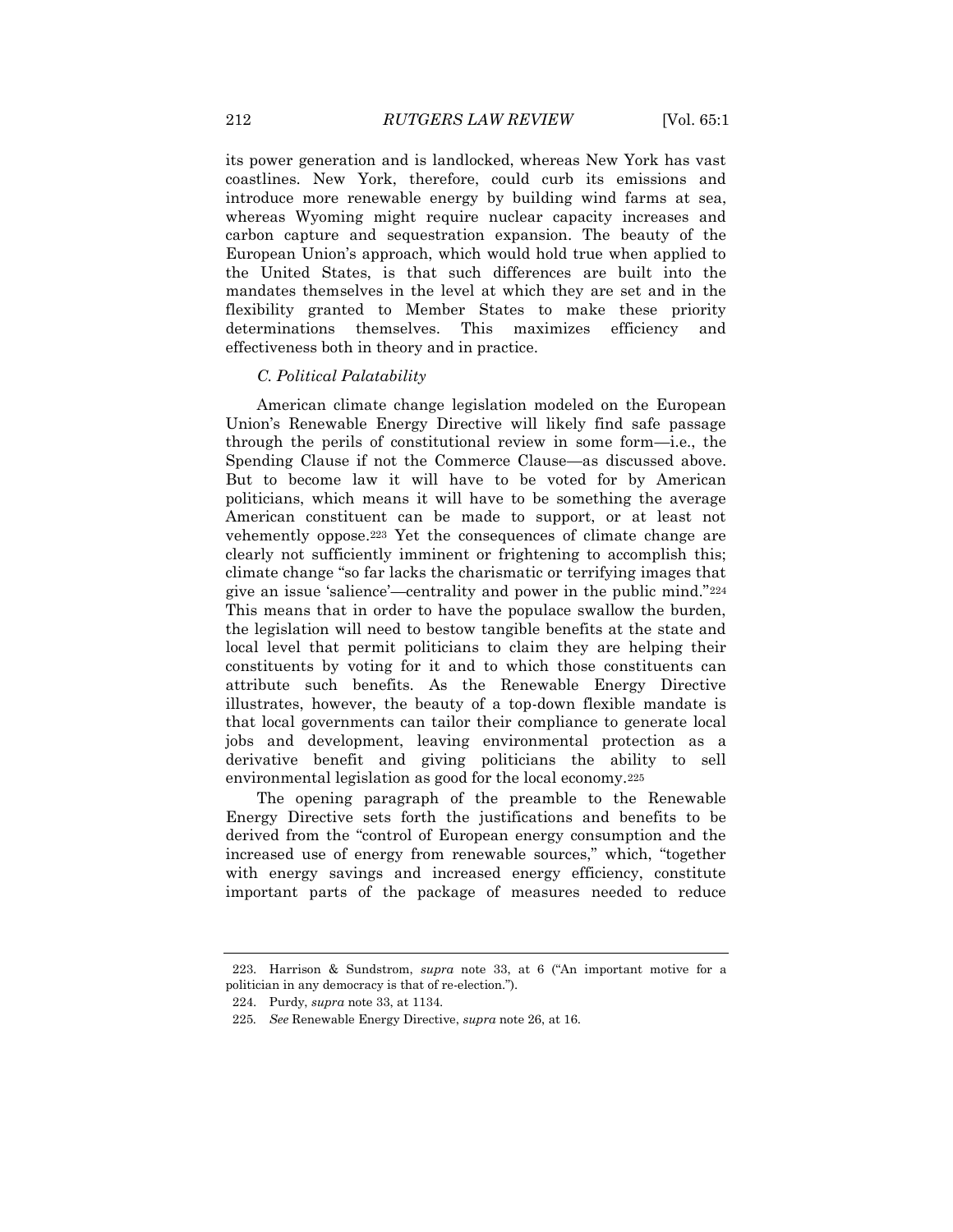greenhouse gas emissions . . . ."<sup>226</sup> These factors, it continues, "have an important part to play in promoting the security of energy supply, promoting technological development and innovation and providing opportunities for employment and regional development,"<sup>227</sup> as well as creating a stable and standardized investment environment.<sup>228</sup> In other words, promoting efficient renewable energy combats climate change while presenting considerable economic opportunities to Europe. Presumably, it was the recognition of these benefits that achieved Union-wide agreement to binding renewable energy targets, and certainly "[o]ut of this has emerged a vibrant European renewable energy industry."<sup>229</sup> On February 13, 2012, the European Commission announced that the renewable energy industry broke the one million jobs threshold in 2010, boasting 1.144 million people employed in the sector and a 25% surge in employment from 2009 to 2010.<sup>230</sup> And job growth has come hand in hand with increased energy security; as the proportion of European energy consumption from renewable sources has risen—e.g*.*, gross consumption of renewable energy rose between 2009 and 2010 by 10.2% compared with a 2.1% rise in overall gross energy consumption<sup>231—less</sup> demand (proportionally) is placed on imported petroleum, which decreases Europe's vulnerability to both natural and political disruptions and price hikes. Admittedly, however, what Europe has yet to see are reduced consumer energy prices.<sup>232</sup>

In the United States, comparable legislation for climate change would allow individual states to select their own renewable energy development priorities, such that they could be tailored to the economic needs of the state. For example, Michigan's largest city,

231*. The State of Renewable Energies in Europe*, THEBIOENERGYSITE (Feb. 13, 2012), http://www.thebioenergysite.com/news/10462/the-state-of-renewable-energiesin-europe.

232*. See Half-yearly Electricity and Gas Prices, First Half of Year, 2009-2011*, EURO. COMMISSION, http://epp.eurostat.ec.europa.eu/statistics\_explained/index.php?title= Fil e:Half-yearly\_electricity\_and\_gas\_prices,\_first\_half\_of\_year,\_2009-2011\_%28EUR \_per \_kWh%29.png&filetimestamp=20111124164017 (last visited Jan. 11, 2013) (detailing EU and Member State statistics for 2009, 2010, and 2011 electricity pricing).

<sup>226</sup>*. Id.*

<sup>227</sup>*. Id.*

<sup>228</sup>*. Id.* at 17.

<sup>229.</sup> Midttun, *supra* note 116, at 12.

<sup>230.</sup> Newer numbers are not yet available, as evaluation and reporting is, naturally, retrospective. *See* OBSERV'ER, THE STATE OF RENEWABLE ENERGIES IN EUROPE: 11TH EUROBSERV'ER REPORT 173 (Alain Liébard ed., 2011), *available at* http://www.euro bserv-er.org/pdf/barobilan11.pdf; *see also Europe Hits 1 Million Jobs in Renewable Energy but Discontent Remains*, RTCC (Feb. 13. 2012), http://www.rtcc.org/business/ europe-hits-1-million-jobs-in-renewable-energy-but-discontent-remains/; *European Renewable Energy Sector Breaks Through the 1 Million Job Level*, CLICKGREEN (Feb. 13, 2012), http://www.clickgreen.org.uk/analysis/business-analysis/123175-europeanrenewable-energy-sector-breaks-through-the-1-million-job-level.html.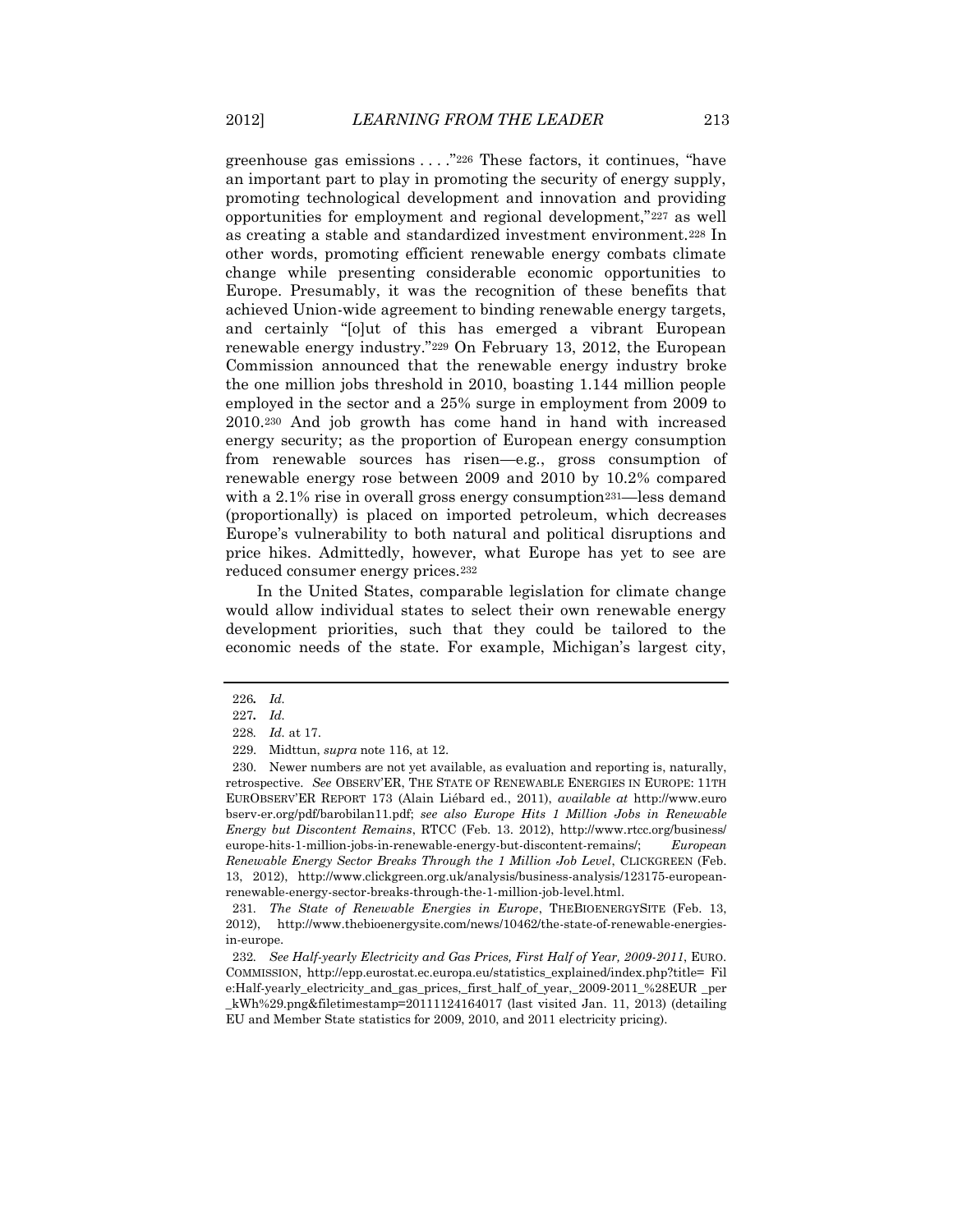Detroit, had a 13.2% unemployment rate in July 2011.<sup>233</sup> In such a context, investment in wind power generation plants and the accordant job growth should be a relatively easy sell to the local population provided that doing nothing, and therefore spending that money on other things, is not an option because of the federal mandate. If France (population approximately 65 million<sup>234</sup>) employs over 20,600 people in its wind energy sector,<sup>235</sup> then Michigan (population approximately 10 million236) could reasonably advertise that its wind energy sector would employ at least 3,000 people. Not that reality is ever this simple, but if the wind sector were largely centralized around Detroit, a job increase could make a senator or congressman look like a hero at home. Furthermore, a federal renewable energy (or broader) mandate would likely come with budgetary incentives for states, such as federal matching investments, which would allow a politician to claim that he brought money into the state. And, of course, local businesses would receive lucrative wind energy infrastructure construction and development contracts.<sup>237</sup> In essence, this approach would help cure the problem of individuals feeling only the burden of climate change legislation by localizing the benefits at a state or city level.

Additionally, and as mentioned previously, one strand of currently dominant political ideology in the United States adheres strongly to the "States Rights" mantra, which glorifies the Tenth Amendment of the Constitution and decries federal encroachment into all arenas of authority traditionally enjoyed by states.<sup>238</sup> While environmental regulation is very much within the authority of the U.S. federal government—a proposition clearly evidenced by the passage and survival of the CAA, CWA, CERCLA, and others concurrent with the fifty states, climate change legislation in the form of a flexible mandate grants as much leeway to the states as possible to craft their own policies. If the legislation sets GHG emission limits in the form of a statewide target, say a 10% reduction from a given base year, states will be able to select whether that is

<sup>233.</sup> Economic News Release, U.S. Bureau of Labor Statistics, U.S. Dep't of Labor, Civilian Labor Force and Unemployment by State and Metropolitan Area (Oct. 30, 2012), http://www.bls.gov/news.release/metro.t01.htm.

<sup>234.</sup> *Data: France*, THE WORLD BANK, http://data.worldbank.org/country/france (last visited Jan. 11, 2012).

<sup>235</sup>*. See* OBSERV'ER, *supra* note 230, at 119.

<sup>236</sup>*. State & County QuickFacts: Michigan*, U.S. CENSUS BUREAU, http://quickfacts. census.gov/qfd/states/26000.html (last visited Jan. 11, 2012).

<sup>237</sup>*. Cf.* Harrison & Sundstrom, *supra* note 33, at 8 (questioning "whether . . . US policy-makers were genuinely uncertain about causal mechanisms of global climate change or merely questioned climate science as a strategy to defend powerful business interests" in the build up to the rejection of the Kyoto Protocol by the United States).

<sup>238</sup>*. See generally* McGinnis & Somin, *supra* note 41, at 90 (describing the political ideology of the States' Rights Doctrine).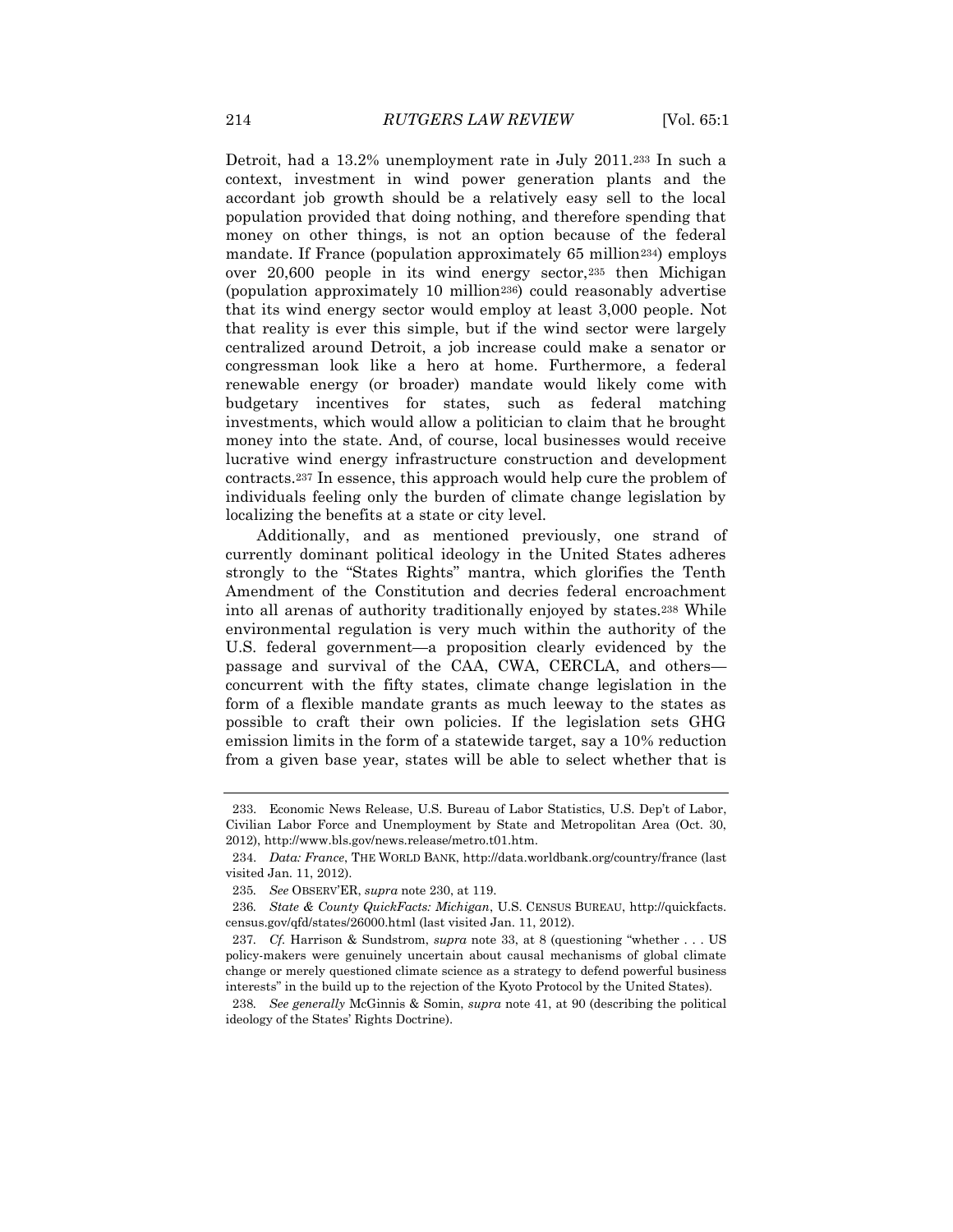best accomplished via vehicle standards, carbon capture and sequestration efforts, switching from coal power plants to nuclear, or other approaches. If the legislation requires a 10% renewable energy share, just as in the European Union, states will be able to choose what type of renewable energy to promote, and whether to do so via tax breaks, subsidies, sanctions, or otherwise. States' rights advocates will grumble regardless, but the flexibility of the European approach would go far to leave local environmental decision making in the hands of the states and municipalities, while accomplishing federal environmental goals.

Also, enhanced national security, even in the form of energy security, may still be a selling point. In Europe, energy security is a critical issue. In 2008, the European Union imported approximately 50% of its energy needs, with projections for 2030 at 65%, of which 30% of imported petroleum and 50% of natural gas will come from Russia.<sup>239</sup> In 2009, total energy imports cost Europe €355.15 billion.<sup>240</sup> This dependency on foreign imports is dangerous for the European Union—a reality that the not-too-distant Russia-Europe energy crisis hammered home.<sup>241</sup> Consequently, energy security was a substantial impetus in the passage of the Renewable Energy Directive, and every resulting increase in domestically generated renewable energy is a valuable reduction in the risk.<sup>242</sup> This is, of course, a situation that the United States faces given its massive and growing energy consumption,<sup>243</sup> replete with the rhetoric that energy independence is the "moral equivalent of war."<sup>244</sup> The energy security benefits of renewable energy and climate change legislation may thus be called upon in persuading the American populace.<sup>245</sup>

<sup>239.</sup> PAUL BELKIN, CONG. RESEARCH SERV., RL 33636, REPORT FOR CONGRESS: THE EUROPEAN UNION'S ENERGY SECURITY CHALLENGES i (2008).

<sup>240.</sup> Zoë Casey, *EU Energy Import Bill Amounted to €355 Billion in 2010*, EURO. WIND ENERGY ASS'N BLOG (Oct. 3, 2011), http://blog.ewea.org/2011/10/eu-energyimport-bill-amounted-to-e355-billion-in-2010/.

<sup>241</sup>*. See* Miriam Elder & Bruno Waterfield, *Energy Crisis in Europe Faces as Putin Cuts Gas Supply*, DAILY TELEGRAPH (London), Jan. 6, 2009, at 1.

<sup>242</sup>*. See, e.g.*, *EU Renewable Energy Policy*, EURACTIVE.COM (Aug. 2, 2007), http://www.euractiv.com/energy/eu-renewable-energy-policy-linksdossier-188269 ("The decision was motivated by concerns about security of supply and environmental protection.").

<sup>243</sup>*. See generally* KEITH CRANE ET AL., RAND CORP., IMPORTED OIL AND U.S. NATIONAL SECURITY (2009), *available at* http://www.rand.org/pubs/monographs/2009/ RAND\_MG838.pdf.

<sup>244</sup>*. See, e.g.*, Biello, *supra* note 9; Wald & Andrews, *supra* note 9.

<sup>245.</sup> Of course, this is a justification and argument that has been tried at various junctures in the U.S. energy debate. *See, e.g.*, Sheila Hayter, *Energy Independence Helps*, 7 INNOVATION, no. 5, 2009, http://www.innovation-america.org/energyindependence-helps ("Renewable energy leads to homeland security. While some may not see the direct link, the Department of Homeland Security is working to increase homeland security through energy independence. A continuing reliance on foreign oil